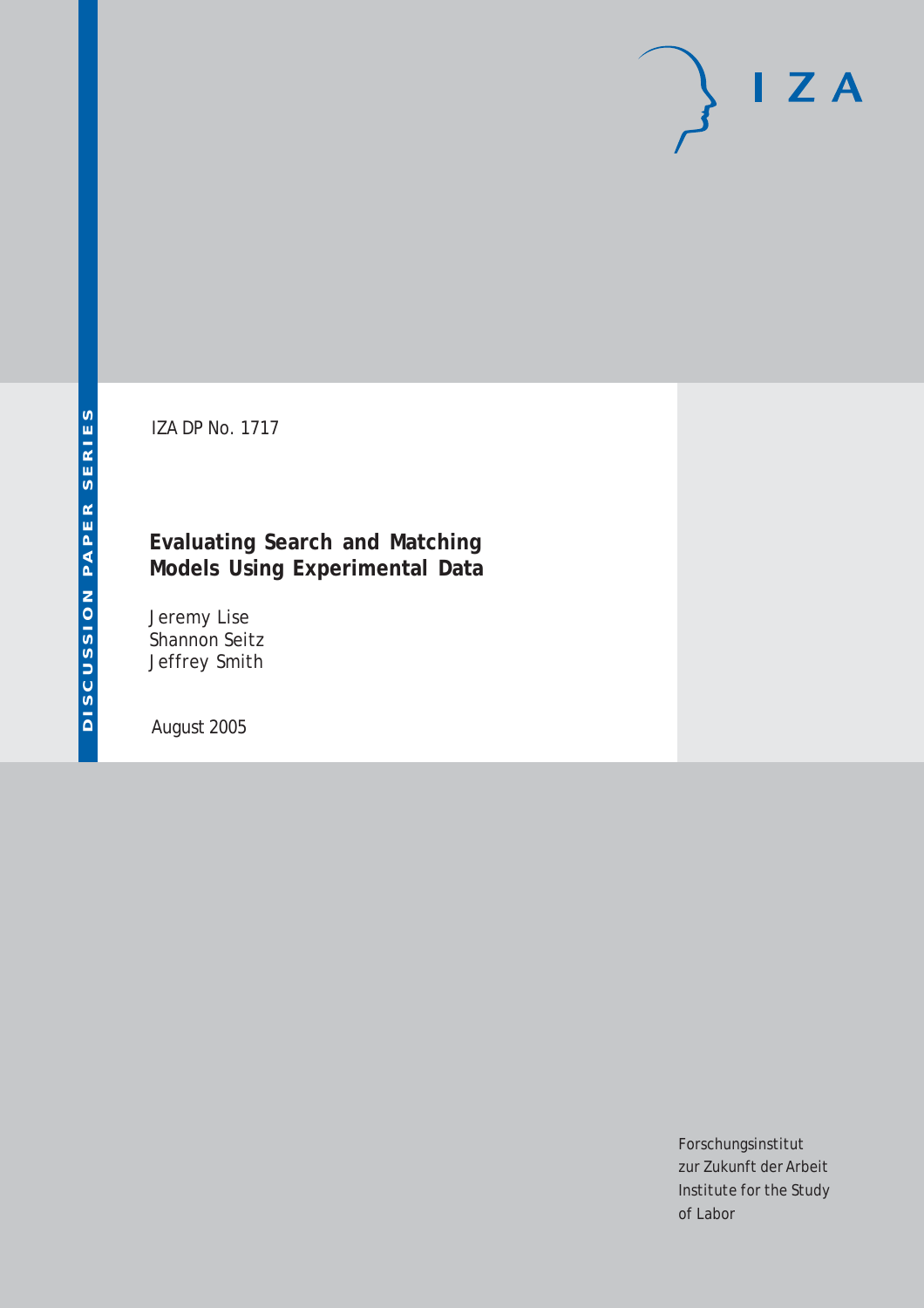# **Evaluating Search and Matching Models Using Experimental Data**

# **Jeremy Lise**

*Queen's University* 

# **Shannon Seitz**

*Queen's University* 

# **Jeffrey Smith**

*University of Michigan, NBER and IZA Bonn* 

Discussion Paper No. 1717 August 2005

IZA

P.O. Box 7240 53072 Bonn Germany

Phone: +49-228-3894-0 Fax: +49-228-3894-180 Email: [iza@iza.org](mailto:iza@iza.org)

Any opinions expressed here are those of the author(s) and not those of the institute. Research disseminated by IZA may include views on policy, but the institute itself takes no institutional policy positions.

The Institute for the Study of Labor (IZA) in Bonn is a local and virtual international research center and a place of communication between science, politics and business. IZA is an independent nonprofit company supported by Deutsche Post World Net. The center is associated with the University of Bonn and offers a stimulating research environment through its research networks, research support, and visitors and doctoral programs. IZA engages in (i) original and internationally competitive research in all fields of labor economics, (ii) development of policy concepts, and (iii) dissemination of research results and concepts to the interested public.

IZA Discussion Papers often represent preliminary work and are circulated to encourage discussion. Citation of such a paper should account for its provisional character. A revised version may be available directly from the author.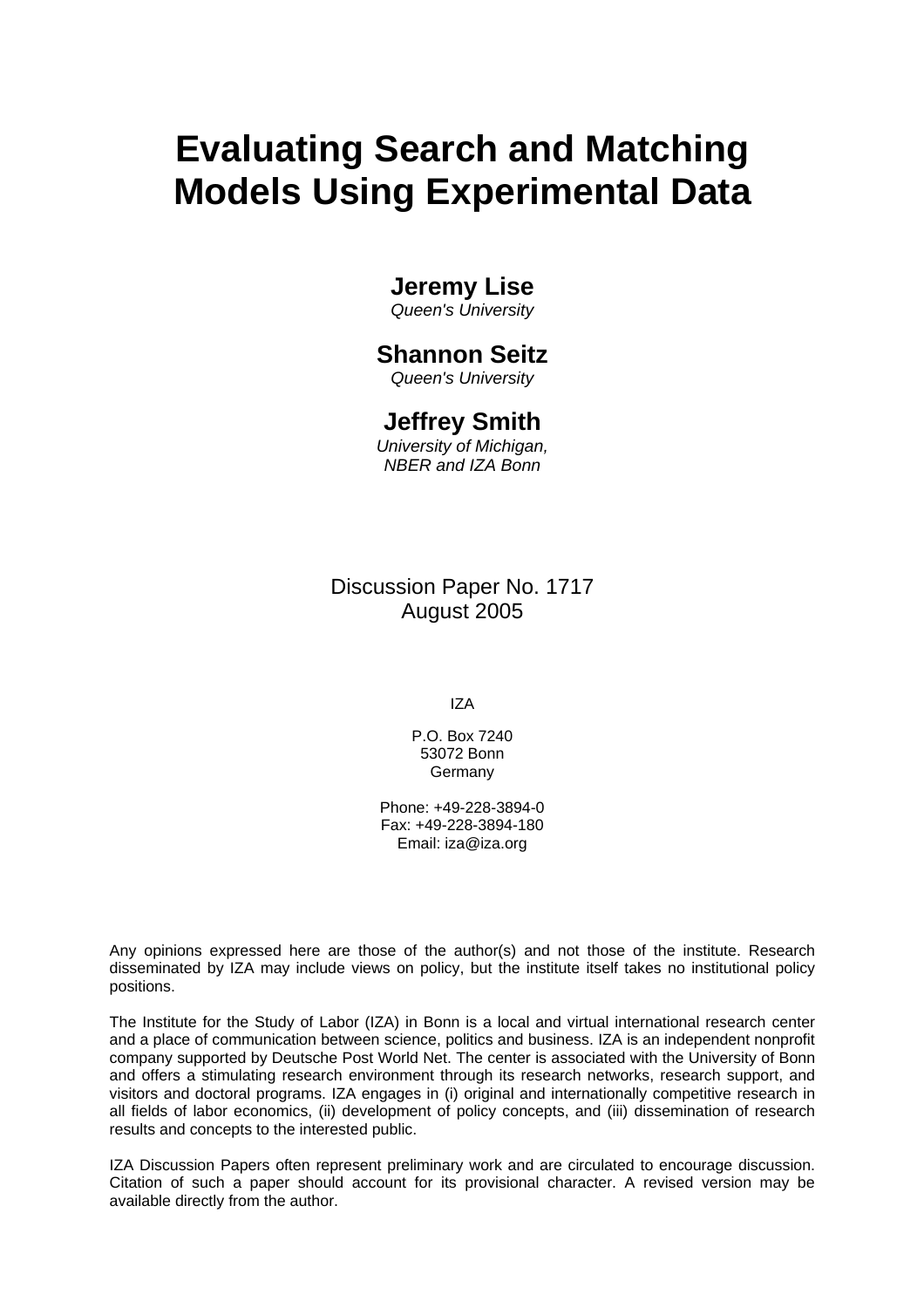IZA Discussion Paper No. 1717 August 2005

# **ABSTRACT**

# **Evaluating Search and Matching Models Using Experimental Data**[∗](#page-2-0)

This paper introduces an innovative test of search and matching models using the exogenous variation available in experimental data. We take an off-the-shelf Pissarides matching model and calibrate it to data on the control group from a randomized social experiment. We then simulate a program group from a randomized experiment within the model. As a measure of the performance of the model, we compare the outcomes of the program groups from the model and from the randomized experiment. We illustrate our methodology using the Canadian Self-Sufficiency Project (SSP), a social experiment providing a time limited earnings supplement for Income Assistance recipients who obtain full time employment within a 12 month period. We find two features of the model are consistent with the experimental results: endogenous search intensity and exogenous job destruction. We find mixed evidence in support of the assumption of fixed hours of labor supply. Finally, we find a constant job destruction rate is not consistent with the experimental data in this context.

JEL Classification: J2, I38, J6

Keywords: calibration, equilibrium search and matching models, policy experiments, Self-Sufficiency Project, welfare, social experiments

Corresponding author:

Jeffrey Smith Department of Economics University of Michigan 238 Lorch Hall 611 Tappan Street Ann Arbor, MI 48109-1220 USA Email: [econjeff@umich.edu](mailto:econjeff@umich.edu) 

 $\overline{a}$ 

<span id="page-2-0"></span><sup>∗</sup> We would like to thank John Ham, José-Victor Rios-Rull, Doug Tattrie, and an anonymous referee for many helpful comments. Financial support from the Social Research and Demonstration Corporation is gratefully acknowledged.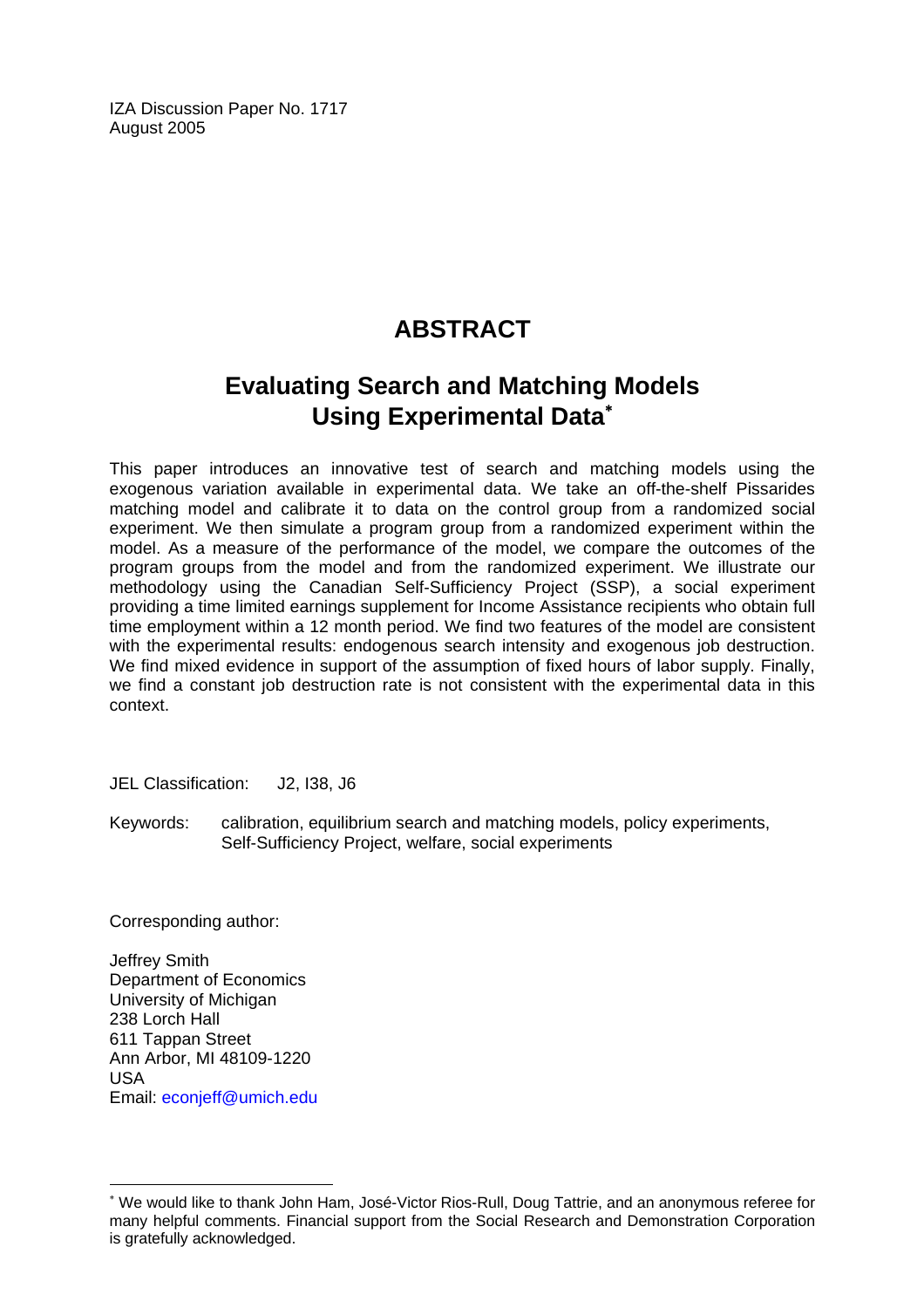### 1 Introduction

Search and matching models are the main tool used in macroeconomics to evaluate new or existing labor market policies.<sup>1</sup> The policy experiments conducted within such models are the only means available to consider the potential effects of policy reforms that have yet to be implemented in reality and the general equilibrium effects of small scale reforms that may be implemented on a large scale in the future. Despite the importance of this policy evaluation tool, it is difficult to put a high degree of confidence in the quantitative results of such experiments, as it is often difficult to judge how well the model can accurately capture the responses of individuals to changes in government policy.<sup>2</sup>

In general, the performance of calibrated macroeconomic models, such as those in the search and matching literature, is measured in two ways. The most common measure is the in-sample fit of the model. In many cases, the ability of the model to match moments not included in the calibration process is also used as a test of model  $\text{fit}^3$ . This is an important starting point to ensure the benchmark model can replicate behavior observed in the data. However, this test provides no direct evidence on how reliable the model predictions are under changes to the policy environment. The second gauge of a model's performance is out-of-sample tests, where the fit to other time periods is also used as a test of the model. This is a more demanding measure of performance, as the model's predictions are compared to an environment outside of the calibration process. However, because many features of the aggregate economy vary over time, it is difficult to gauge the extent to which the comparison between out-of-sample statistics and the model predictions are contaminated by changes in aggregate conditions.<sup>4</sup>

<sup>&</sup>lt;sup>1</sup>For example, see the evaluation of the Reemployment Bonus by Davidson and Woodbury (1993) that uses a Pissarides matching model. Many studies have also considered calibrated versions of the closely related Mortensen-Pissarides (1994) matching model (den Haan, Ramey, and Watson, 2000; Cole and Rogerson, 1999). See Yashiv (2004) for a recent evaluation of the within-sample fit of the Mortensen-Pissarides model. Others have considered a variety of labor market policies using a modification of the McCall (1970) search framework (Alvarez and Veracierto, 2000). Hopenhayn and Rogerson (1993) consider policy evaluation in a calibrated equilibrium model using firm-level data.

<sup>&</sup>lt;sup>2</sup>A very useful discussion of this and related issues can be found in Hansen and Heckman (1996).

<sup>&</sup>lt;sup>3</sup>See Kydland and Prescott (1996) for a detailed discussion.

<sup>&</sup>lt;sup>4</sup>It is also possible to estimate a structural model on a subset of the data, for example a subset of states, and use the remainder of the data to conduct a validation exercise. See Keane and Wolpin (2005).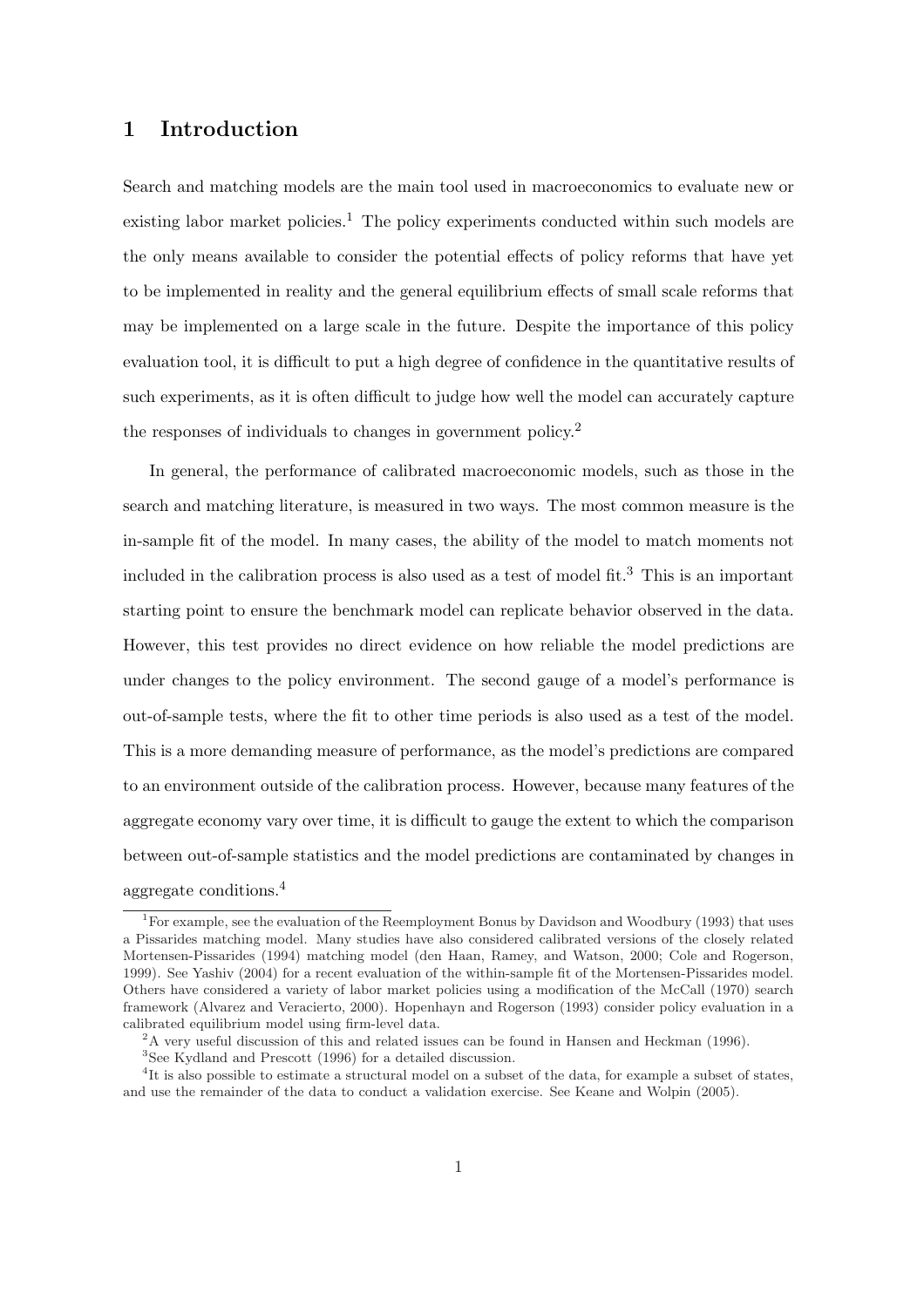The contribution of our paper is twofold. First, we introduce a new and convincing test of the quantitative performance of search and matching models. The new test that we consider exploits the wealth of information that is becoming increasingly available through social experiments. In social experiments, small subsets of the population are randomly assigned to program and control groups, the program group is subjected to a potential policy reform and the difference in outcomes between the groups provides an estimate of the mean impact of the policy. Social experiments yield direct estimates of how individuals within the experiment respond to the incentives introduced by the policy reform. It is in this sense that social experiments provide an excellent opportunity to determine whether calibrated models can accurately predict the outcomes of policy changes.

The basic idea behind our approach is the following. First, we calibrate the model of interest to match the behavior of the control group from a randomized experiment. Second, we introduce the policy of interest in the model and use the model to simulate a program group. Third, we compare the outcomes of the model program group with the outcomes of the experimental program group. The model is asked to match the outcomes of the program group without relying on the exogenous variation introduced within the experiment. Further, as in the model, the only change in the economic environment that is introduced in the experiment is the policy change of interest. Therefore, we are able to apply a test of the model that is not contaminated by changes in other aggregate conditions that blur the comparison between the model and the data. In this respect, the social experiment provides a very rigorous test of the model.<sup>5</sup>

The second contribution of our paper is to determine whether the model is an appropriate tool to use in estimating the behavioral response of the Canadian Self-Sufficiency Project, a small scale experiment designed to provide incentives for individuals on Income Assistance  $(IA)$ , the Canadian welfare program, to leave the system and seek employment.<sup>6</sup> We use the

<sup>&</sup>lt;sup>5</sup>In parallel work, Todd and Wolpin (2004) use data from the experimental evaluation of Mexico's PRO-GRESA program to test a structural, dynamic model of fertility and child schooling using a similar approach. Bajari and Hortacsu (2005) test a structural auction model using data from a laboratory experiment. Earlier work by Wise (1985) uses experimental data on housing subsidies to test a model of housing demand.

<sup>6</sup>A growing literature has begun to look at various aspects of the Self-Sufficiency Project (Card and Hyslop, 2004; Card, Michalopoulos, and Robins, 2001; Connolly and Gottschalk, 2003; Ferrall, 2000; Foley, 2004; Kamionka and Lacroix, 2002, Zabel, Schwartz, and Donald, 2004). Similar, but less generous, income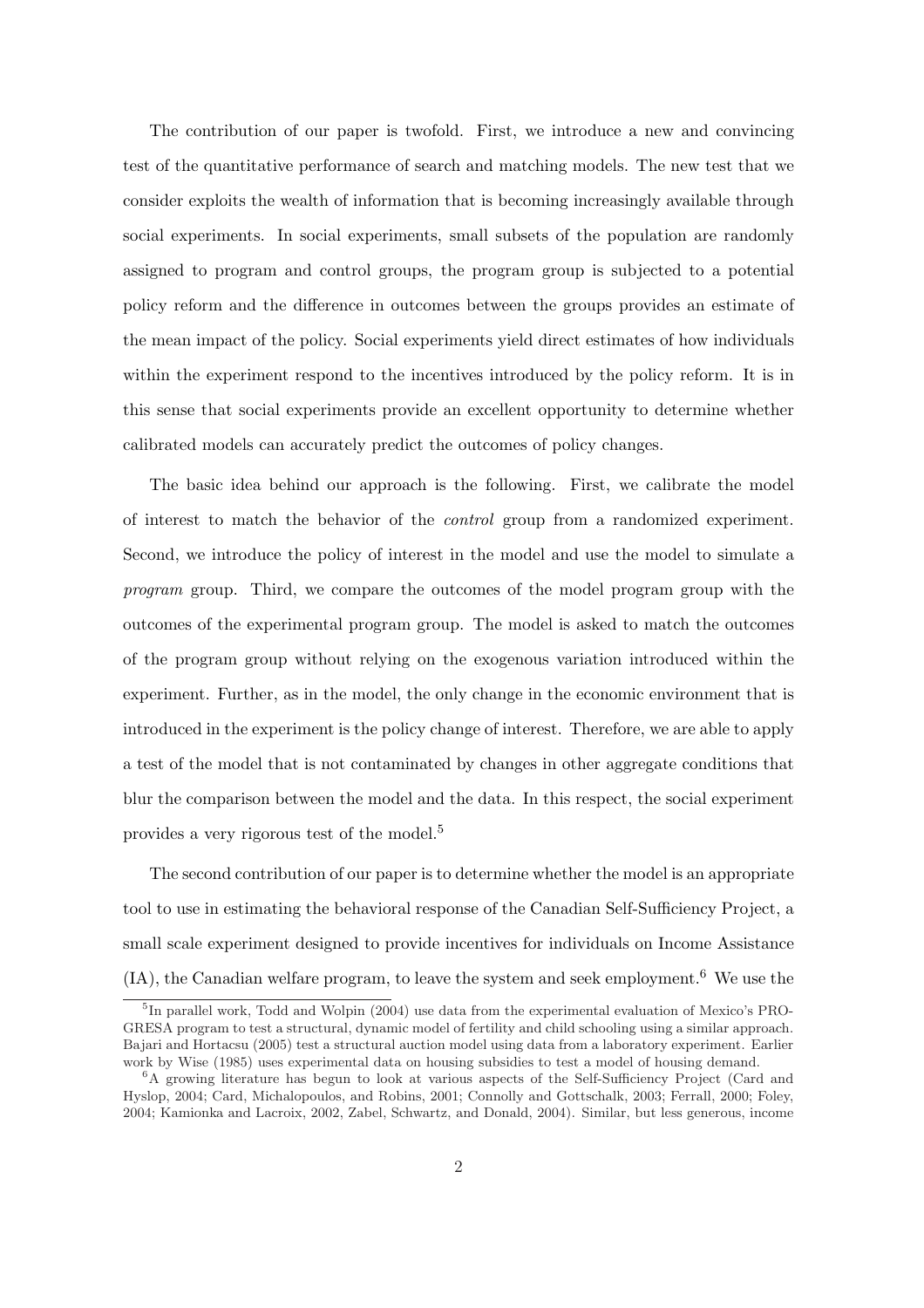experimental data on single mothers from the SSP to assess a textbook matching model of the labor market (Pissarides, 2000, Ch.1). The SSP provides financial incentives by offering temporary earnings supplements to individuals on IA. Individuals must remain on IA twelve months to become eligible for income supplements; once they do, they receive a supplement if they become employed and leave Income Assistance within the following twelve months. The model is augmented to incorporate the main features of the SSP. In particular, the model allows for time limits in determining eligibility for receipt of the supplement, consistent with the one-year time limit in the experiment, allows individuals to receive the earnings supplement for up to three years while employed, and allows the earnings supplement to depend on the earnings received by eligible recipients. The time limitations for entry to and exit from the Canadian unemployment insurance program (called Employment Insurance) and the interactions between IA, the unemployment program, and the labor market are also incorporated in the model, including the role of minimum wages.

The main margin through which the SSP is designed to affect behavior is through increased effort by welfare recipients to search for jobs, because of both the time limitations and the financial incentives introduced by the program. Therefore, as in Pissarides (2000,  $Ch.5$ ) we also introduce endogenous search intensity in the model.<sup>7</sup> Our focus is on testing the partial equilibrium implications of the model, as the SSP is a small-scale experiment that is unlikely to have general equilibrium implications for the labor market.

After constructing the model, we calibrate the model in the absence of the program using publicly available, non-experimental data on single mothers and data on the experimental control group. The SSP was implemented separately in two provinces, New Brunswick and British Columbia, and we test the model separately for each province. The parameters calibrated in the first stage include the discount factor, search friction parameters, and exogenous job separation rates: parameters that are, in theory, invariant to changes in the

supplement programs have been studied in the United States; see Auspos, Miller, and Hunter (2000) on the Minnesota Family Investment Program and Bos, Huston, Granger, Duncan, Brock, and McLoyd (1999) on the Wisconsin New Hope program. Bloom and Michalopoulos (2001) provide an overview of the experimental literature and compare these programs to other approaches.

<sup>7</sup>Our work is also closely related to Shimer (2004), who introduces endogenous search intensity in a discrete time framework.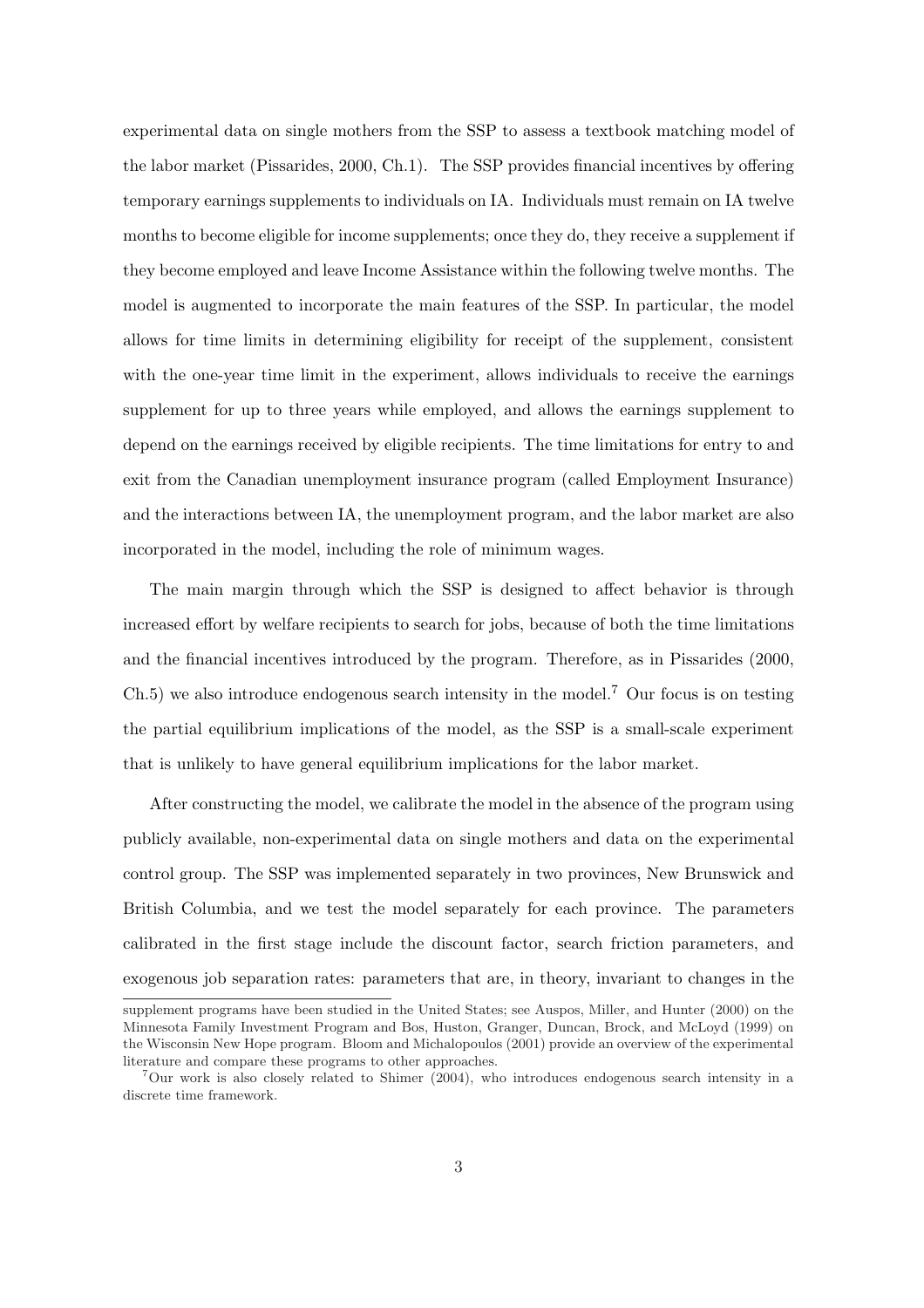Income Assistance program. We then simulate the SSP experiment within our calibrated model and compare the model outcomes for the program group to those in the experimental data.

Our model tests focus on three features of the Pissarides model: search intensity, job destruction, and the assumption of fixed hours of labor supply. First, we consider how well the model specification for search intensity matches the experimental results. The parameters governing the choice of search intensity cannot be directly identified in the data and are therefore the margin that we have the least confidence in. We test the search intensity features of the model by comparing the exit rates from IA for the control and program groups in the model to those in the data. In British Columbia, we find that the impacts of the SSP on the IA-to-work transition rates during the 53 months following random assignment in the model are not significantly different from those in the experimental data. We are also able to match the delayed-exit effects of a second randomized experiment in British Columbia that offered SSP to new Income Assistance recipients. Along these dimensions, our model test provides strong support for the Pissarides framework. In contrast, the model predicts a significantly (and substantially) higher transition rate from IA to employment with the introduction of the SSP in New Brunswick. The elasticity of search costs with respect to search effort in New Brunswick must be much higher than that in British Columbia to match the experimental impact of the SSP.

The second feature of the Pissarides model we consider is the job destruction rate. The model test produces two findings. First, we find that an *exogenous* job destruction rate for the program and control groups is not rejected by the data in either province, as there are no statistically significant differences in the employment survival rates for the program and control groups, even when individuals in the program group stop receiving supplement payments. However, the assumption of a constant job destruction rate is not consistent with the experimental results, as the employment hazard rate appears to fall with job tenure in the data.

We also assess the effects of the policy change on earnings. In partial equilibrium, we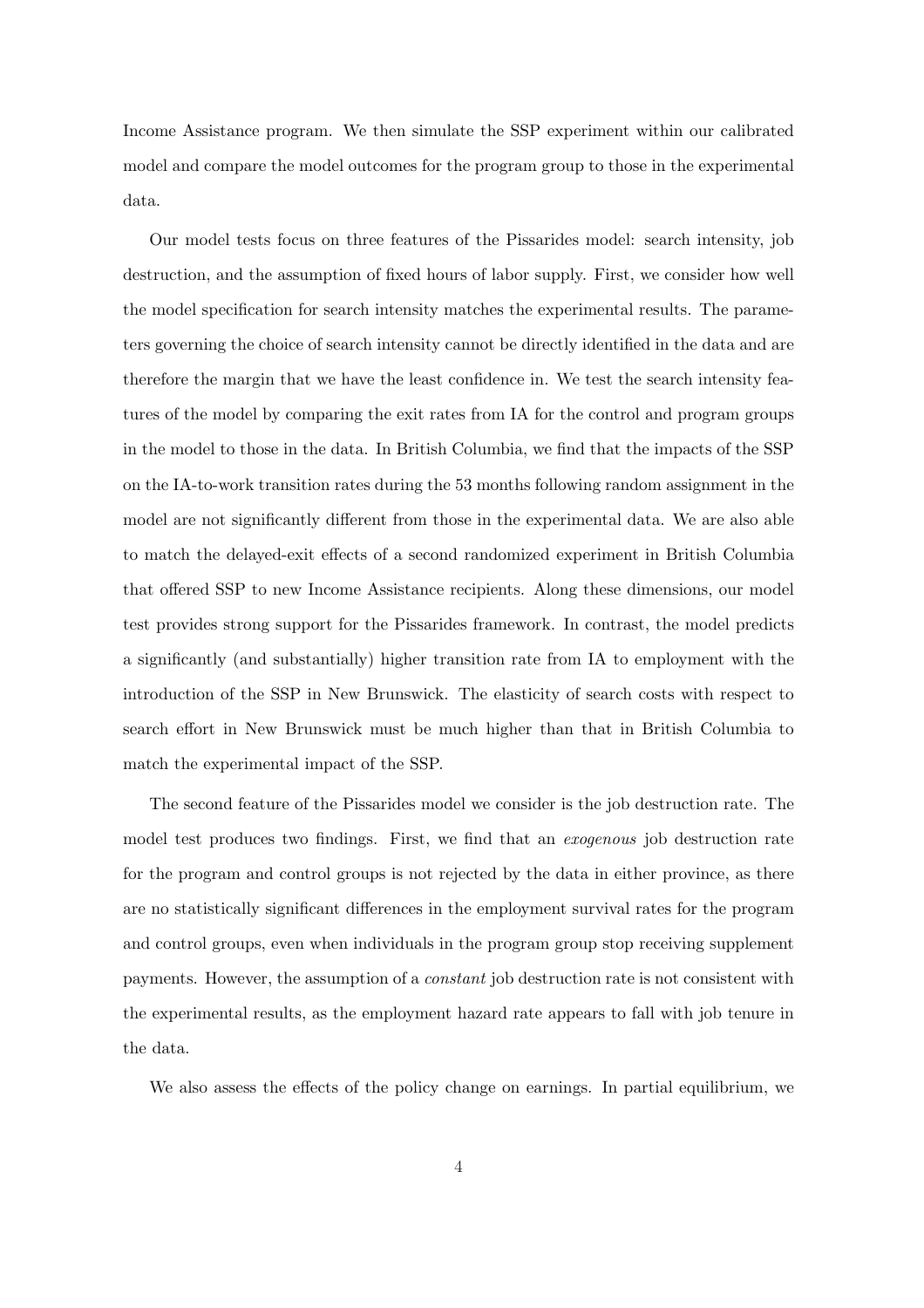expect no change in earnings, conditional on tenure, due to the small number of individuals affected by the policy change in the experiment. For British Columbia, this appears consistent with the data as the earnings-tenure profiles for the employed in the program group are not significantly different from those for the employed in the control group.<sup>8</sup> However, although the earnings-tenure profiles for the employed in the program and control groups are the same, a closer examination of the data indicates that hours are significantly higher in both provinces for those individuals eligible for the SSP.

The remainder of the paper is organized as follows. Section 2 presents a prototypical Pissarides matching model with endogenous search intensity. Section 3 outlines our methodology for testing the Pissarides model and presents data on the social experiment used to test the model. A comparison of the model experiment and social experiment, including formal model tests, is presented in Section 4. Section 5 concludes.

### 2 The Model

In this section, we present the model of the labor market that we use to conduct equilibrium program evaluations. Three segments of the market are incorporated in the model: individuals may be employed  $(E)$ , unemployed and receiving unemployment benefits  $(U)$ or on Income Assistance  $(A)$ . This feature of the model allows us to consider how currently employed workers, unemployed individuals and Income Assistance recipients interact in the labor market. The model builds on the matching model of Pissarides (2000), where individuals maximize expected lifetime income by choosing their labor market state and the intensity with which they search for work if not employed. The model is extended to incorporate the Income Assistance program, minimum wages, and time limitations for entry to and exit from the unemployment insurance program. We focus here on the problem faced by workers and abstract from the wage determination process and the model equilib-

<sup>&</sup>lt;sup>8</sup>We do not consider distributional effects of the policy change on earnings, as the simple Pissarides model is not well suited to doing so.

<sup>9</sup>Throughout this paper we use the term unemployed to mean collecting unemployment benefits. In the model, all jobless individuals are actively seeking employment; they are distinguished by whether they are receiving unemployment benefits or Income Assistance benefits.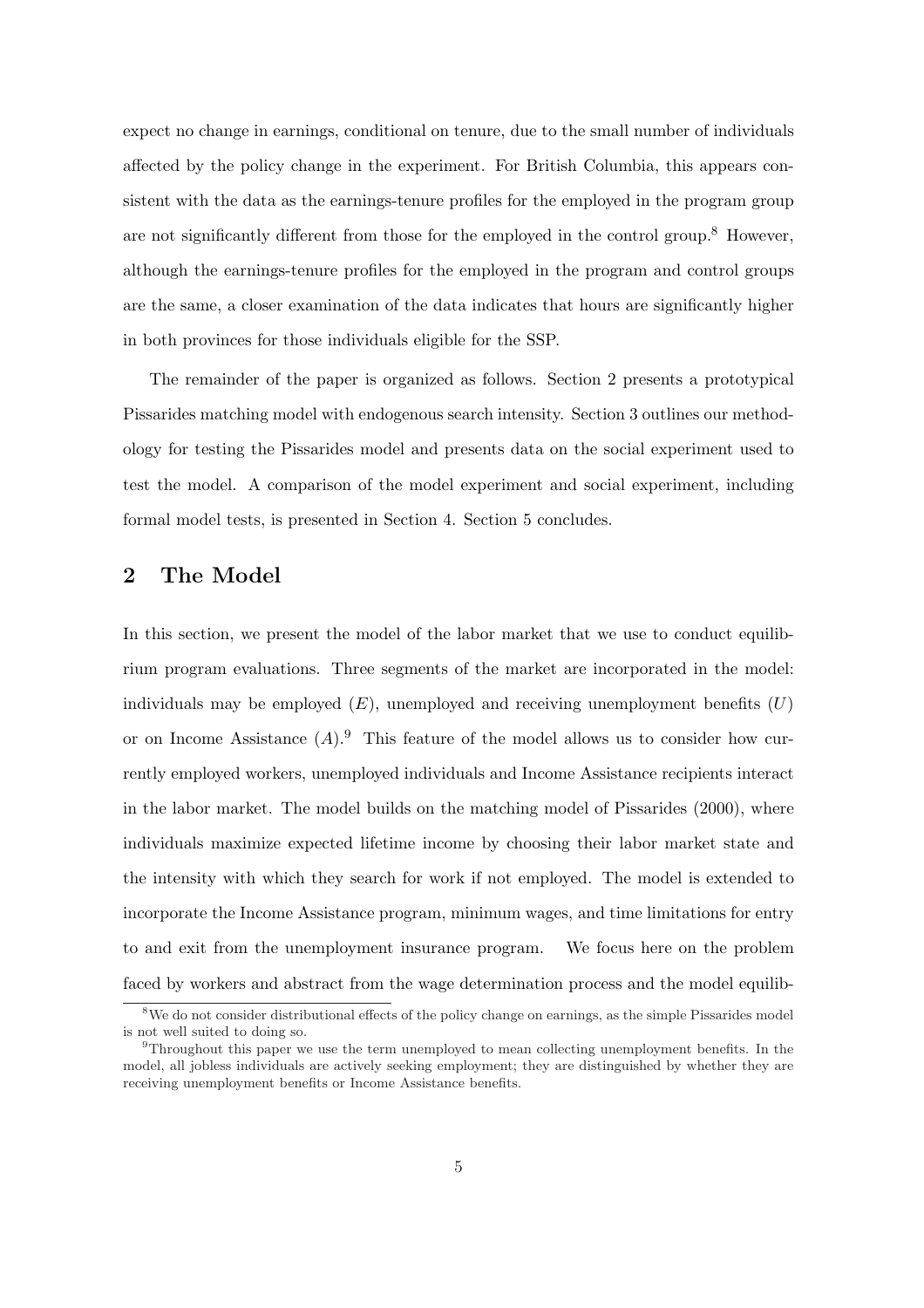rium.<sup>10</sup> The reason for this abstraction is that we are only able to evaluate the performance of the model in partial equilibrium: the social experiment we use to test the model affects only a small number of individuals and as such is not expected to have any effects on the distribution of wages in the economy.

Key features of typical unemployment insurance and Income Assistance programs are incorporated in the model as follows. First, individuals face time limitations regarding entry to and exit from the unemployment system. Individuals who enter employment from Income Assistance or who have exhausted their unemployment benefits become eligible to receive unemployment benefits after  $I$  months of employment. The number of benefit months subsequently increases by one month for each additional month of employment, from a minimum of u months up to a maximum of  $\bar{u}$  months. Workers who enter employment with unused benefits retain their unused benefit months and accumulate additional months with each month worked. Second, individuals who exhaust their unemployment benefits and do not secure a job are assumed to transit directly to Income Assistance. Finally, it is assumed that individuals can remain on Income Assistance indefinitely or transit to employment if they contact a firm with a vacancy; Income Assistance recipients cannot transit directly from IA to unemployment. In the following sections, we describe the problems faced by individuals in each labor force state in the model.

### 2.1 IA Recipients

IA recipients receive benefits  $(b_a)$  and pay search costs  $c_a[p(0)^z]$  every month they remain on IA, where  $z$  is the elasticity of search costs with respect to search effort,  $c_a$  is a parameter capturing the disutility of search effort, and  $p(i)$  is optimal search effort for individuals with i months of unemployment benefits remaining. The cost of search depends directly on the intensity with which individuals search within the model. In particular, for values of  $z > 1$ , the marginal cost of search increases as search effort increases. If IA recipients contact a firm with a vacancy, they transit to employment. Otherwise, they remain on IA in the next

<sup>&</sup>lt;sup>10</sup>The firm's problem and the equilibrium conditions are outlined in detail in the Appendix.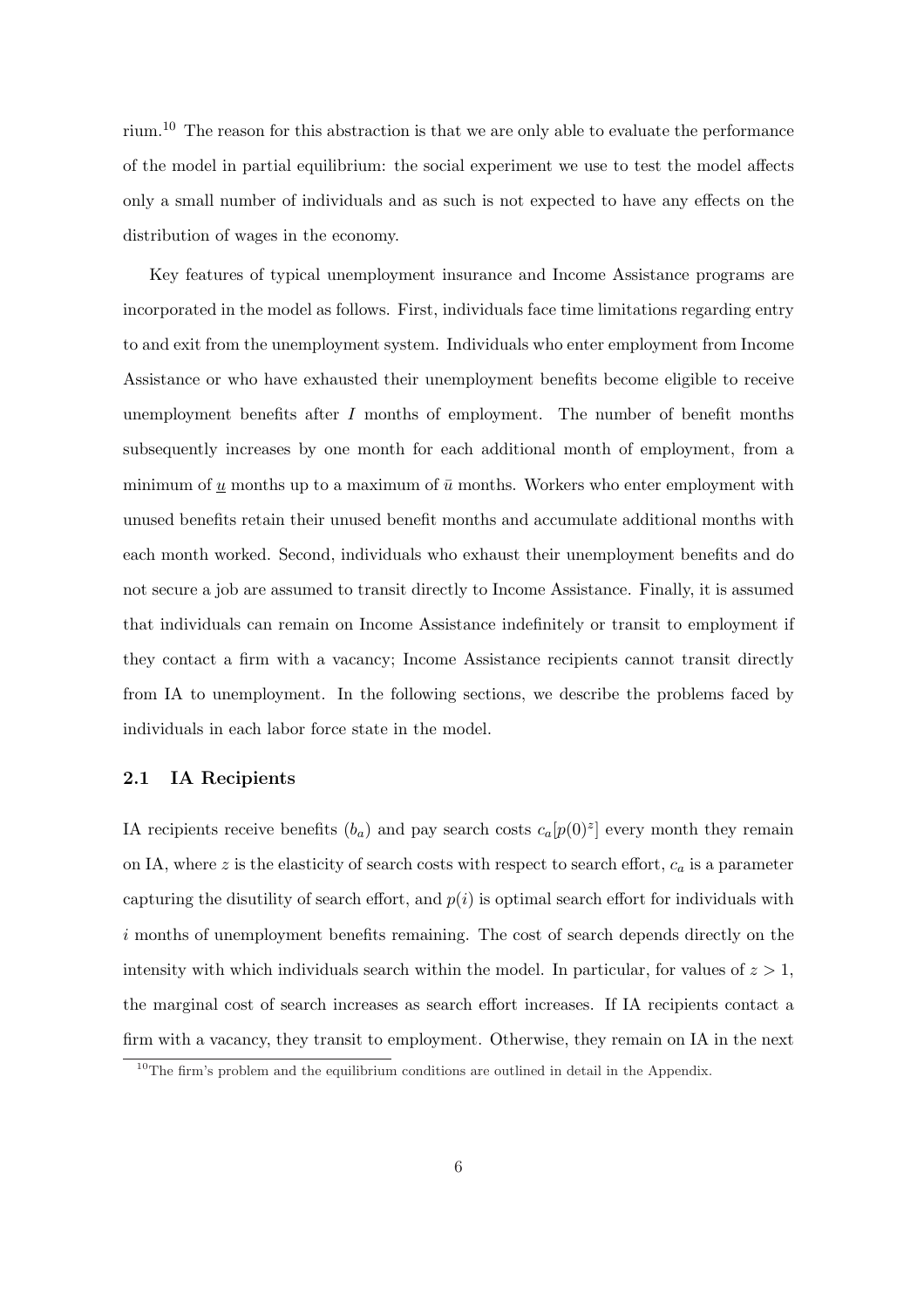period. The value function for an IA recipient is

$$
V^{A} = \max_{p(0)} \Big\{ b_{a} - c_{a}[p(0)^{z}] + \beta \Big[ m(0)V^{E}(1,0) + (1 - m(0))V^{A} \Big] \Big\},\,
$$

where  $m(0)$  is the match rate for IA recipients,  $\beta$  is the discount factor,  $V^{E}(1,0)$  is the value of the first period of employment, and  $V^A$  is the value of being on Income Assistance. The only reason IA recipients are not employed is because an employment opportunity is not available and the only way an IA recipient can increase the likelihood of finding a job is through increased search effort. As we will see below the match rate  $m(0)$  is determined in part by search effort  $p(0).<sup>11</sup>$ 

### 2.2 Unemployed Individuals

Unemployed agents receive exogenous unemployment benefits  $(b<sub>u</sub>)$  and pay search costs  $c_u[p(i)^z]$ . We make the simplifying assumption that unemployment benefits are independent of the individual's pre-separation earnings. With probability  $m(i)$ , individuals contact a firm with a vacancy and transit to employment in the next month. If individuals remain unemployed in the next month, it is assumed they can continue to collect unemployment benefits until benefits are exhausted. Following the last month of benefit eligibility, individuals can either transit to employment, if a job opportunity is available, or transit to IA. The value function for unemployed individuals with  $i$  months of benefits remaining is

$$
V^{U}(i) = \begin{cases} \max_{p(i)} \Big\{ b_u - c_u [p(i)^z] + \beta \Big[ m(i) V^{E}(1, i - 1) + (1 - m(i)) V^{U}(i - 1) \Big] \Big\} & 1 < i \le \bar{u}, \\ \max_{p(i)} \Big\{ b_u - c_u [p(i)^z] + \beta \Big[ m(1) V^{E}(1, 0) + (1 - m(1)) V^{A} \Big] \Big\} & i = 1. \end{cases}
$$

### 2.3 Workers

The value of employment for a worker depends on her job tenure  $t$  and unemployment eligibility status i, where  $i \in \{0, 1, ..., \underline{u}, ..., \overline{u}\}$ . The number of months an individual with no benefits must work to qualify for unemployment is I. For every period an individual

 $11$ It is worth noting that we assume all Income Assistance recipients enter employment with tenure zero. This assumption could be relaxed by assuming workers retain their experience when they enter Income Assistance and allowing experience to depreciate over time. One implication of this extension would be that the hazard of leaving IA would decline as the length of the IA spell increased. The drawback of this extension is that it involves a large increase in the size of the state space.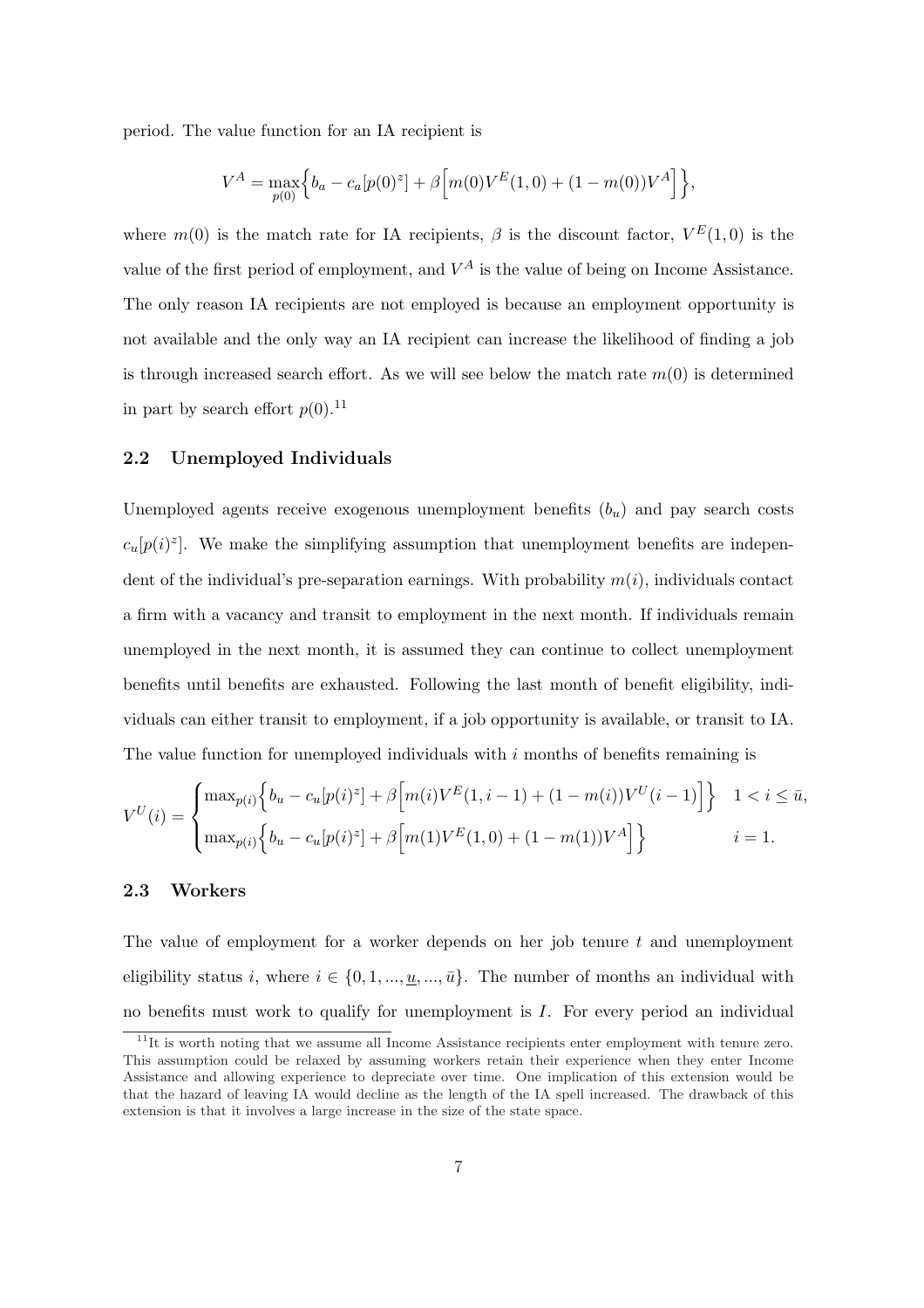works beyond  $I, i$  increases by 1. The maximum number of benefit months an individual can accumulate is denoted  $\bar{u}$ . If the individual were not working she would therefore be unemployed with i periods of benefits remaining. With probability  $\delta$ , jobs are exogenously destroyed in the subsequent month, in which case workers transit to Income Assistance if they have not yet qualified for unemployment benefits  $(i = 0)$  and transit to unemployment otherwise. With probability  $(1 - \delta)$  workers remain employed in the next month.

It is assumed that individuals who return to work before their unemployment benefits expire retain their remaining unemployment benefit eligibility. Finally, workers experience on the job wage growth for a maximum of  $T$  months, after which the wage remains constant, where it is assumed  $T > \bar{u}$ . The value function for a worker with outside option i and with job tenure  $t$  is:

$$
V^{E}(t,i) = \begin{cases} w(t,0) + \beta[(1-\delta)V^{E}(t+1,0) + \delta V^{A}] & \text{if } t < I \text{ and } i = 0, \\ w(t,0) + \beta[(1-\delta)V^{E}(t+1,\underline{u}) + \delta V^{U}(\underline{u})] & \text{if } t = I \text{ and } i = 0, \\ w(t,i) + \beta[(1-\delta)V^{E}(t+1,i+1) + \delta V^{U}(i+1)] & \text{if } 0 < i < \bar{u} \text{ and } I \leq t < T, \\ w(t,\bar{u}) + \beta[(1-\delta)V^{E}(t+1,\bar{u}) + \delta V^{U}(\bar{u})] & \text{if } i = \bar{u} \text{ and } I \leq t < T, \\ w(T,\bar{u}) + \beta[(1-\delta)V^{E}(T,\bar{u}) + \delta V^{U}(\bar{u})] & \text{if } t \geq T, \end{cases}
$$

where  $w(t, i)$  is the wage for a person with tenure t who has unemployment eligibility i.

### 2.4 Search Technology

Assume there is no on-the-job search in the economy. The probability that a jobless individual receives a job offer depends on the probability the worker contacts a firm and the probability a firm has a vacancy. It is assumed that every firm employs at most one worker.

### 2.4.1 Workers

The probability a firm has a vacancy is simply the total number of vacancies divided by the total number of firms

> V  $\frac{r}{F}$ .

Applications for jobs arrive according to a Poisson process, where  $\lambda$  is the average number of applications filed by workers at each firm. It is further assumed that firms randomly draw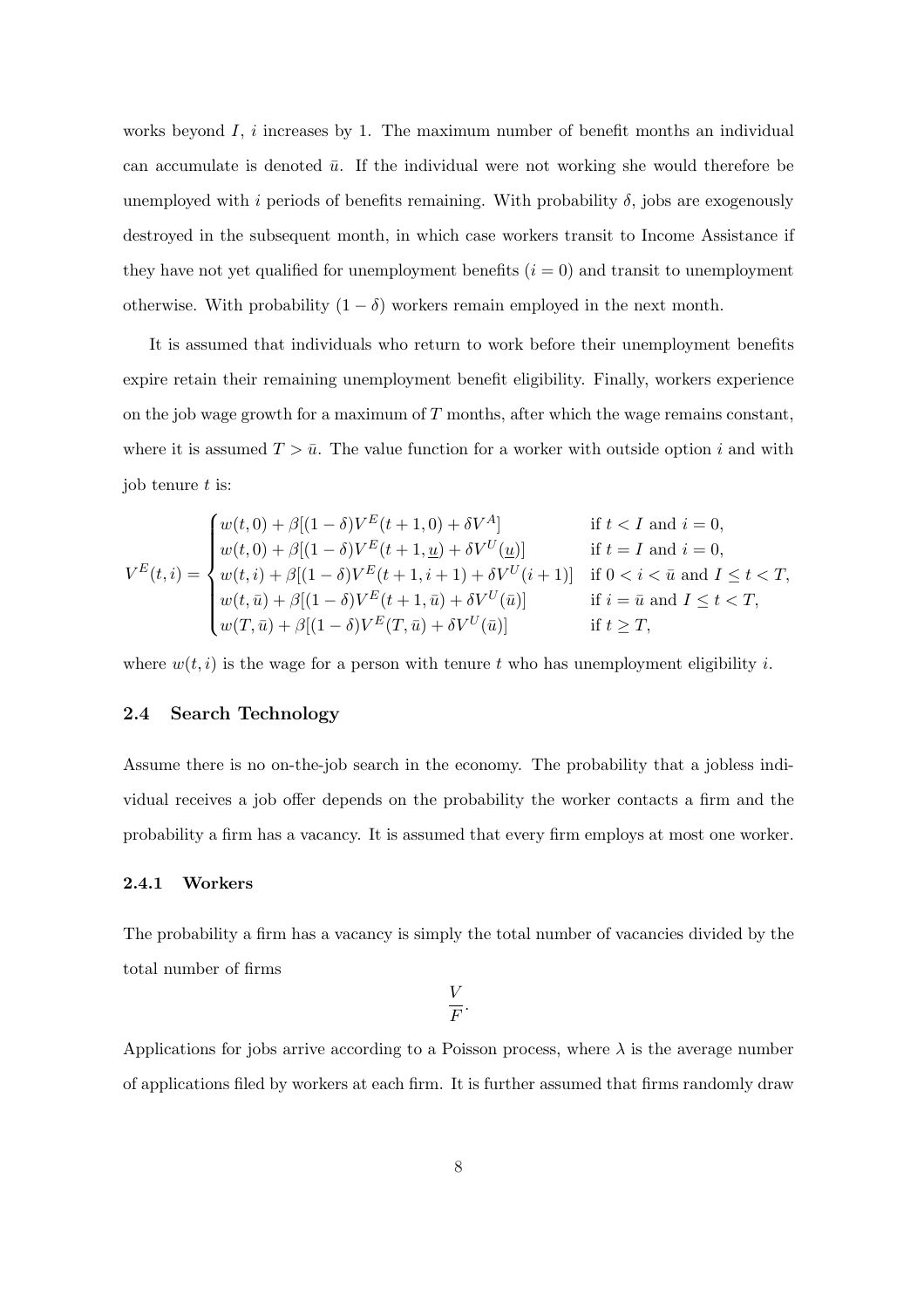workers from the applicant pool if there is more than one applicant.<sup>12</sup> The probability a worker is offered a job is:

$$
\frac{1-e^{-\lambda}}{\lambda}.
$$

The conditional re-employment probabilities for unemployed workers and workers on Income Assistance can then be expressed as the product of the above components, multiplied by the worker's search effort

$$
m(i) = \frac{p(i)V}{\lambda F} \left( 1 - e^{-\lambda} \right),
$$

where

$$
\lambda = \frac{1}{F} \left( \sum_{i=1}^{\bar{u}} p(i)U(i) + p(0)A \right),
$$

 $U(i)$  is the number of unemployed workers with i months of unemployment insurance benefits remaining, A is the number of workers on IA, and  $p(0)$  and  $p(i)$  denote the contact probabilities for IA recipients and unemployed individuals with  $i$  periods of UI receipt remaining, respectively.<sup>13</sup> The contact probabilities are choice variables for the workers within the model and can be interpreted as search effort. Workers determine the optimal level of search effort by equating the marginal benefit from an increase in search effort with its marginal cost.<sup>14</sup> The optimal level of search effort, for each labor market state and program eligibility combination, is the solution to the following:

$$
p(0) = \left(\frac{\beta m(0)}{c_a z} \left[V^E(1,0) - V^A\right]\right)^{\frac{1}{z}},
$$
  
\n
$$
p(1) = \left(\frac{\beta m(1)}{c_a z} \left[V^E(1,0) - V^A\right]\right)^{\frac{1}{z}}, i = 1,
$$
  
\n
$$
p(i) = \left(\frac{\beta m(i)}{c_a z} \left[V^E(1,i-1) - V^U(i-1)\right]\right)^{\frac{1}{z}}, 1 < i \le \bar{u}.
$$

The model presented above is a well known model of the labor market. It contains features common to many unemployment and welfare programs and is a model that is

<sup>&</sup>lt;sup>12</sup>Alternatively, we can consider the length of a period tending to zero and work in continuous time, where there is zero probability of more than one application arriving simultaneously.

 $13$ Note that our matching function, as in Davidson and Woodbury (1993), exhibits increasing returns to scale, whereas the standard Pissarides model includes a constant returns to scale matching function. We chose this particular matching function so as to allow agents to take into account the possibility of displacement when deciding how hard to search.

<sup>&</sup>lt;sup>14</sup>In determining the marginal cost and benefit of search effort  $\lambda$  is held constant under the assumption that each worker believes her impact is small relative to total labor supply.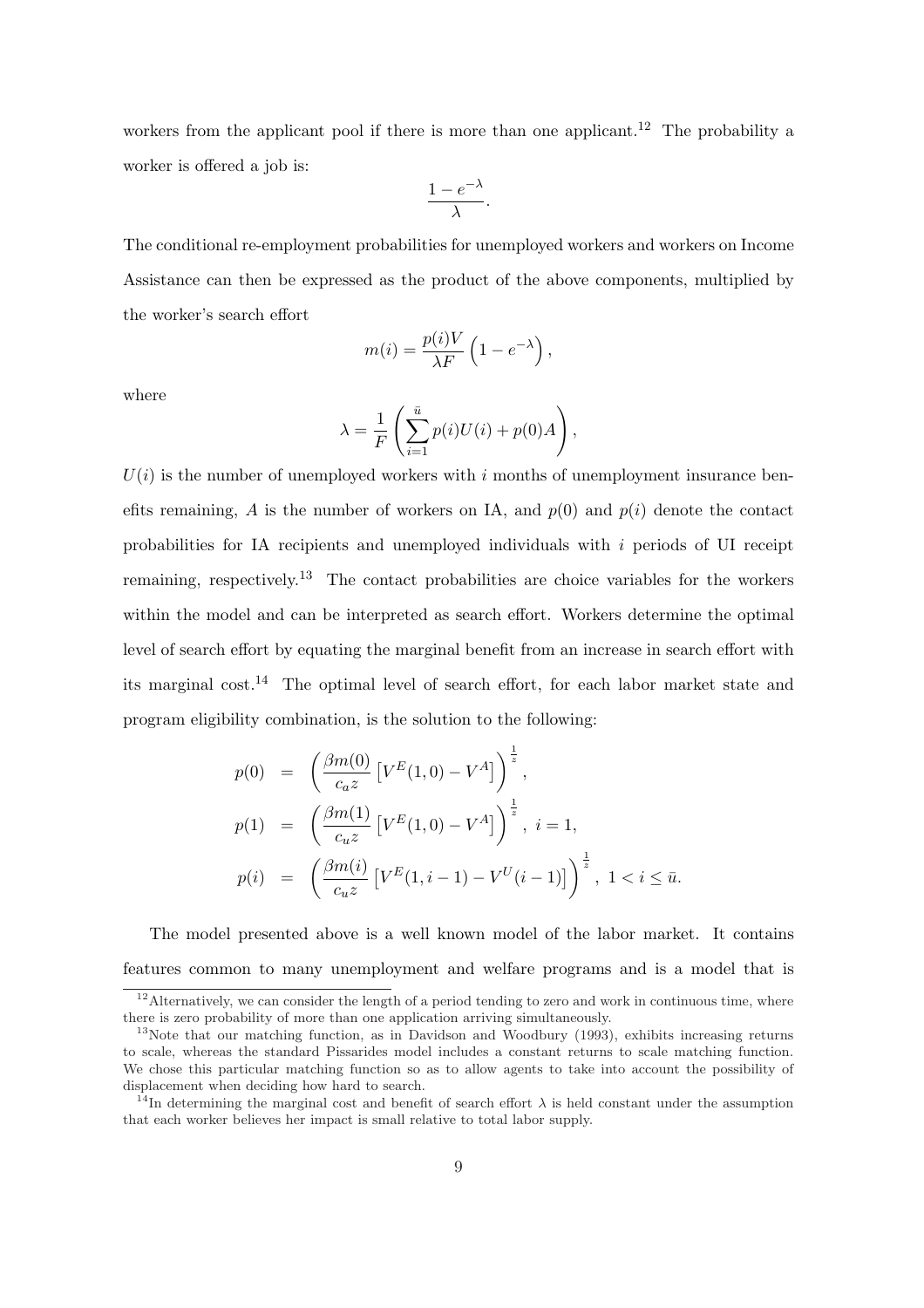straightforward to extend to study many policy reforms. In the next section, we evaluate the performance of the above aspects of the Pissarides model using experimental data from the SSP.

### 3 Testing the Model With Experimental Data

In this section, we describe a way to use social experiments as a test of the predictive power of the Pissarides model. The social experiment we consider here is the Canadian Self-Sufficiency Project. The Self-Sufficiency Project provides an ideal application for this paper, as the policy implemented in the experiment is relatively straightforward to introduce in the model and no additional parameters need to be calibrated. We start by providing some details on the SSP and then outline our approach for conducting a partial equilibrium policy evaluation of the Self-Sufficiency Project.<sup>15</sup>

The Canadian Self-Sufficiency (SSP) experiment focused on long-term IA recipients.<sup>16</sup> The universe for the experiment was long-term single parent IA recipients ages 19 and older in selected areas in British Columbia and New Brunswick from November 1992 to March 1995. This universe was sampled at random.<sup>17</sup> Of those selected, 6,028 recipients volunteered to participate in the experiment and were subsequently placed in program and control groups by random assignment. Individuals assigned to the program group were informed that they were to receive an earnings supplement if they found a full-time (30 hours per week) job within one year and left Income Assistance. The supplement received by members of the program group depends on their labor market earnings.<sup>18</sup> In particular, the supplement payment equals one-half of the difference between the earnings of the recipient and a benchmark earnings level, set at \$37,000 in British Columbia and at \$30,000 in New Brunswick for those earning less than the benchmark earnings level. Once individuals start receiving the supplement they continue to do so for up to three years, as

<sup>&</sup>lt;sup>15</sup>For comprehensive details on the Self-Sufficiency Project, see Michalopoulous, Tattrie, Miller, Robins, Morris, Gyarmati, Redcross, Foley, and Ford (2002).

<sup>&</sup>lt;sup>16</sup>In particular, individuals had to receive IA in the current month and in at least 11 out of 12 of the prior months to be included in the experiment.

<sup>&</sup>lt;sup>17</sup>The selected areas were the lower mainland in British Columbia and the lower third of New Brunswick. <sup>18</sup>No other sources of income affected the calculation of the earnings supplement.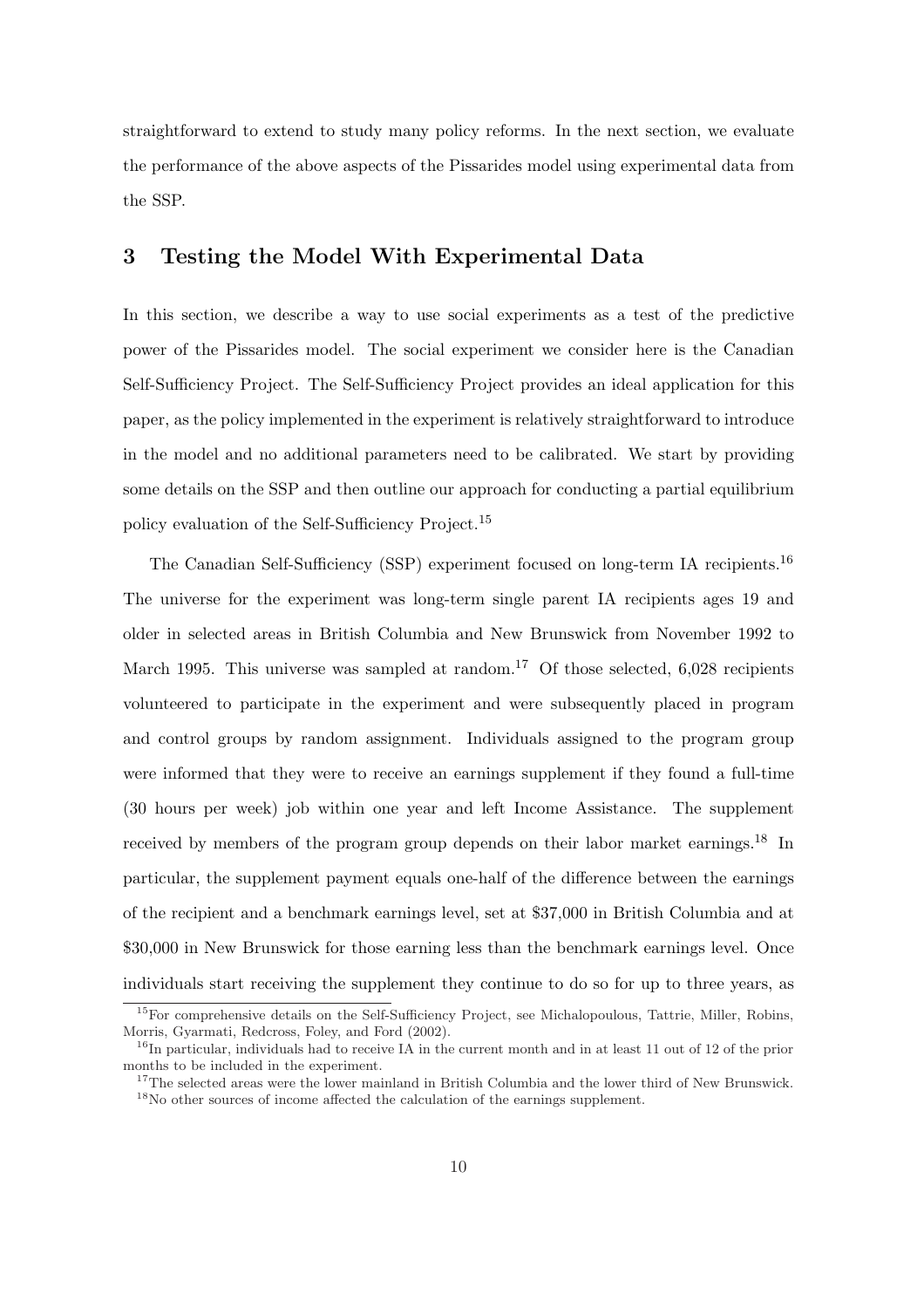long as they remain employed full time. Individuals in the program group who were not able to secure full-time employment within the twelve months following random assignment were not eligible to receive the supplement. Individuals in the control group were not eligible for the supplement.

The data contain information on 5,685 recipients in the main study: 2,827 control group members and 2,858 program group members.<sup>19</sup> From the full sample, 4,371 single mothers provided information for the 18, 36, and 54 month follow-up surveys. We eliminate a further 1,025 observations for those individuals already employed at random assignment. The remaining sample contains 3,346 respondents, of whom 1,671 are members of the control group and 1,675 are members of the program group.<sup>20</sup> This final sample is the one we use for our policy evaluation.

The process we undertake to evaluate the Self-Sufficiency Project involves the following three stages:

- 1. Calibrate the model to the populations targeted by the SSP social experiment and to the control group in the social experiment in each province. This represents the model control groups.
- 2. Introduce the Self-Sufficiency Project in the model as an experiment. Simulate the behavioral effects of the program in partial equilibrium for each province. This represents our model program groups.
- 3. Compare the levels and impacts predicted by the model to those observed in the data. This exercise provides evidence on how well our model and simulated experiment are able to replicate the impacts generated by the actual experiment. It is important

 $19$ Out of the full sample of 6, 208 individuals participating in the baseline interview, 2,849 individuals were assigned to the control group, 2,880 were assigned to the program group, and the remaining 299 were assigned to a third experimental group, the SSP Plus group. Thus, we are missing information on 464 respondents. A total of 40 respondents did not meet the criteria for inclusion in the experiment, and 3 control group members withdrew. An additional 398 individuals could not be contacted or refused to be interviewed. Lin, Robins, Card, Harknett, and Lui-Gurr (1998) consider the possible nonresponse biases that may arise and conclude the biases are likely to be small.

 $^{20}$ The control group contains 815 recipients from New Brunswick and 856 from British Columbia, while the program group consists of samples of 813 and 862 respondents from New Brunswick and British Columbia, respectively.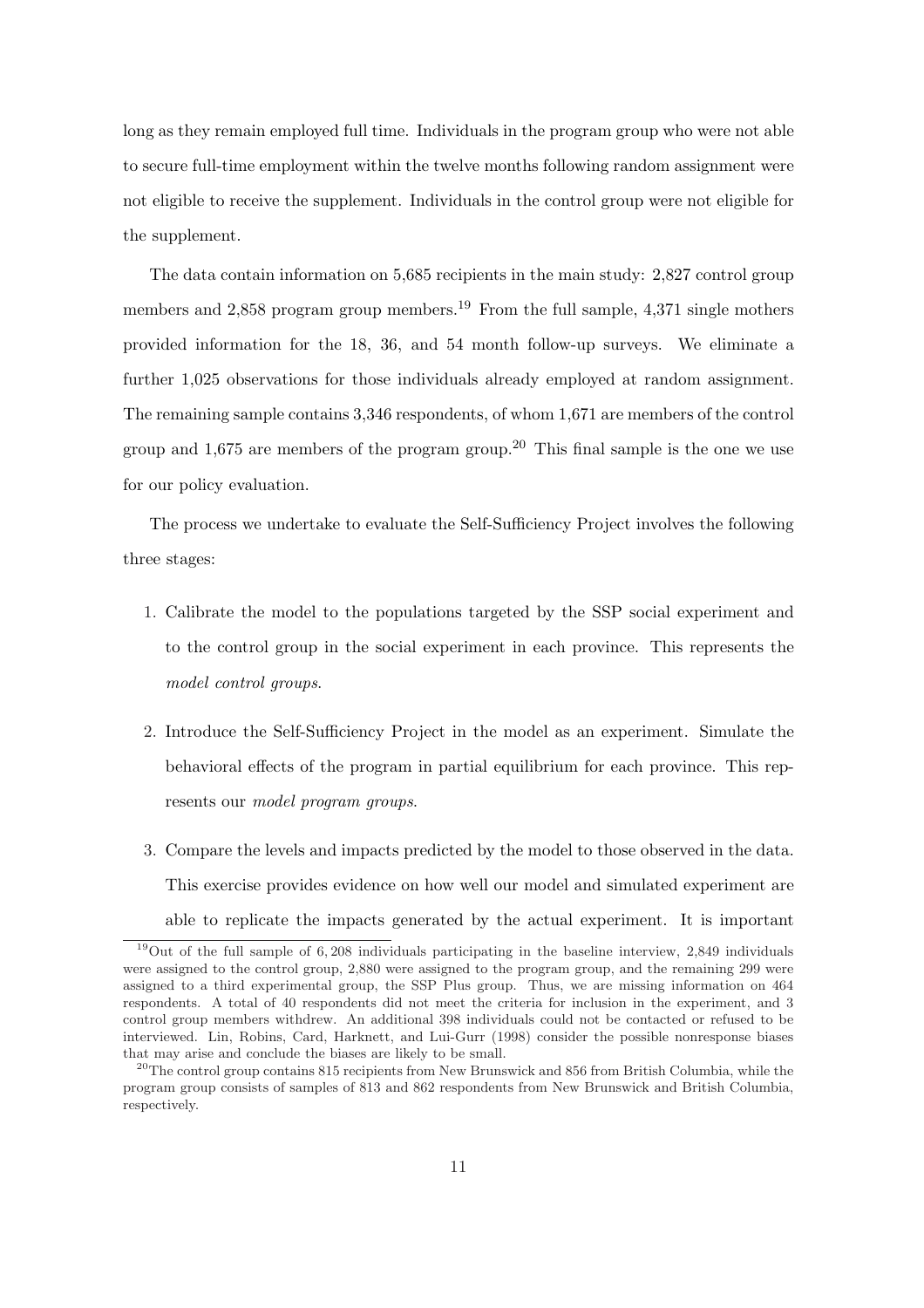to emphasize that the partial equilibrium version of the model is the appropriate comparison to the experiment because the experiment only affected a small subset of the economy and as such is not expected to have equilibrium impacts, as compared to a change in policy affecting all IA recipients.

Each step will be discussed in detail below.

### 3.1 Calibration of the Model Control Group

In this section, we calibrate the model presented above to data on single mothers without completed post secondary education<sup>21</sup> and to data on the control group from the experiment. The model is calibrated separately for British Columbia and New Brunswick, the two provinces in which the SSP experiment was implemented. There are two main reasons that we chose calibration as opposed to estimation. The first is for reasons of comparability. Calibration is the standard way to conduct a quantitative analysis in macroeconomics. Since this literature has a great interest in the general equilibrium implications of policy interventions, we chose calibration in this case so that we could speak directly to this literature. Second, some of the key parameters that were calibrated would not have been identified non-parametrically given the data available in the SSP context.<sup>22</sup> For the most part, we are using the same information to calibrate the model that we would have used had we estimated the model. So the parameter values from an estimation exercise would likely not differ substantially from those reported here.

The parameters for the partial equilibrium version of the model include monthly Income Assistance and unemployment benefits  $(b_a \text{ and } b_u, \text{ respectively})$ , the wage profile, the size of the labor force  $(L)$ , the vacancy rate  $(V/F)$ , the job separation rate  $(\delta)$ , the discount factor ( $\beta$ ), and the search friction parameters  $(c_a, c_u, z)$ . The values used for these parameters are all reported in Table 1. Monthly Income Assistance benefits  $(b_a)$  for single mothers are based on the average IA benefits for a single parent with one child during the

<sup>&</sup>lt;sup>21</sup> "Without completed post-secondary education" refers to respondents reporting up to some post secondary education but no post secondary certificate or higher.

<sup>&</sup>lt;sup>22</sup>For example, the search intensity parameter  $(z)$  would only be identified off the non-linearity of search costs in preferences in the absence of matched worker-firm data. The same type of identification strategy would have to be applied in the estimation of the discount factor.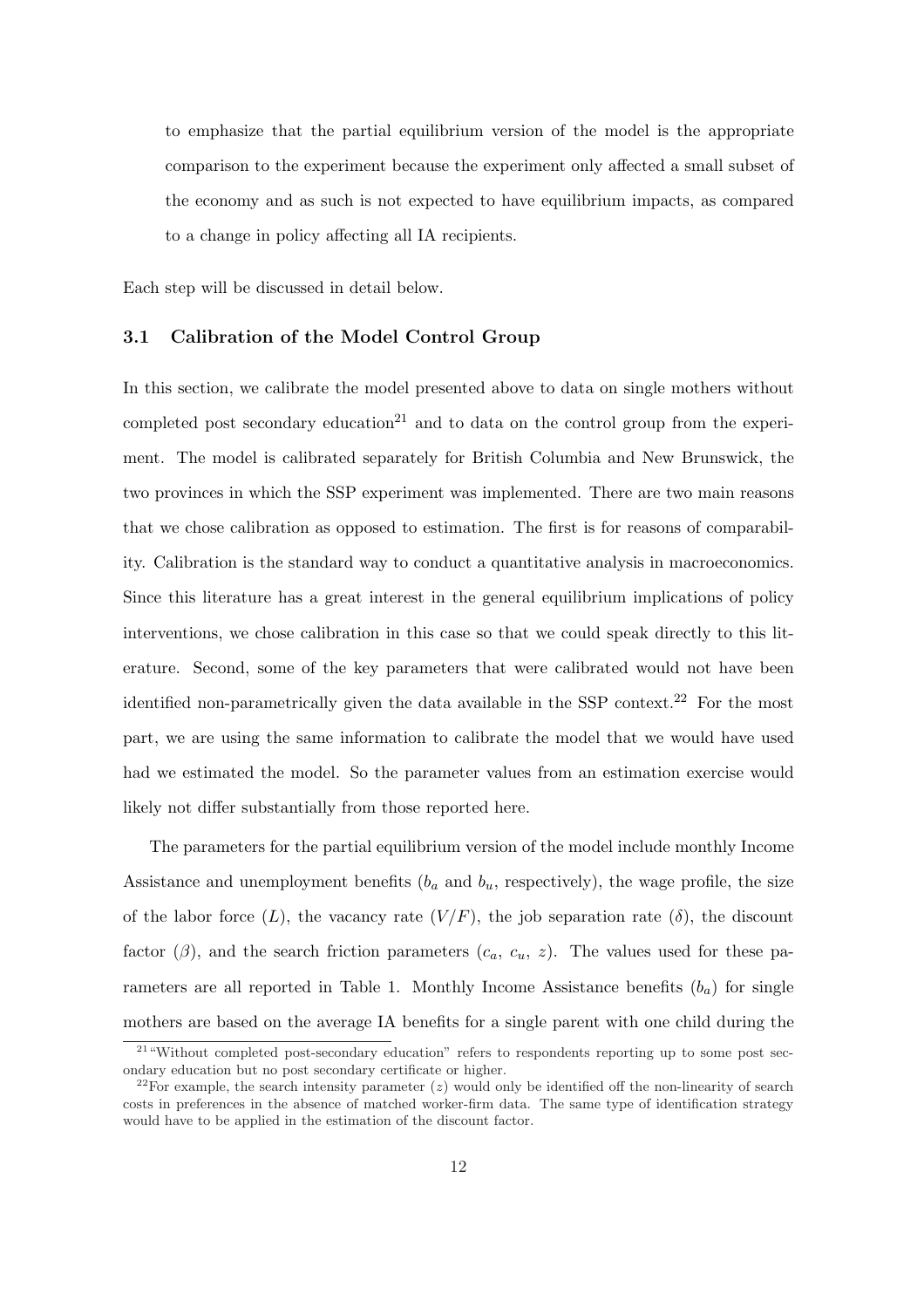1990s, as reported in the National Council of Welfare Reports (2002). Over this period the average monthly Income Assistance benefit in British Columbia was \$927 and in New Brunswick was \$737. Unemployment insurance benefits  $(b<sub>u</sub>)$  are set at 55 per cent of average earnings. In both provinces, the earnings sample is limited to single mothers without completed post-secondary education, as we are attempting to isolate that segment of the labor market most similar to individuals receiving Income Assistance.<sup>23</sup> The earnings data are based on the usual hourly wage, as reported in the monthly Labour Force Survey (1997- 2000), assuming a 37.5 hour work week.<sup>24,25</sup> We use data from the Labour Force Survey, as opposed to experimental data, as there is not enough wage data (in particular at jobs of long durations) available in the SSP to estimate the full wage distribution by tenure. We estimate a regression with the wage as the dependent variable and a cubic in tenure as the independent variables. We generate predicted values from the regression, for tenures of 1 to 48 months, and multiply the predicted values by 37.5 to obtain a full-time earnings value for each level of tenure. Full time earnings for those with tenure greater than 48 months are set equal to full time earnings for workers with tenure equal to 48 months. Earnings, IA benefits and unemployment benefits are all converted to 1992 dollars using the all-goods CPI.<sup>26</sup> The resulting monthly unemployment benefits level is \$952 in British Columbia and \$695 in New Brunswick.

The model is homogeneous of degree zero in  $L$  and  $F$ ; we can therefore normalize the size of the labor force to 100 without loss of generality. The number of firms in the economy will be estimated in the baseline model, and is identified using the observed vacancy rate in the economy. The following relation determines V endogenously as a function of  $F$  and  $E$ :

$$
F = E + V.
$$

In order to estimate  $F$  we use the additional relationship between  $F$  and  $V$  given by the

<sup>&</sup>lt;sup>23</sup>Approximately 14% of the control group in the Self-Sufficiency Project has at least some post-secondary education: 11.3% of the sample reports having some post-secondary education and 2.2% of the sample reports having a degree or certificate from a university.

 $^{24}$ The standard full-time weekly hours in Canada is 37.5 hours.

<sup>25</sup>The Canadian Labour Force Survey is the analogue of the U.S. Current Population Survey.

<sup>&</sup>lt;sup>26</sup>All figures are reported in Canadian dollars, where \$1Cdn was approximately equal to \$0.63US at the time of the experiment.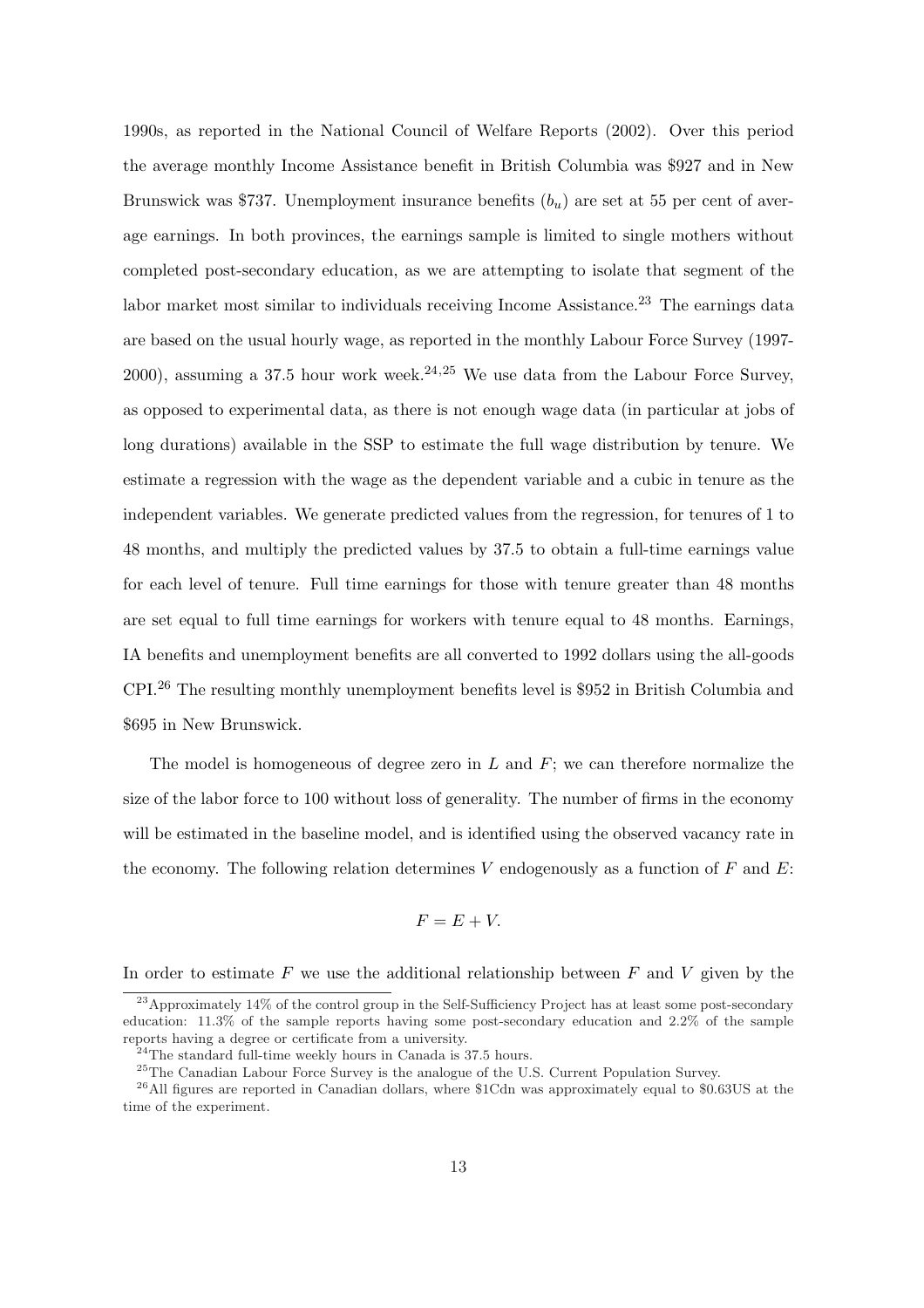vacancy rate  $(v)$ 

$$
\frac{V}{F} = v.
$$

The vacancy rate of 3.20% is taken from Galarneau et al. (2001) and is based on the average for the retail trade and consumer services and labor-intensive tertiary manufacturing sectors, both of which have average incomes similar to our sample. Therefore, using the above equations, and for a given value of  $E$ ,

$$
F = \frac{E}{(1 - 0.032)}.
$$

The job separation rate in the model  $(\delta)$  is constant and can be directly estimated by the average job tenure for single mothers with no completed post-secondary education in the monthly Labour Force Survey (1990-2000). Job tenure is only reported for individuals currently employed in the data: we do not have direct information on separations. However, average job tenure is observed and in the model is equal to

$$
\frac{\sum_{t=1}^{\infty} tE(t)}{E} = \frac{E(1)\sum_{t=1}^{\infty} t(1-\delta)^{t-1}}{E(1)\sum_{t=1}^{\infty} (1-\delta)^{t-1}} = \frac{1}{\delta}.
$$

Average job tenure in the Labour Force Survey (LFS 1990–2000) implies a separation rate of 0.0214 in British Columbia and of 0.0121 in New Brunswick.<sup>27</sup>

We use parameter estimates for our search cost function from Christensen, Lentz, Mortensen, Neumann and Wervatz (2005), whose estimates of the elasticity of search costs imply  $z = 1.8457$ , and we set the monthly discount factor  $\beta$  equal to 0.9835, corresponding to an annual discount factor of 0.82 as in Davidson and Woodbury (1993). We assess the sensitivity of our results to these parameters in Section 4.4 below, as these parameters cannot be directly identified from the Canadian data. The costs of search are allowed to differ depending on whether individuals are receiving unemployment insurance or Income Assistance to capture the notion that searching may be less costly while unemployed. For example, unemployed individuals may have access to better search technologies through unemployment offices than do IA recipients, which would be consistent with  $c_a > c_u$ .

 $27$ This measure of job tenure does not take quits into account. As a result, we may overestimate the job separation rate as individuals moving between jobs because of quits report holding jobs of shorter durations.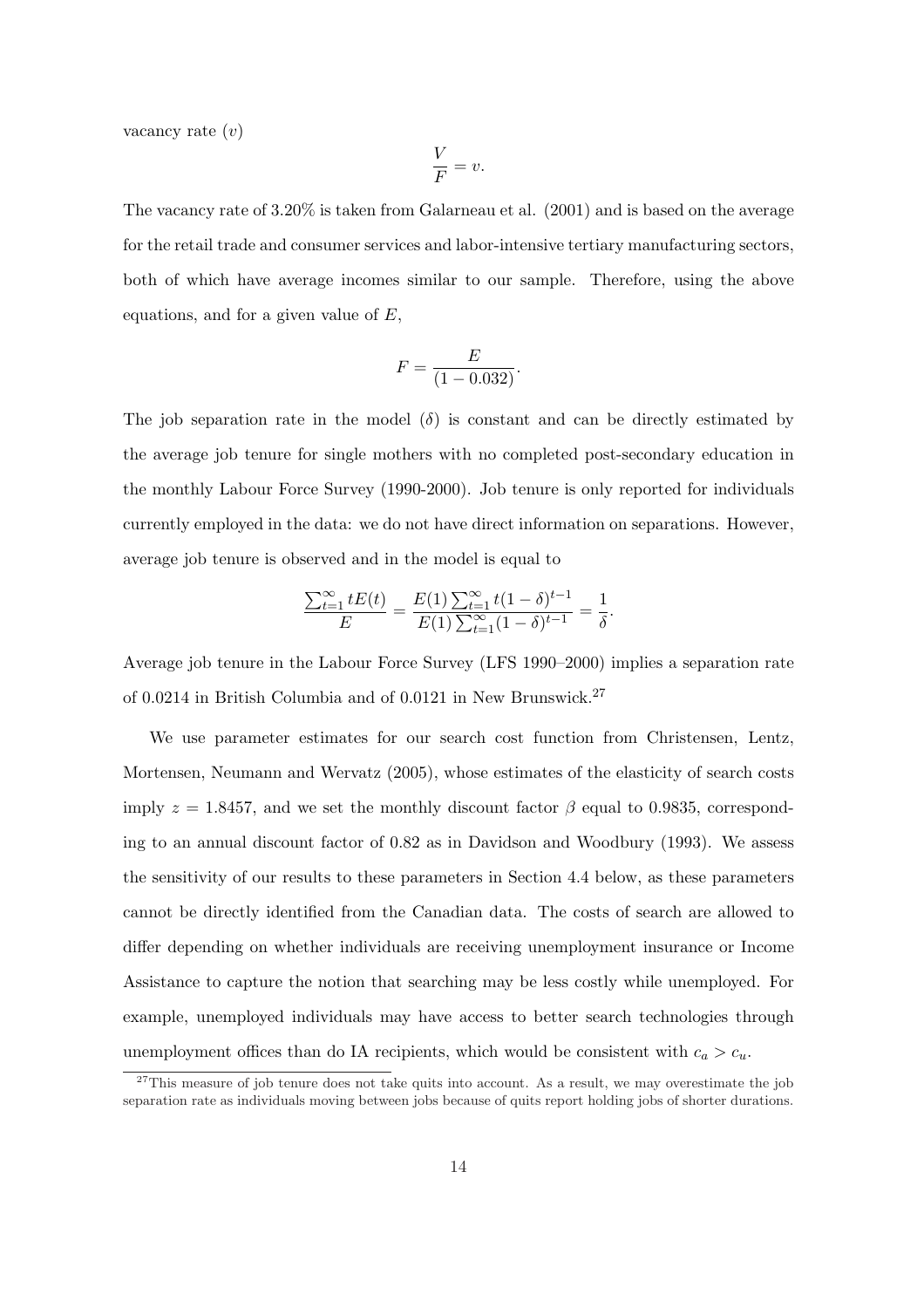To identify the search friction parameter  $c_a$  we use the Income Assistance-to-work transition rate,  $m(0)$ , directly observed from the SSP control group. The data on the control group do not provide information on the transition from unemployment to work necessary to identify the search friction for this group  $(c_u)$ . Instead we use the search friction implied by the unemployment-to-work transition rate of the low skilled labor force.<sup>28</sup>

Next we must specify the length of time a worker is eligible for unemployment benefits. The length of the unemployment eligibility period depends on the unemployment rate in each province and on the worker's previous job tenure. We set the eligibility periods in the model according to the eligibility rules during the 1990s. This implies that a worker is entitled to 5  $(7)$  months of benefits after working 4  $(3)$  months, and 10  $(12)$  months of benefits after working 9 (8) months or more in British Columbia (New Brunswick).<sup>29</sup>

### 3.2 Constructing the Model Treatment Group

The following additions are made to the model to incorporate the Self-Sufficiency Project.<sup>30</sup> First, individuals on IA face several time constraints. IA recipients become eligible for SSP after they have been on Income Assistance a minimum of 12 months. Once eligible for SSP, individuals have 12 months to find employment in order to receive supplement payments. If an individual secures a job before the eligibility period ends, she can receive the supplement while employed for a maximum of 36 months. Consistent with the SSP treatment implemented in the experiment, individuals have one eligibility period for the treatment. Once the eligibility period for the supplement payments expires, individuals return to the regular IA system. Second, eligible individuals who find work receive supplement payments that are a function of their earnings upon obtaining employment. As in the baseline version of the model, earnings increase with job tenure. One goal of the SSP is to provide workers with enough time to experience sufficient earnings growth so that employment remains an attractive alternative once the earnings supplement expires. On-the-job earnings growth, which results from increases in the surplus created in worker-firm matches in our model,

<sup>28</sup>See Lise, Seitz, and Smith (2005) for further details.

 $29$ See Lin (1998).

<sup>&</sup>lt;sup>30</sup>The model changes required to introduce the SSP are minor. Full details on the augmented model are presented in the Appendix.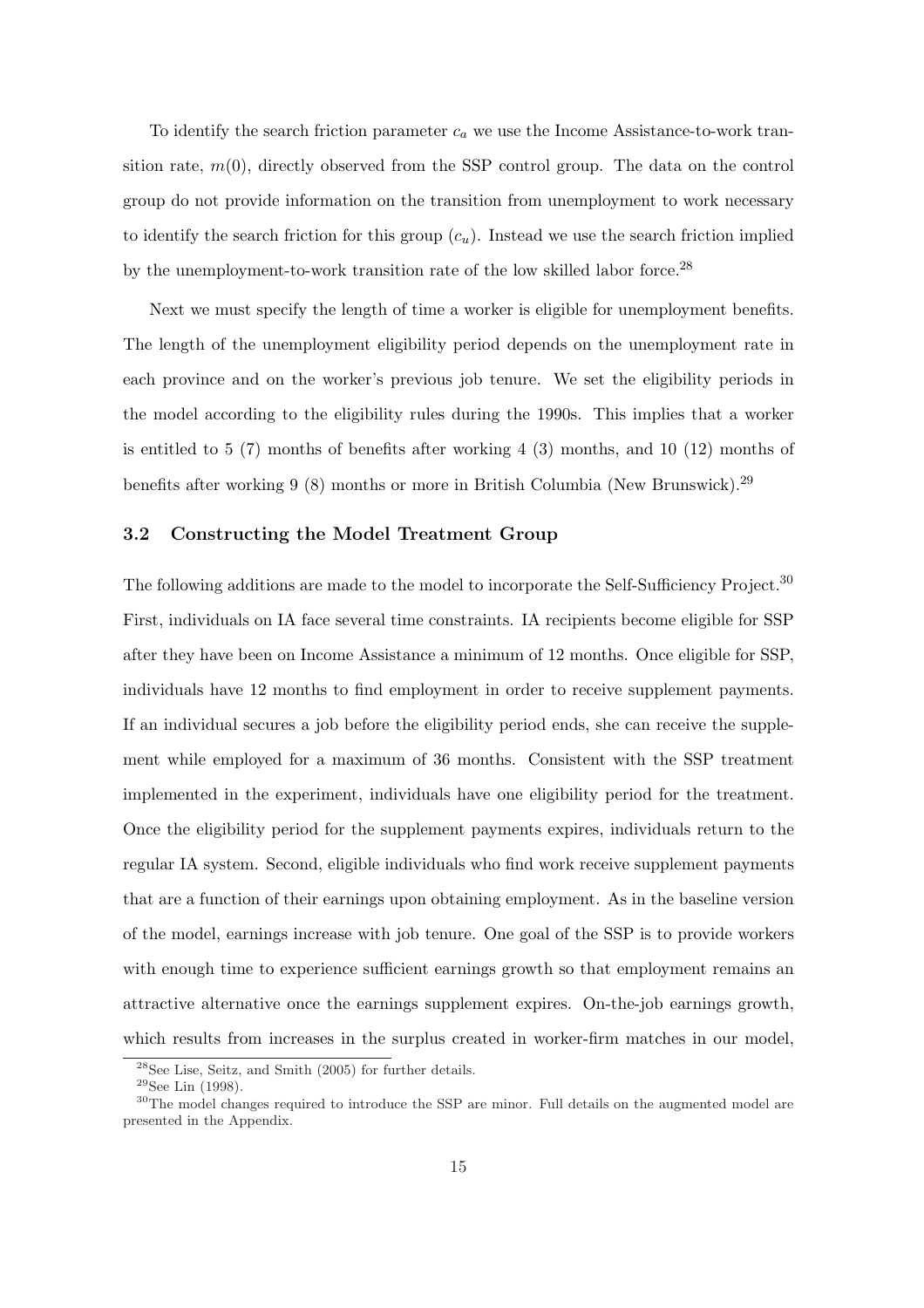captures this particular feature of the program. In the following section, we assess the ability of the calibrated model to match the main features of the experimental data.

## 4 Comparing the Moments of the Model Experiment with the Moments of the Social Experiment

We now compare the predicted partial equilibrium effects of SSP to those found in the SSP experiment. This comparison represents the specification test of our model, in the same spirit as the comparisons of experimental and non-experimental partial equilibrium estimates in LaLonde (1986) and other, similar papers in the treatment effects literature. Throughout our empirical work, we treat the model predictions as constants when performing statistical tests comparing the model predictions to the SSP data. This serves to strengthen the inferences we draw from the test results by making the tests more conservative. It is important to emphasize that we do not use *any* information on the SSP program group in the calibration of our model; we are interested in determining whether the model can predict the behavior of the program group without exploiting the variation introduced by the experiment. Later, in Section 4.5, we show that using the extra variation introduced by the experiment affects the predictive performance of the model in New Brunswick but not British Columbia, further illustrating the usefulness of our model test.

In order to mimic the experimental design of the SSP we solve the partial equilibrium model, using a fixed earnings profile, to obtain the conditional re-employment probabilities. After calibrating and simulating the model, we select those individuals who received Income Assistance benefits for 12 months. The re-employment probabilities from this simulated sample represent the simulated control group. We then use the calibrated parameters and solve for the re-employment probabilities for an individual on IA who is offered the SSP supplement. Again, this is done in partial equilibrium, implying any change in behavior will not have an impact on any other individuals, or on the earnings distribution.<sup>31</sup> The re-employment probabilities in this instance represent the program group in our simulation.

 $31$ We also assume that the introduction of the SSP is not anticipated by individuals in the simulated program group.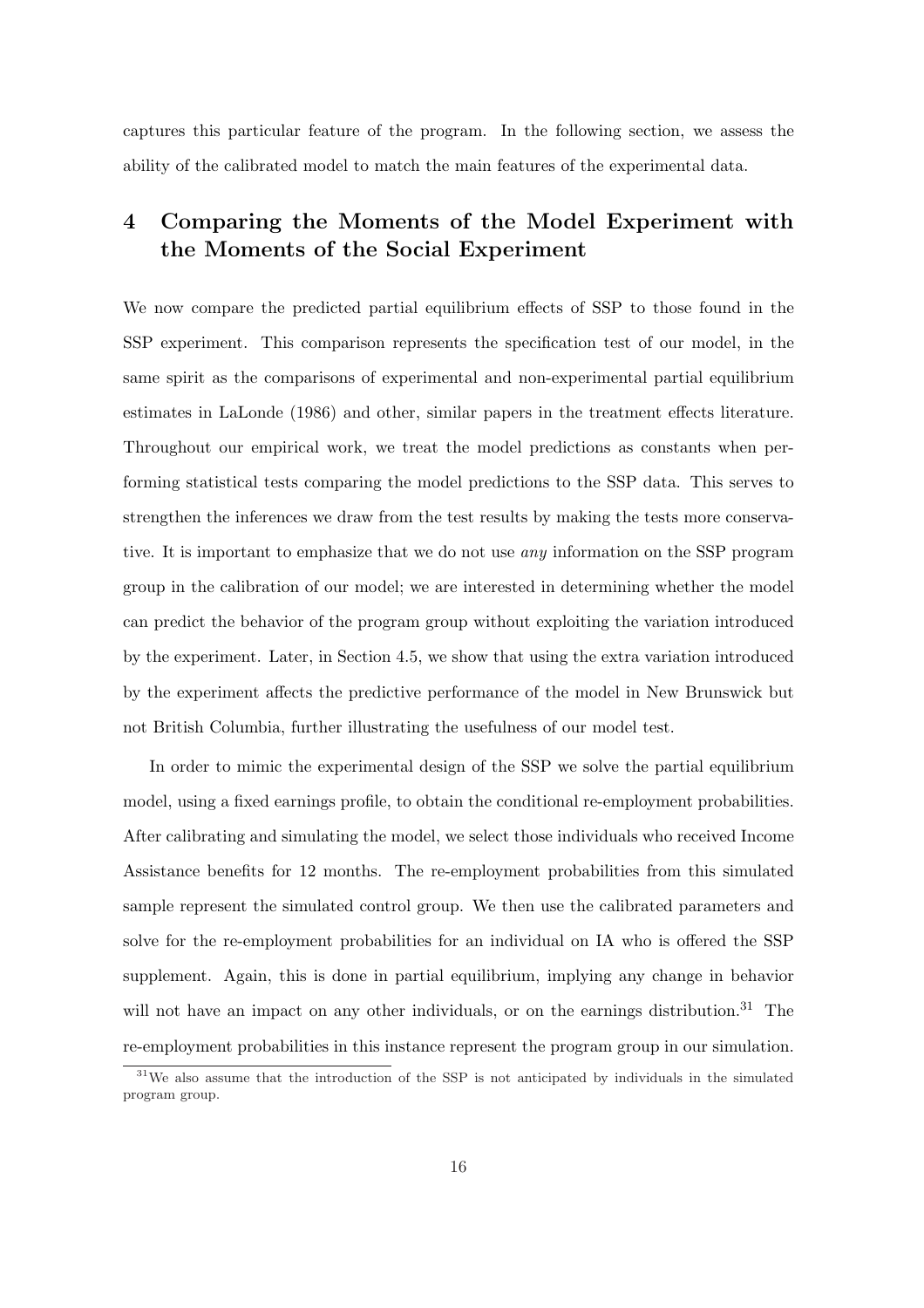Solving the model for the control group entails solving a system of 145 equations and unknowns. The set of equations in the system includes:

- 1. steady state stocks and flows for unemployment, employment, and IA (12 equations)
- 2. the value functions for employment, IA, and unemployment (108 equations)
- 3. the re-employment probability from IA (1 equation)
- 4. the re-employment probability from UI (10 equations)
- 5. the number of applications per firm  $(\lambda)$  (1 equation)
- 6. the first order conditions for search intensity when on IA (1 equation)
- 7. the first order conditions for search intensity when on UI (10 equations)
- 8. the number of firms  $(F = E + V)$  (1 equation)
- 9. the vacancy rate  $(V = 0.032 * F)$  (1 equation)

The set of unknowns includes:

- 1. the number of individuals unemployed with  $i$  months of benefits (10 unknowns)
- 2. the values of being in each state,  $V^A$ ,  $V^U(i)$ ,  $V^E(t, i)$  (108 unknowns)
- 3. the re-employment probabilities,  $m(i)$  (11 unknowns)
- 4. the search intensities,  $p(i)$  (11 unknowns)
- 5. the average number of applications filed by workers at each firm  $\lambda$  (1 unknown)
- 6. the number employed,  $E$  (1 unknown)
- 7. the number on IA, A (1 unknown)
- 8. the number of firms,  $F(1)$  unknown)
- 9. the number of vacancies,  $V(1)$  unknown)

Solving the model for the program group entails solving the additional set of 72 equations

- 1. the value functions for being employed and receiving the SSP top up (36 equations)
- 2. the value functions for being on IA and treated with the SSP offer (12 equations)
- 3. the re-employment probabilities when on IA with the SSP offer (12 equations)
- 4. the first order conditions for search effort when on IA with the SSP offer (12 equations),

and 72 unknowns:

- 1. the value of being employed and receiving the SSP top up (36 unknowns)
- 2. the value of being on IA and treated with the SSP offer (12 unknowns)
- 3. the re-employment probabilities (12 unknowns)
- 4. optimal search effort (12 unknowns).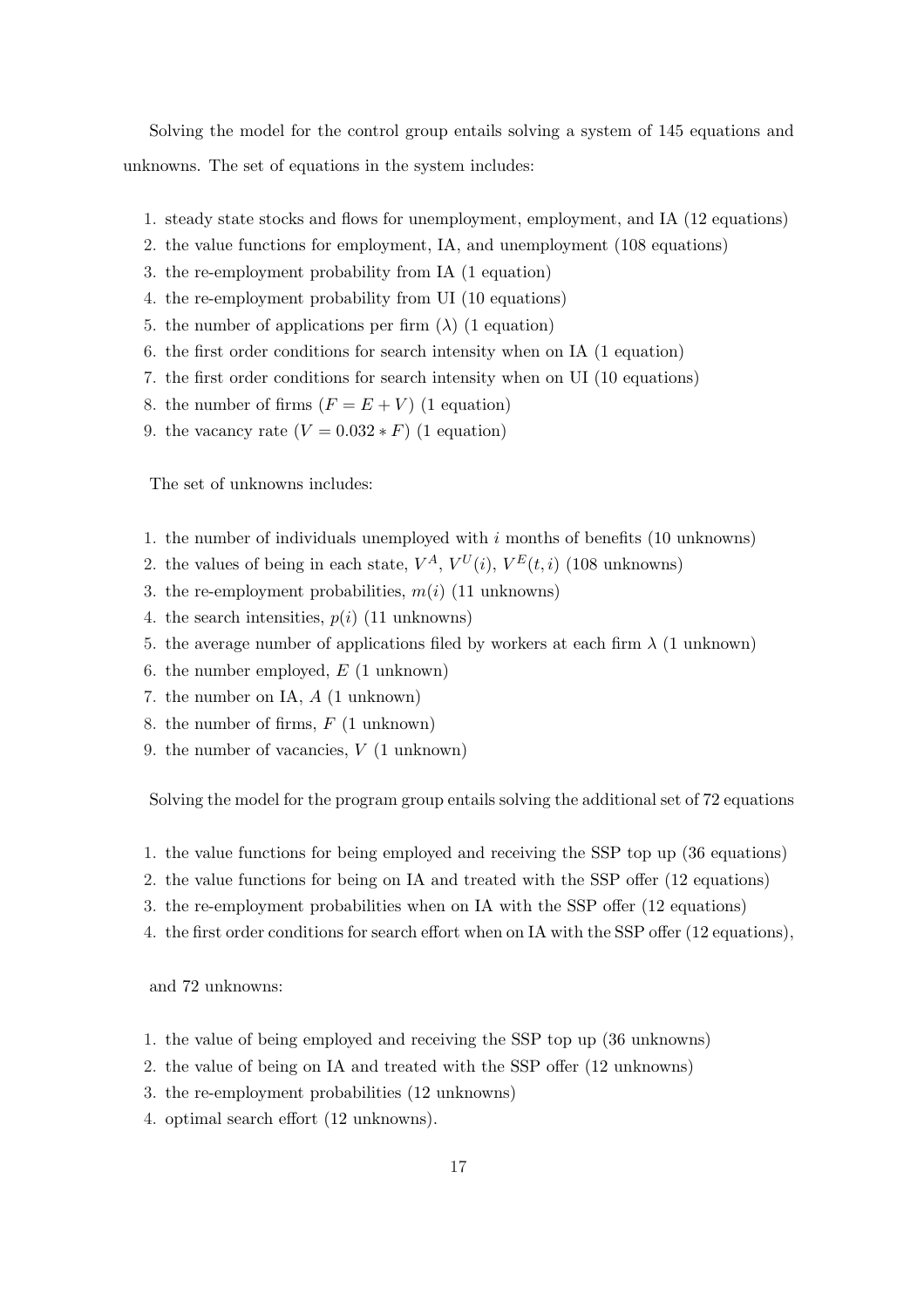The model has no closed form solution. To see how we solve the model, define a  $145 \times 1$ vector for the unknowns, x, and a system of non-linear equations,  $f(x)$ . We solve this system of equations in two steps. We obtain starting values by solving

$$
x = \arg\min f(\mathbf{x})' f(\mathbf{x})
$$

using a Quasi-Newton method, where the Hessian is updated using the Broyden-Fletcher-Goldfarb-Shanno (BFGS) update. Second, using the above starting values, we solve the system of non-linear equations using the secant method (Broyden's approximation to Jacobian).<sup>32</sup> The solution to the model directly yields the simulated version of the model.

### 4.1 Search Intensity

As a test of the importance of endogenous search intensity, we compare the Income Assistance survival probabilities, at six month intervals, for the control and program groups in the social experiment and in the model simulation in Table 2. If search intensity were fixed, then the transition rate from IA to work should remain unchanged once the SSP is introduced in the partial equilibrium version of the model (holding the wage distribution, hours, job destruction and vacancies constant). Endogenous search intensity is the only channel through which the transition rate can differ in this case; as such, we have a direct test of the assumption of endogenous versus fixed search intensity. We construct survival probabilities from the simulated model using the IA to employment transition rates for IA recipients in the program and control groups. We start by discussing the results for British Columbia. The basic pattern matches the experimental data very well. Both the model and the experiment indicate that the SSP top-up reduces the Income Assistance survival rate substantially. During the 12 months of program eligibility individuals increase their search effort and as a result transit to employment at a faster rate. Once the 12 month eligibility period is over, behavior reverts back to what it was in the absence of the program, and the transition rate to employment, conditional on tenure, returns to exactly what it was in the absence of the treatment. It is very encouraging that the model correctly predicts not only the basic pattern, but also matches the proportion of the program group remaining on

<sup>32</sup>See Judd (1998, Ch.4, p. 114 and Ch.5, pp. 168-171).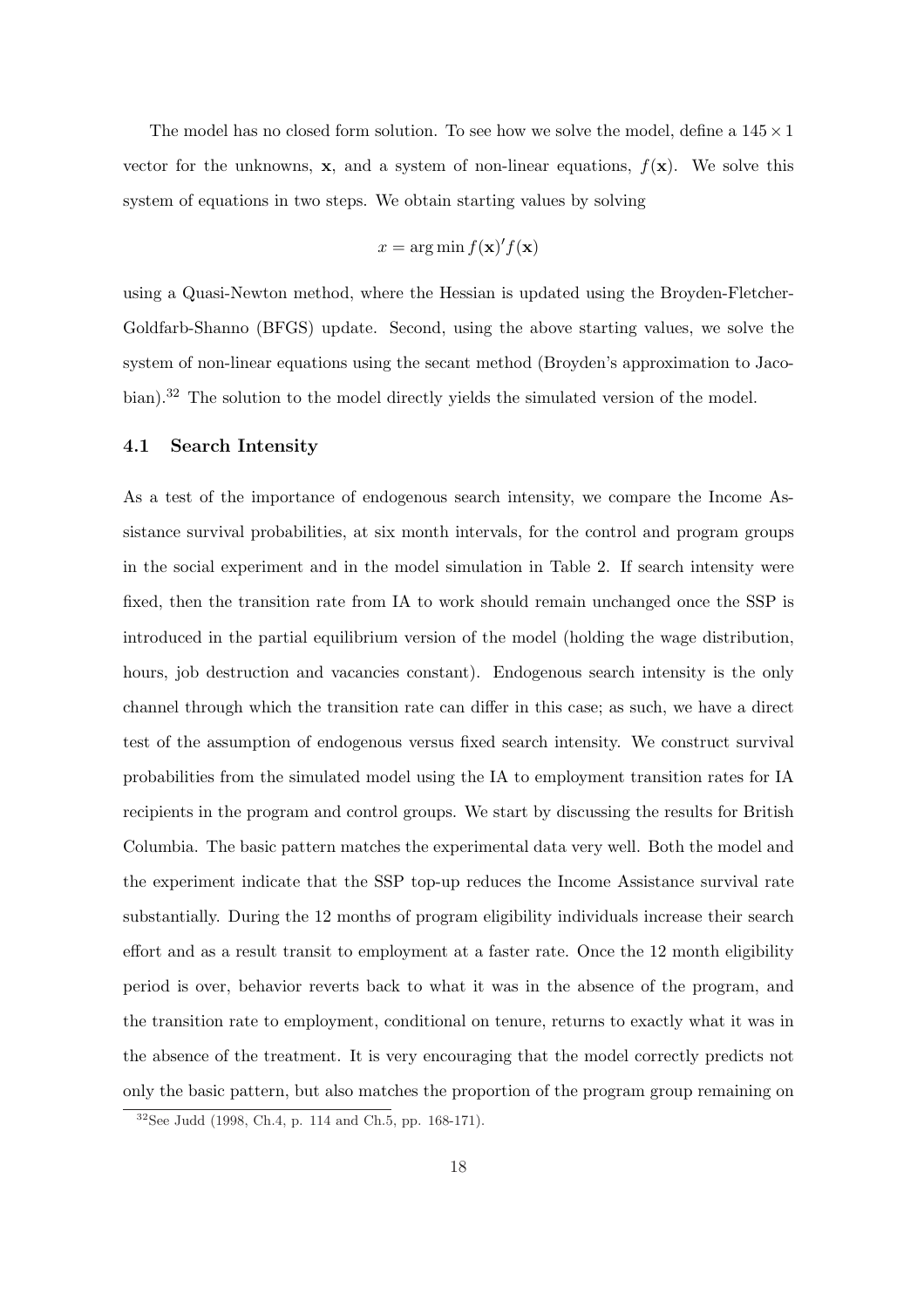Income Assistance 54 months after random assignment. For each month, we test the hypotheses that the model matches the experiment for the control group and for the program group, and the hypothesis that the simulated impact of the experiment matches the actual impact. The p-values for the joint hypothesis tests provide support for the model in this instance as the model is not significantly, or substantively, different from the experimental data at conventional significance levels.

As an additional test of how well the model predicts behavior we reproduce a second experiment designed to estimate the delayed exit from Income Assistance that may result from the 12 month qualification period. The delayed-exit experiment was a separate experiment conducted on a sample of 3,315 single parents in their first month of Income Assistance receipt in the metropolitan area of Vancouver, British Columbia. This sample was randomly assigned to program and control groups, where the program group was told that they would become eligible for the SSP program if they remained on Income Assistance for 12 months. The difference between the fraction remaining on Income Assistance in the program and control groups 12 months after random assignment is estimated by Ford, Gyarmati, Foley, Tattrie, and Jimenez (2003) to be 3.9 percentage points with a standard error of 1.4. We conduct the same experiment in our model in partial equilibrium. The model predicts a delayed-exit effect of 4.3 percentage points in British Columbia, which is within one-third of one standard error of the effect estimated by Ford et al. (2003). The model is thus able to predict the magnitude of the experimental delayed-exit effect quite well. Comparing the model predictions with the experimental impacts we can see that the model correctly predicts both the degree of delayed exit associated with the expectation of receiving the SSP benefit in the future (the entry effect) as well as the increased transition rate into employment that becoming eligible for the SSP program induces.

We come to a different conclusion upon examining the results for New Brunswick. As expected, the Pissarides model provides a close fit to the control group. However, the simulated impact of the program on income assistance survival probabilities is significantly higher than that in the data. Our current parameterization of search intensity is not able to accurately predict the introduction of the SSP in New Brunswick. We provide a more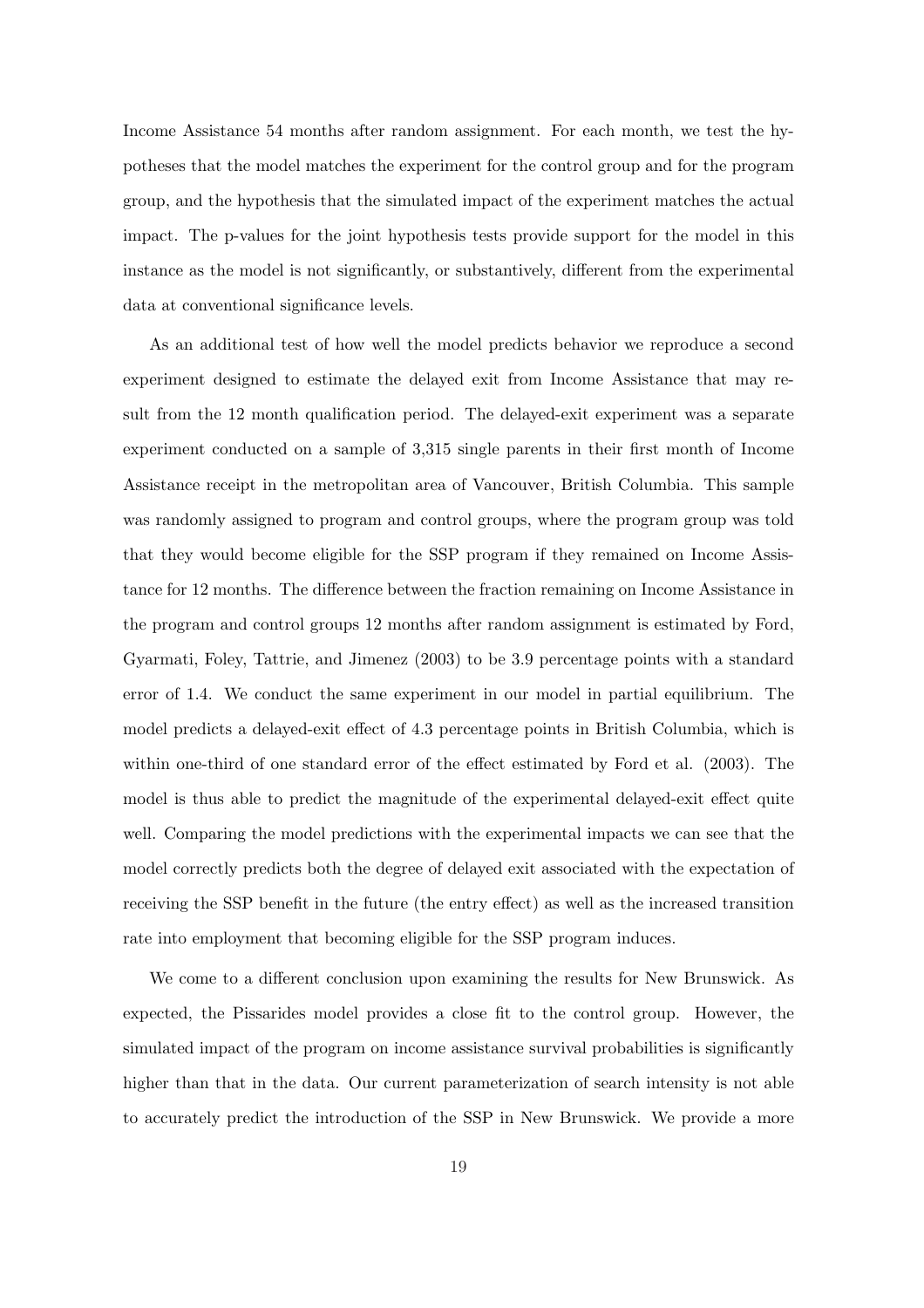detailed explanation for this finding below.

### 4.2 Job Destruction

Job destruction in the standard Pissarides model is governed by a constant, exogenous job destruction rate.<sup>33</sup> To evaluate this feature of the model, we compare the employment survival rates for the program and control groups in the data for those individuals who are employed 12 months after random assignment. Table 3 presents Kaplan-Meier survival rates for the program and control groups in the data. The first issue we consider is whether an exogenous job destruction rate is consistent with the experimental data. Two observations are of interest. First, formal statistical tests indicate that the survival rates are not significantly different for the program and control group in the data.<sup>34</sup> As in the model, the experimental data do not suggest the SSP has an impact on the job destruction rate in either province. Further, the data do not suggest that the job destruction rate increases after workers stop receiving supplement payments. Both features of the data are consistent with an exogenous job destruction rate in this context.

However, the data in Table 3 on both the program and control groups do not support the assumption of a constant job destruction rate. For both the program and control groups, the employment hazard rate is decreasing with the duration of employment in both provinces. There are several possible explanations behind this pattern. One possibility is that there is heterogeneity in job destruction rates across jobs; over time, the sample of remaining matches contains a disproportionate number of jobs with low destruction rates. Another possibility is that workers and firms learn about the true match value over time, so that low quality matches separate at a faster rate. Both explanations are worthy of further study, but cannot be addressed in the standard Pissarides framework.

### 4.3 Earnings

One question of interest is whether earnings adjust in response to the introduction of an earnings supplement. In the partial equilibrium version of the model we consider, it is

<sup>33</sup>See Mortensen-Pissarides (1994) for a model with endogenous job destruction.

<sup>34</sup>See the notes at the bottom of Table 3 for full details.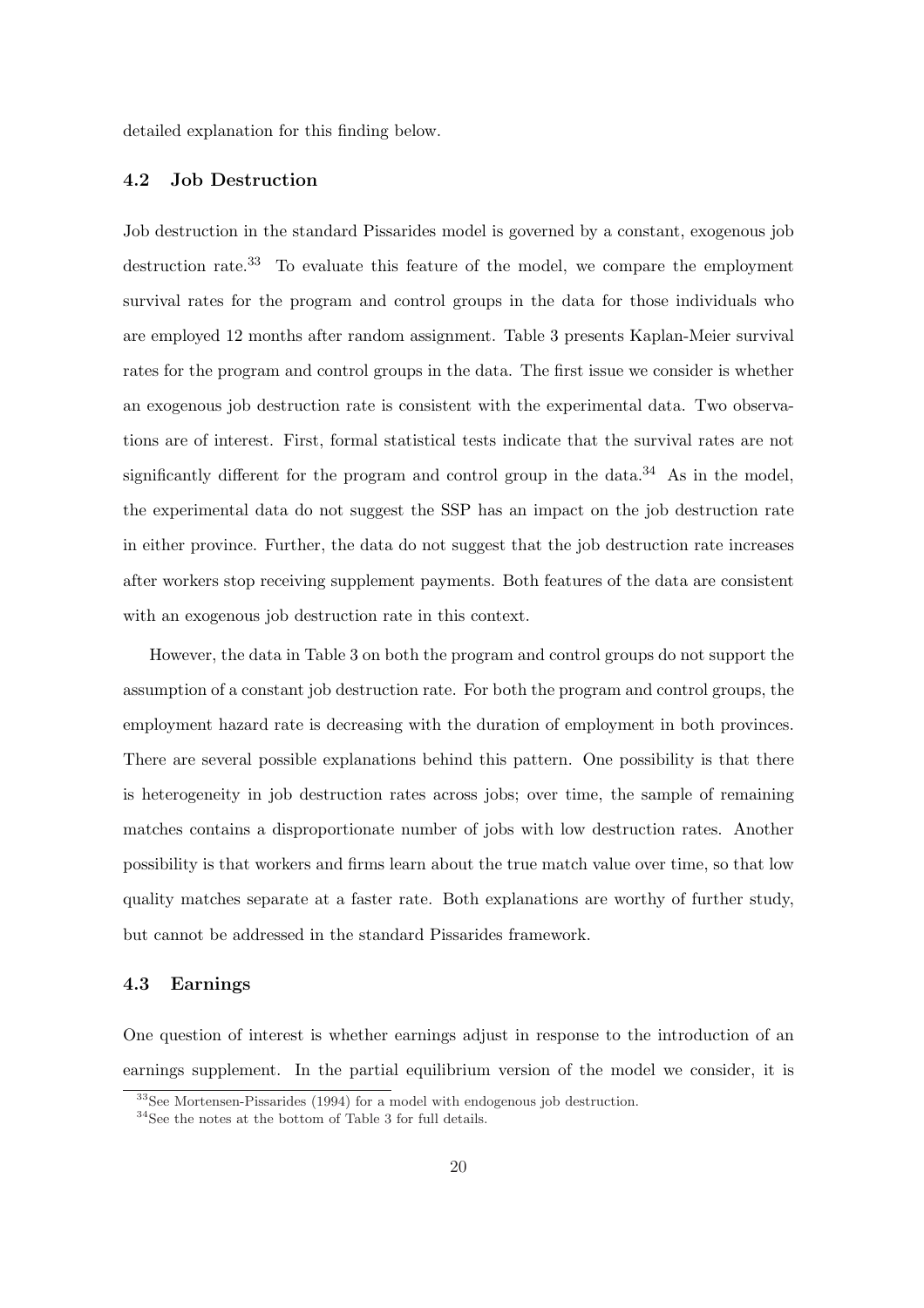assumed earnings do not adjust to the policy change in the experiment because the number of individuals who receive the supplement is small. This assumption appears to be supported by the data, as there are no statistically significant differences between the earnings of the program and control groups in the experimental data in British Columbia and a significant difference only in month 6 for New Brunswick, as illustrated in Table 4.<sup>35</sup>

Taking a closer look at the data, however, provides a slightly different picture. In British Columbia in particular, hourly wages for the program group are significantly lower than those for the control group 12 months after random assignment, almost \$2 per hour lower in this month. There are few differences in hourly wages between the program and control groups in New Brunswick, as individuals in each group enter employment at wages that are closer to the minimum wage. When differences do exist, they are less than \$0.75 per hour. Program group members work significantly more hours than members of the control groups in both provinces, reflecting the hours requirement for collecting supplement payments. In month 12, program group members in British Columbia work an average of 17 more hours per month, while in New Brunswick they work an extra 10 hours per month. By the time supplement payments expire, there are no significant differences in wages or hours across the program and control groups. In addition, the joint tests suggest there are no significant differences in hours for British Columbia and wages in New Brunswick.<sup>36</sup>

The data therefore provide limited evidence to suggest individuals in the program group respond to the introduction of the earnings supplement by choosing a combination of lower wages and higher hours that ends up providing the same earnings, conditional on employment, as the higher wage/lower hour bundle that is chosen by the control group. The Pissarides model does not allow for both wages and hours to be determined in the bargaining process, thus we cannot use this model to explain these features of the data. The evidence from the experimental data suggests that the intensive margin may be an interesting margin to consider, especially if reforms of interest depend on hours requirements.

<sup>&</sup>lt;sup>35</sup>Those with zero earnings are excluded.

<sup>36</sup>As noted by Card and Hyslop (2005), Card, Michalopoulos, and Robins (2001), and Zabel, et al. (2004), the fact that wages can only be compared for those members of the program and control groups that work may be problematic. In the spirit of most relatively simple macroeconomic models, we ignore issues surrounding unobserved heterogeneity in this paper.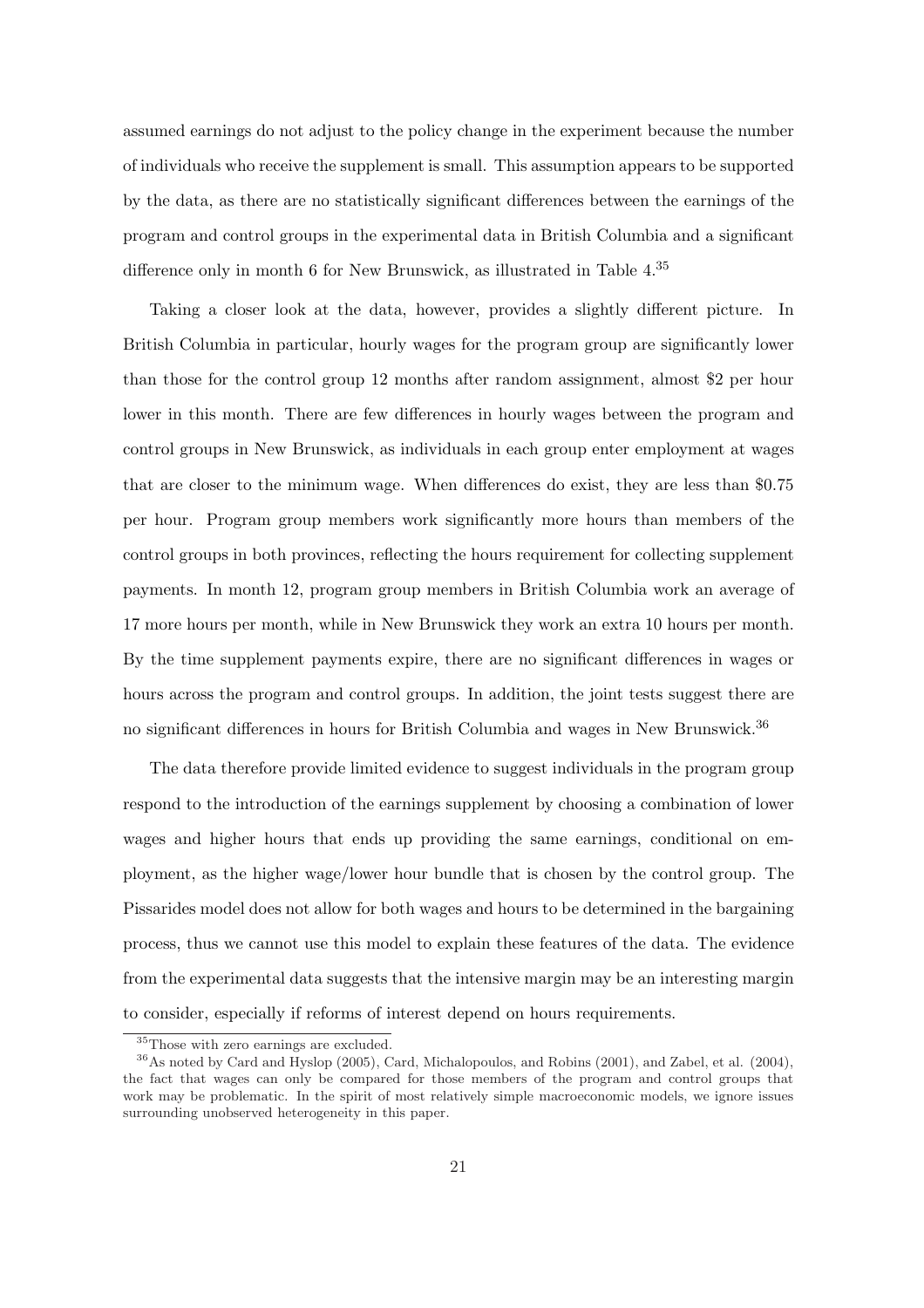### 4.4 Sensitivity Analysis

We next consider the sensitivity of our results to changes in the two parameters that are not calibrated to match data on the control group or Canadian labor force statistics:  $\beta$ and  $z$ . Both parameters were taken from the search literature, the former from a US study (Davidson and Woodbury, 1993) and the latter from estimates obtained using Danish data (Christensen et al., 2005). It is these two parameters that we therefore have the least confidence in. Table 5 presents evidence on the extent to which our results are sensitive to the choice of the discount factor  $(\beta)$  and the elasticity of search costs with respect to search effort  $(z)$ . It is worth emphasizing that the search friction parameter  $c_a$  is re-calibrated in the baseline model for each combination of  $\beta$  and z. Lower values for  $\beta$  serve to reduce the incentives of individuals on unemployment and those on IA to search as the value of employment falls. Lower values of  $c_a$  are required to match the transitions into employment from Income Assistance. A similar argument holds for z. If search costs become more elastic (a higher value for  $z$ ), then lower search costs are necessary to match the transitions into employment. The re-calibrated values for  $c_a$  are presented in the top row of each panel in Table 5.

The remaining rows in Table 5 contain p-values for the following three hypothesis tests. First, we test whether the simulated survival rate for the control group in the model is equal to the survival rate for the control group in the data. Note that the p-values are the same for each parameterization. We recalibrate search costs when  $\beta$  and z change to match the control group data, and as a result can achieve the same fit in each case. Second, we conduct the same set of hypothesis tests for the program group. Finally, we test whether the simulated impact is equal to the experimental impact. Each test is conducted at 12, 36, and 53 months. We also test the joint hypothesis that the survival rate in every month up to month 53 is the same in the data and in the model.

In the case of British Columbia, the results indicate that the simulated control group does not match the experimental control group at the 12 month mark, nor does it pass the joint test on the combined 0-53 month data at conventional significance levels. Thus, the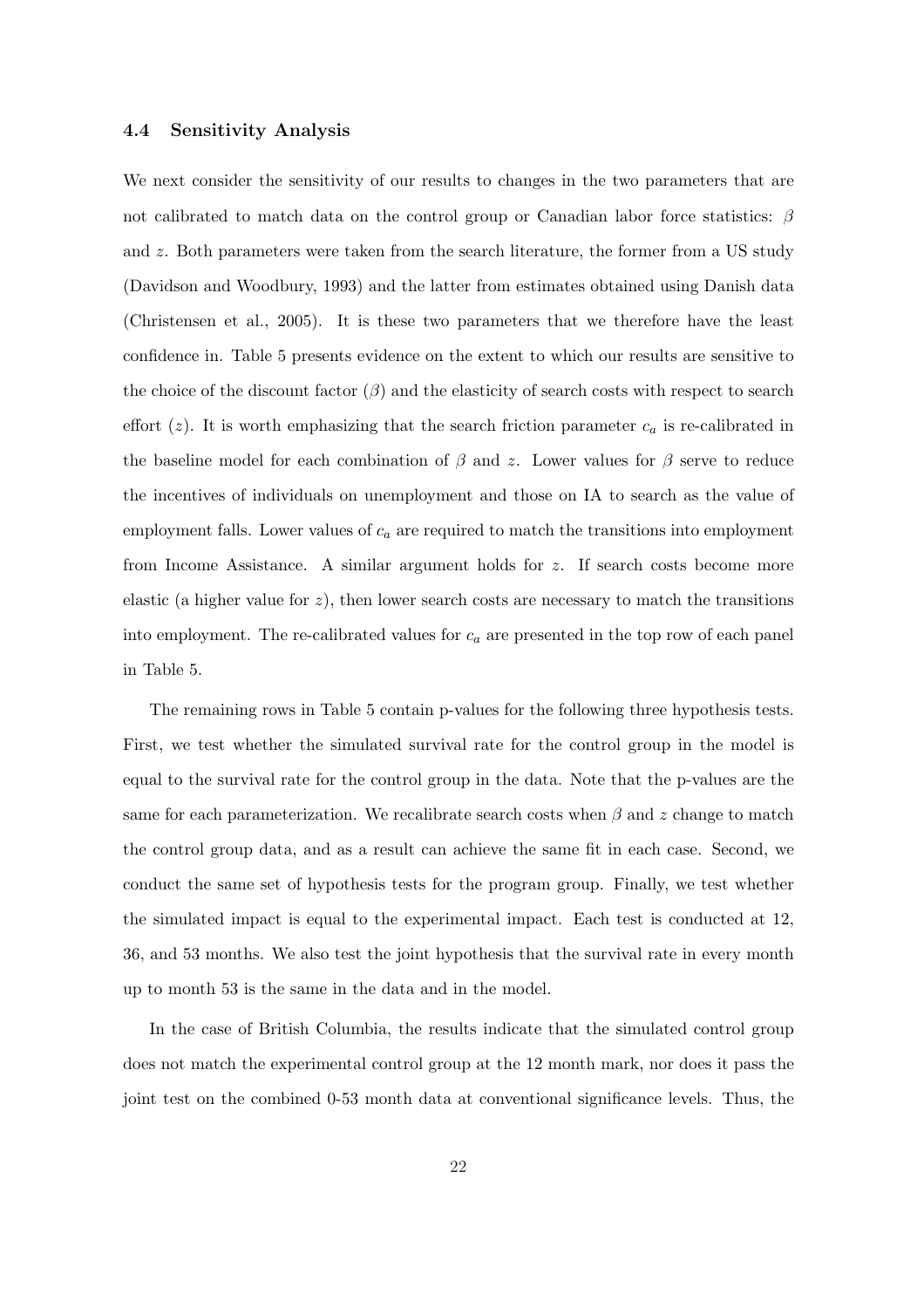in-sample tests are able to rule out some aspects of all the parameterizations considered here. However, assessing whether the model fits the data based only on in-sample fit can be quite misleading. Two examples of this point are readily observed. First, in several cases the model fits the control group but cannot replicate the impact of the program. The set of results for the case where  $z = 1.500$  and  $\beta = 0.820$  for British Columbia is illustrative of this point. The model is able to match the control group at 36 and 53 months; however, the model is not able to match the program group nor the experimental impacts in the data. In the absence of experimental data, we would be ignorant of the failure of the model to generate accurate predictions in this instance. This result highlights the fact that in-sample fit would not reject some parameterizations that our test would reject.

Second, in some cases, the simulated control group does not match the data despite the fact that the model accurately predicts the impact of the SSP, as in the final column for British Columbia. It appears we are missing some features of the data that do not vary across the program and control groups and thus cancel out when computing the program impact. In this case, we may reject the model because of its inability to match the control group when in fact it is able to produce a good estimate of the program impact.

For New Brunswick, the sensitivity analysis indicates that the choice of a high elasticity of search costs with respect to effort provides a much better fit to the program group, with no change in fit to the control group. This result suggests that a combination of low search costs and a high value of  $z$  is necessary to fit the data for New Brunswick. It is again clear that the experimental data provides us with useful information on the performance of the model under various parameterizations.

### 4.5 Using the Extra Variation Introduced by the Experiment

Social experiments provide a source of exogenous variation that can be used to identify parameters of interest. In this paper, we use other sources of data for identification and instead use the exogenous variation introduced by the experiment to test the performance of our model. This alternative use of the experimental data is a convincing way to confirm the model's ability to capture the responses of agents to new policy changes. In this section,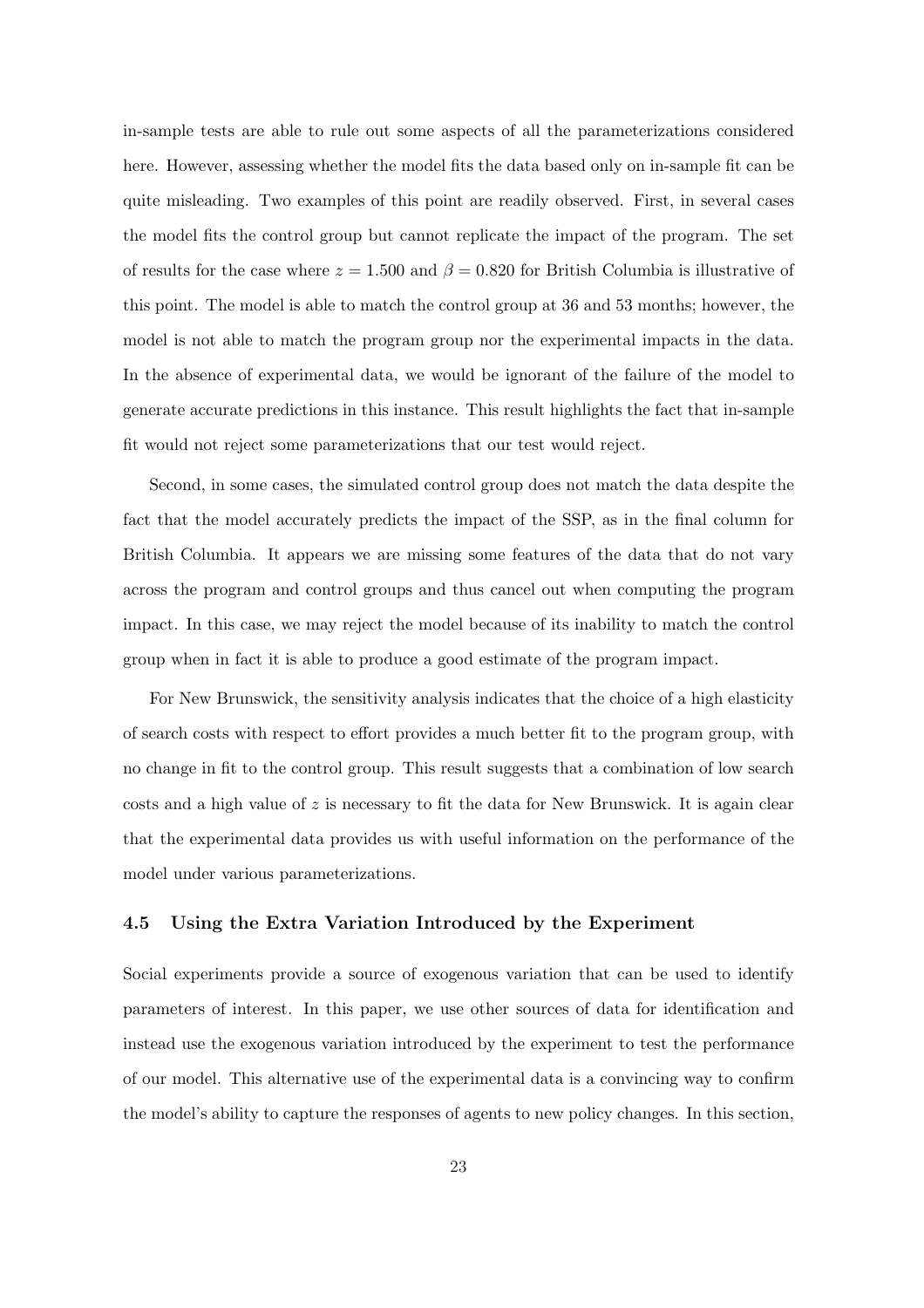we determine how well the model would fit the data if we were instead to use this additional variation in the calibration process. To this end, we conduct a grid search over  $z$  to determine what parameter values best fit the experimental impact in the data.<sup>37</sup> A comparison between the performance of our benchmark model and that of the 'optimal' calibration is presented in Table 6. For British Columbia, we find the 'optimal' parameter values are very close to the benchmark values and that we only make a small improvement in model fit by taking advantage of the experimental variation. In the case of New Brunswick, the optimal parameter values are quite different from the benchmark values. The results from the former province suggest that ignoring the experimental variation in the calibration process does not affect the predictive performance of the model; the results from the latter suggest the opposite. The fact that the conclusions across provinces are mixed, despite the fact that identical experiments were implemented in both provinces, is further evidence of the usefulness of our model test.

### 5 Conclusion

In this paper, we use social experiments as an innovative and rigorous test of a model's ability to replicate observed behavior. In particular, we consider the ability of a Pissarides matching model, fit to an experimental *control group*, to match the *program group* as a formal test of the model. Our results provide strong support for the model in this instance along some dimensions but not others. First, we use evidence on the impacts of the SSP on the IA-to-work transition rates during the 53 months following random assignment as a test of the specification for search intensity in the model. We find that the model program and control groups are not significantly, nor substantively, different from those in the experimental data for British Columbia but are different for New Brunswick under our benchmark calibration. The model is also able to match the delayed-exit effects of a second randomized experiment that offered SSP to new Income Assistance recipients. Finally, we find that the

<sup>&</sup>lt;sup>37</sup>The grid is over  $z \in \{1.50, 3.50\}$  with an interval size of 0.005. We do not search over both  $\beta$  and z, as the discount factor is not separately identified from search costs. For each value of  $z$  we consider, the search costs parameter  $c_a$  is recalibrated to match the IA survival function for the control group. Our measure of best fit is the maximum p-value for the joint test (all months) of simulated versus actual impacts for IA survival probabilities.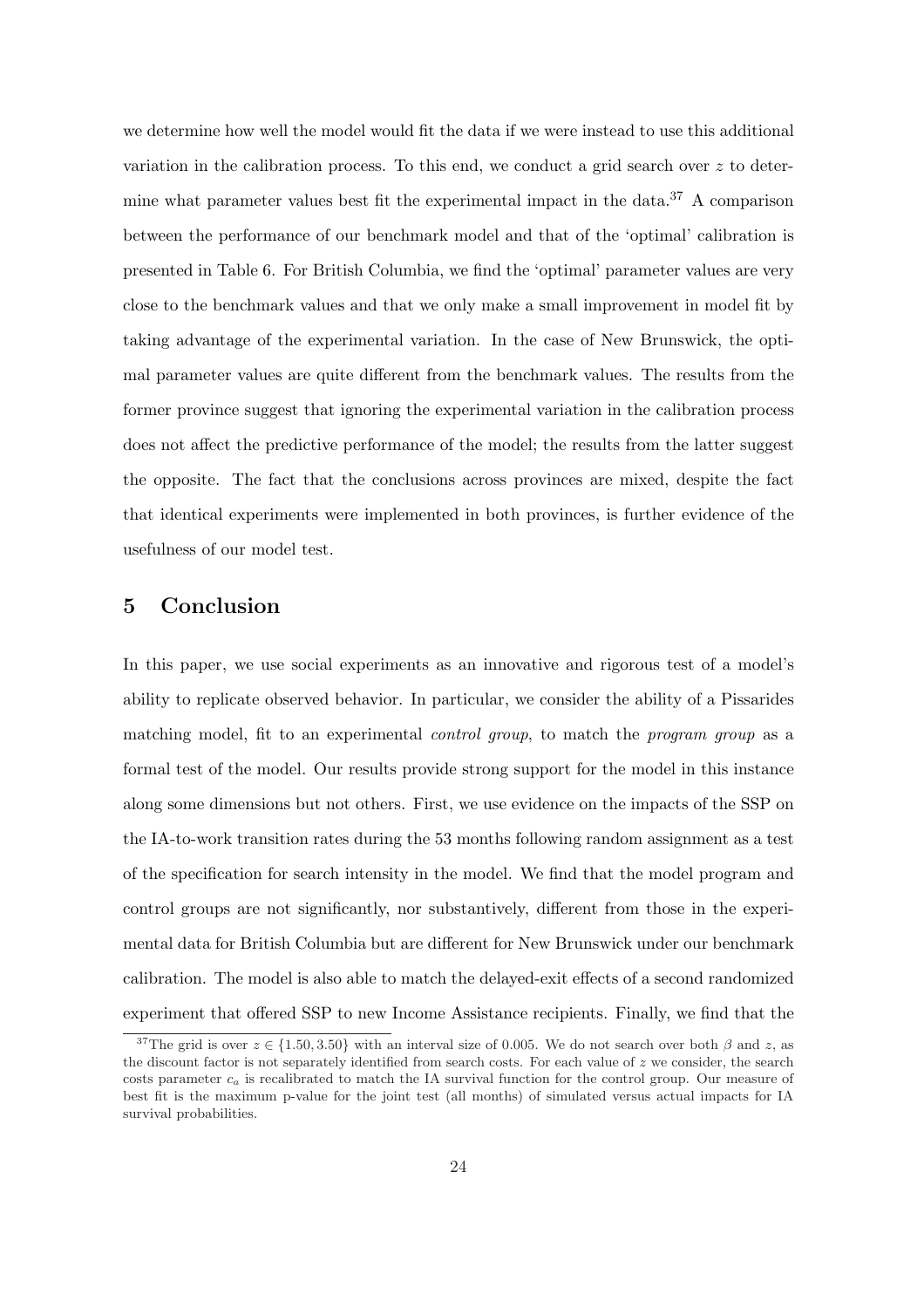employment survival rates in the experimental data are consistent with an exogenous, but not a constant, job destruction rate. Our analysis also points to several extensions that may help in explaining other features of the data, including the joint determination of hours and wages.

It is important to emphasize two points. First, we could not draw this conclusion without the availability of experimental data. Our analysis highlights a second use of experimental data that has not been widely exploited in the literature. Second, the experimental data provide strong support for the Pissarides (2000) framework in this instance along certain dimensions, most notably the IA to work transition in British Columbia, the main margin over which the SSP is likely to influence behavior. Our model test indicates that the model captures the fundamental dynamics introduced by the SSP supplement. The data also support the use of the Pissarides model in the case of New Brunswick, but under a much different set of parameter values. Considering the widespread use of this model, the results provide support for the use of this framework to study policy changes that impact the labor market. It is very important, however, that future work considers the robustness of this result by exploiting other sources of variation.

It is also worth emphasizing that our model test involves a direct test of a partial equilibrium version of the model. The reason for this is simple: the social experiment is conducted on a small sample of individuals and therefore does not have spillover effects on the rest of the economy. As such, we do not have a direct test of the equilibrium implications of the potential policy change. That said, we take the fact that the partial equilibrium version of the model passes our more rigorous test as very convincing evidence in favor of using the Pissarides model for British Columbia (but not for New Brunswick), as the model can replicate many of the outcomes produced by a social experiment without the use of the variation introduced by the social experiment. This finding increases our confidence in equilibrium policy evaluations and the evaluation of potential policies that can be conducted within the model but were not conducted within the experiment. In a companion paper (Lise, Seitz, and Smith, 2005) we use the Pissarides model presented here to evaluate the potential spillover effects that may arise should the SSP be implemented as a policy on a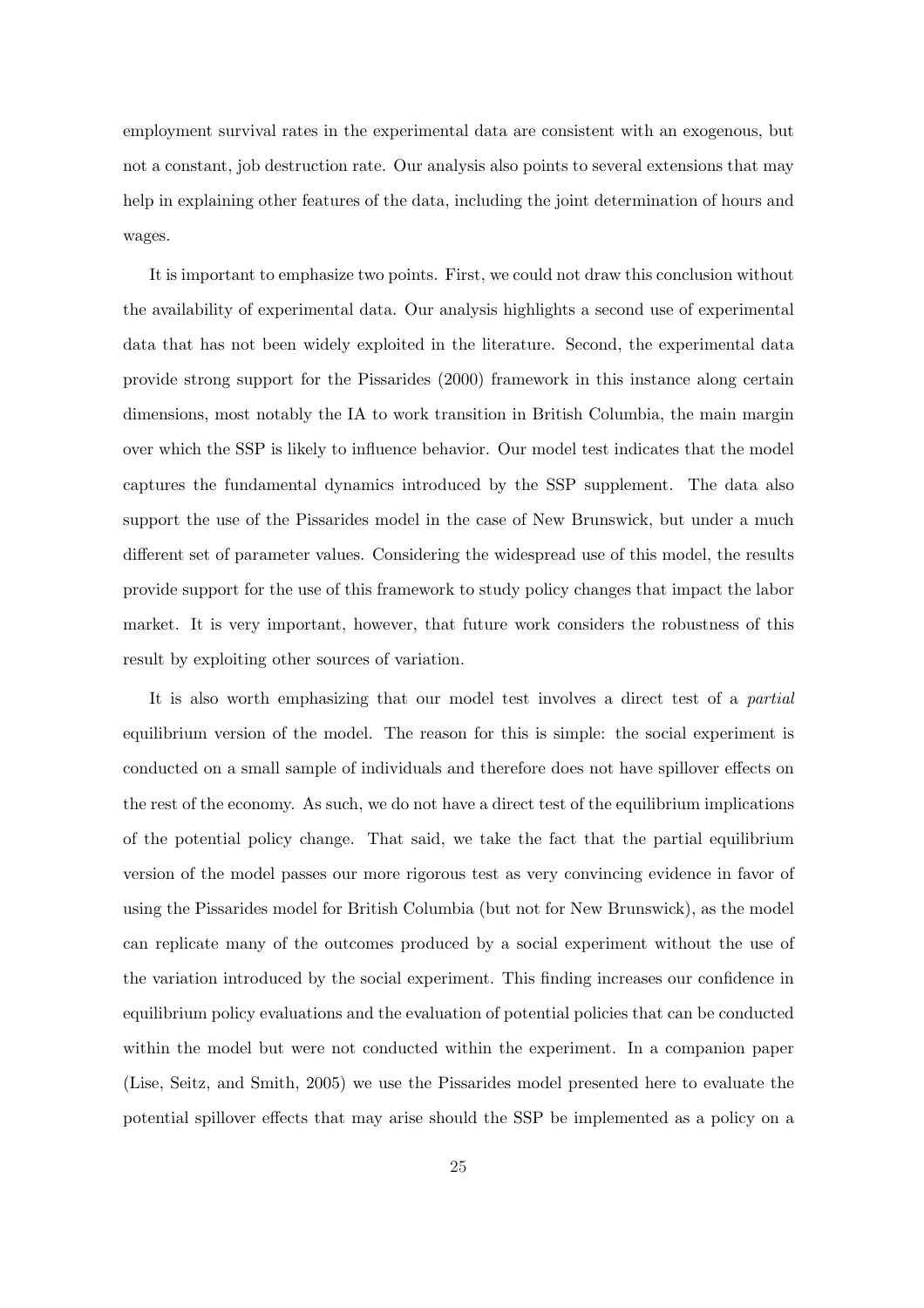wide scale for British Columbia. Lise, et al. (2005) find that several important feedback effects, including displacement and changes in the equilibrium wage distribution, reverse the cost-benefit conclusions implied by the partial equilibrium experimental evaluation. Taken together, both papers illustrate that social experiments and models of the labor market and government assistance programs promise to be a powerful tool for policy evaluation.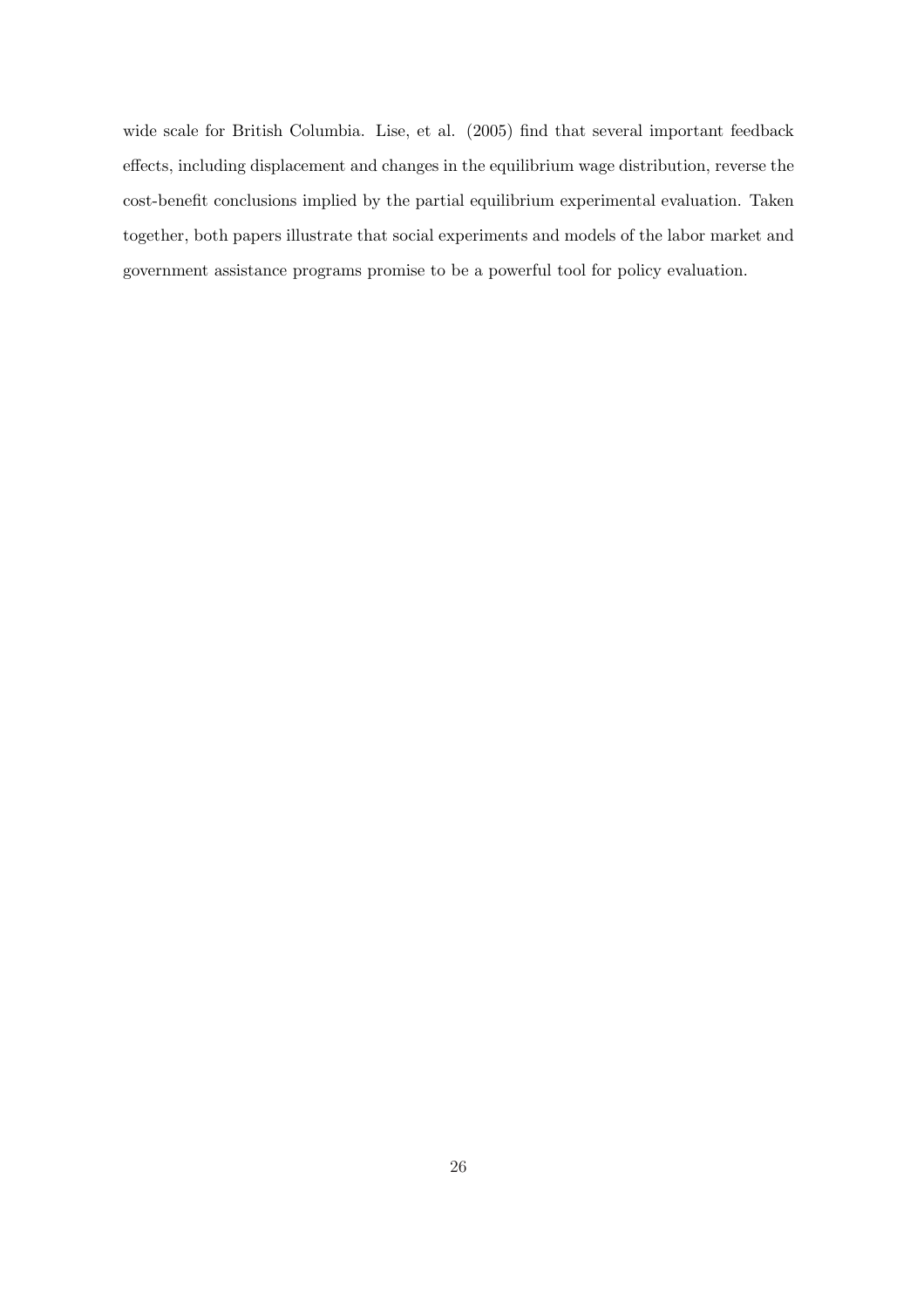|                                                 | <b>British</b>   | New              |
|-------------------------------------------------|------------------|------------------|
|                                                 | Columbia         | <b>Brunswick</b> |
| Income Assistance benefits, monthly $(b_a)^1$   | 927              | 737              |
| Unemployment benefits, monthly $(b_u)^2$        | 952              | 695              |
| UI qualifying months $3$                        |                  |                  |
| Minimum                                         | 4                | 3                |
| Maximum                                         | 9                | 8                |
| UI benefit months                               |                  |                  |
| Minimum $(\underline{u})$                       | $\overline{5}$   | 7                |
| Maximum $(\bar{u})$                             | 10               | 12               |
|                                                 |                  |                  |
| Average job tenure, months $(1/\delta)^4$       | 46.68            | 47.28            |
| Average hourly wage <sup>4</sup>                | 10.65            | 7.78             |
| Average wage, tenure $> 48$ months              | 11.12            | 8.22             |
| Wage growth equation $w(t) =$                   | $7.89 + 0.0891t$ | $6.04 + 0.0418t$ |
|                                                 | $-0.000378t^2$   | $-0.0000736t^2$  |
|                                                 | $+6.10e-7t^3$    | $+5.51e-8t^3$    |
| Minimum wage $(\underline{w})^5$                | 5.50             | 5.00             |
|                                                 |                  |                  |
| Vacancy rate $(V/F)^6$                          | 3.20             | 3.20             |
| Exogenous job separation rate $(\delta)^7$      | 0.0214           | 0.0211           |
| Monthly discount factor $(\beta)^8$             | 0.9835           | 0.9835           |
| Elasticity of search costs w.r.t effort $(z)^9$ | 1.8457           | 1.8457           |

Table 1: Moments and Parameters for Single Mothers without Completed Postsecondary Education

Notes: All values are in 1992 Canadian dollars. 1. National Council of Welfare (2002). 2. Unemployment benefits are based on 55 per cent of average monthly earnings from Labour Force Survey (1997–2000). 3. Information on EI eligibility rules is from Lin (1998). 4. Labour Force Survey (1997–2000). 5. Minimum wage at the beginning of the the SSP experiment, (Michalopoulos 2002). 6. Galarneau et al. (2001), based on the average for retail trade and consumer services and labor-intensive tertiary manufacturing sectors. 7. Inverse of average job tenure in the Labour Force Survey (1997–2000). 8. This corresponds to an annual discount factor of 0.82, the factor used for all figures and tables in Davidson and Woodbury (1993). 9. From Christensen, Lentz, Mortensen, Neumann, and Wervatz (2005).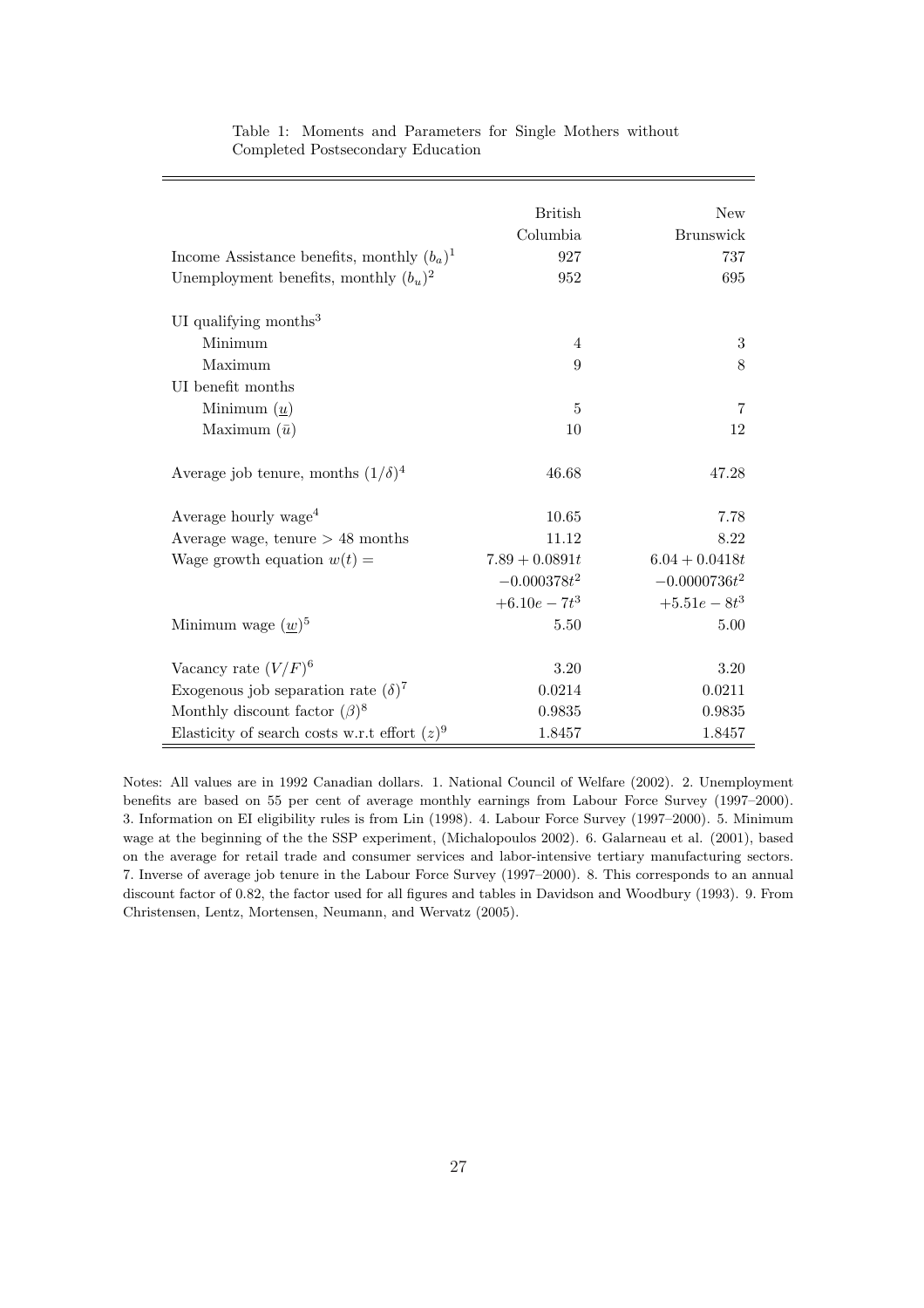|                  |             |             |             | British Columbia |        |         |                  |          |         |
|------------------|-------------|-------------|-------------|------------------|--------|---------|------------------|----------|---------|
| Month            | Simulated   | Actual      |             | Simulated Actual |        |         |                  |          |         |
|                  | Control     | Control     |             | Program Program  |        |         | Simulated Actual |          |         |
|                  | Group       | Group       | p-value     | Group            | Group  | p-value | Impact           | Impact   | p-value |
|                  |             |             |             |                  |        |         |                  |          |         |
| $6\phantom{.}6$  | 0.904       | $0.895\,$   | $\!.384$    | 0.809            | 0.836  | 0.030   | $-0.095$         | $-0.058$ | 0.026   |
| 12               | 0.817       | 0.787       | 0.033       | 0.643            | 0.616  | 0.110   | $-0.175$         | $-0.171$ | 0.881   |
| 18               | 0.739       | 0.714       | 0.107       | 0.581            | 0.543  | 0.026   | $-0.158$         | $-0.171$ | 0.572   |
| 24               | 0.668       | 0.669       | 0.922       | 0.525            | 0.507  | 0.287   | $-0.143$         | $-0.162$ | 0.400   |
| $30\,$           | 0.604       | 0.618       | 0.390       | 0.475            | 0.476  | 0.956   | $-0.129$         | $-0.142$ | 0.561   |
| 36               | 0.546       | 0.569       | 0.171       | 0.429            | 0.436  | 0.675   | $-0.117$         | $-0.133$ | 0.501   |
| 42               | $\,0.493\,$ | 0.511       | 0.316       | 0.388            | 0.410  | 0.198   | $-0.105$         | $-0.101$ | 0.853   |
| 48               | 0.446       | 0.482       | 0.033       | 0.351            | 0.410  | 0.062   | $-0.095$         | $-0.073$ | 0.817   |
| 53               | 0.410       | 0.428       | 0.299       | 0.322            | 0.343  | 0.195   | $-0.088$         | $-0.084$ | 0.883   |
| $1 - 53$         |             |             | $\,0.364\,$ |                  |        | 0.333   |                  |          |         |
|                  |             |             |             |                  |        |         |                  |          |         |
|                  |             |             |             | New Brunswick    |        |         |                  |          |         |
| Month            | Simulated   | Actual      |             | Simulated        | Actual |         |                  |          |         |
|                  | Control     | Control     |             | Program Program  |        |         | Simulated        | Actual   |         |
|                  | Group       | Group       | p-value     | Group            | Group  | p-value | Impact           | Impact   | p-value |
|                  |             |             |             |                  |        |         |                  |          |         |
| $\boldsymbol{6}$ | 0.876       | 0.866       | 0.417       | 0.650            | 0.806  | 0.001   | $-0.226$         | $-0.060$ | 0.001   |
| 12               | 0.767       | 0.766       | 0.942       | 0.381            | 0.626  | 0.001   | $-0.386$         | $-0.140$ | 0.001   |
| 18               | 0.672       | 0.639       | 0.048       | 0.333            | 0.510  | 0.001   | $-0.338$         | $-0.129$ | 0.001   |
| 24               | 0.588       | 0.584       | 0.798       | 0.292            | 0.470  | 0.001   | $-0.296$         | $-0.114$ | 0.001   |
| 30               | 0.515       | $0.530\,$   | 0.399       | 0.256            | 0.433  | 0.001   | $-0.260$         | $-0.097$ | 0.001   |
| 36               | 0.451       | 0.451       | $\,0.984\,$ | 0.224            | 0.361  | 0.001   | $-0.227$         | $-0.090$ | 0.001   |
| 42               | 0.395       | 0.394       | 0.940       | 0.196            | 0.323  | 0.001   | $-0.199$         | $-0.071$ | 0.001   |
| 48               | 0.346       | $\,0.359\,$ | 0.455       | 0.172            | 0.298  | 0.001   | $-0.174$         | $-0.062$ | 0.001   |
| 53               | 0.310       | $0.294\,$   | 0.332       | 0.154            | 0.248  | 0.001   | $-0.156$         | $-0.046$ | 0.001   |
| $1 - 53$         |             |             | $0.576\,$   |                  |        | 0.001   |                  |          |         |

Table 2: Income Assistance Survival Probabilities.

Note: p-values for single months are based on t-tests that the actual fraction still on IA minus the model prediction is equal to zero. For the all months test, we use a log-rank test that the actual (pooled) exits from IA are equal to the predicted (pooled) exits for the model and the data. The statistical tests treat the model predictions as constants.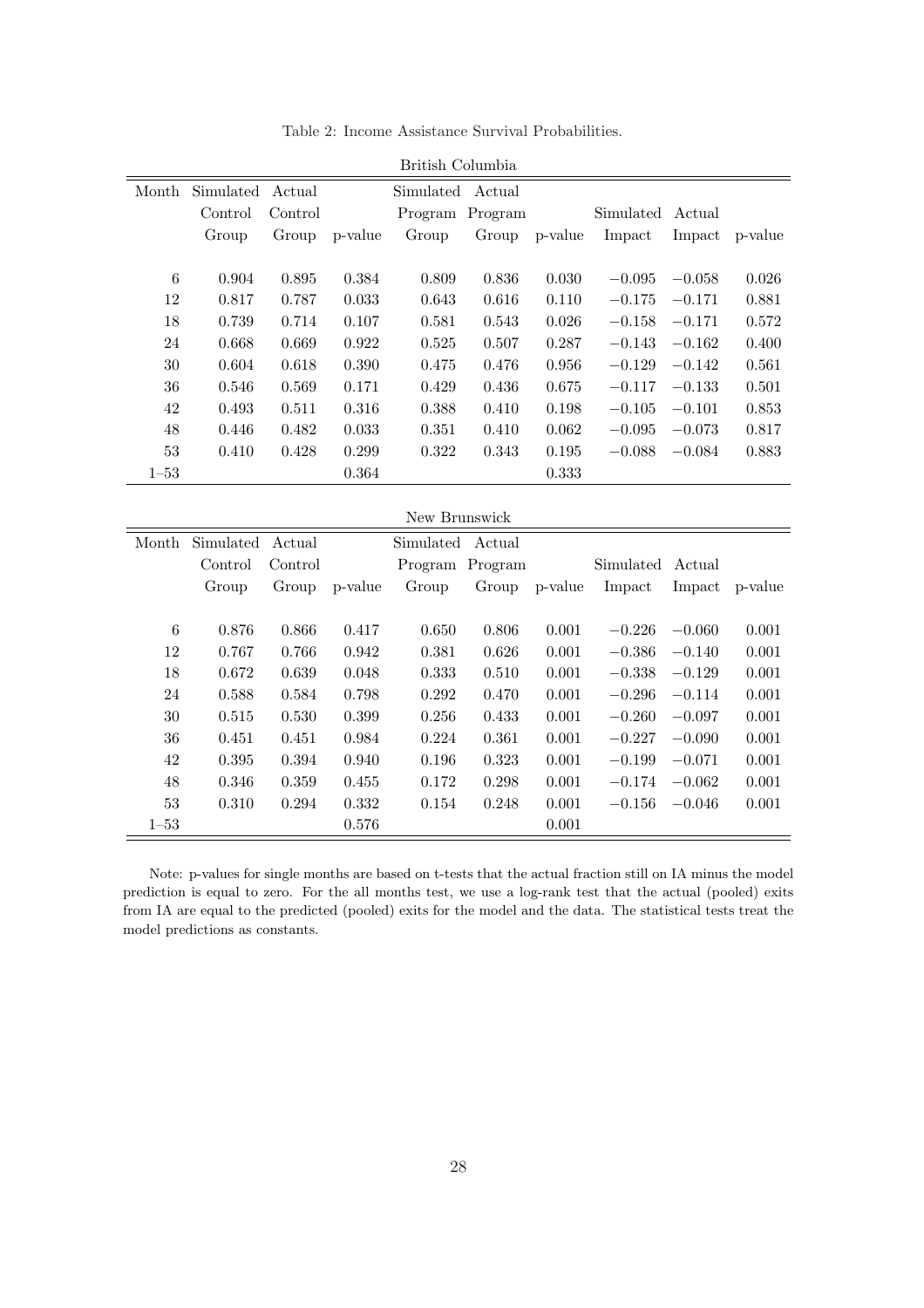|           |         | British Columbia |         | New Brunswick |         |         |
|-----------|---------|------------------|---------|---------------|---------|---------|
| Month     | Control | Program          |         | Control       | Program |         |
|           | Group   | Group            | p-value | Group         | Group   | p-value |
|           |         |                  |         |               |         |         |
| 18        | 0.748   | 0.697            | 0.121   | 0.738         | 0.774   | 0.244   |
| 24        | 0.497   | 0.521            | 0.514   | 0.560         | 0.629   | 0.055   |
| 30        | 0.395   | 0.446            | 0.166   | 0.485         | 0.527   | 0.251   |
| 36        | 0.333   | 0.389            | 0.118   | 0.405         | 0.449   | 0.216   |
| 42        | 0.281   | 0.327            | 0.175   | 0.366         | 0.390   | 0.489   |
| 48        | 0.265   | 0.288            | 0.485   | 0.340         | 0.346   | 0.859   |
| 53        | 0.248   | 0.255            | 0.838   | 0.314         | 0.325   | 0.748   |
| $13 - 53$ |         |                  | 0.675   |               |         | 0.499   |
|           |         |                  |         |               |         |         |

Table 3: Employment Survival Probabilities, Conditional on Being Employed in Month 12 following Random Assignment.

Note: p-values are for a t-test of equality of fraction still employed between the control and treatment group in the selected months. The test for months 13–53 is a log-rank test of equality of the survival functions, conditional on being employed in month 12.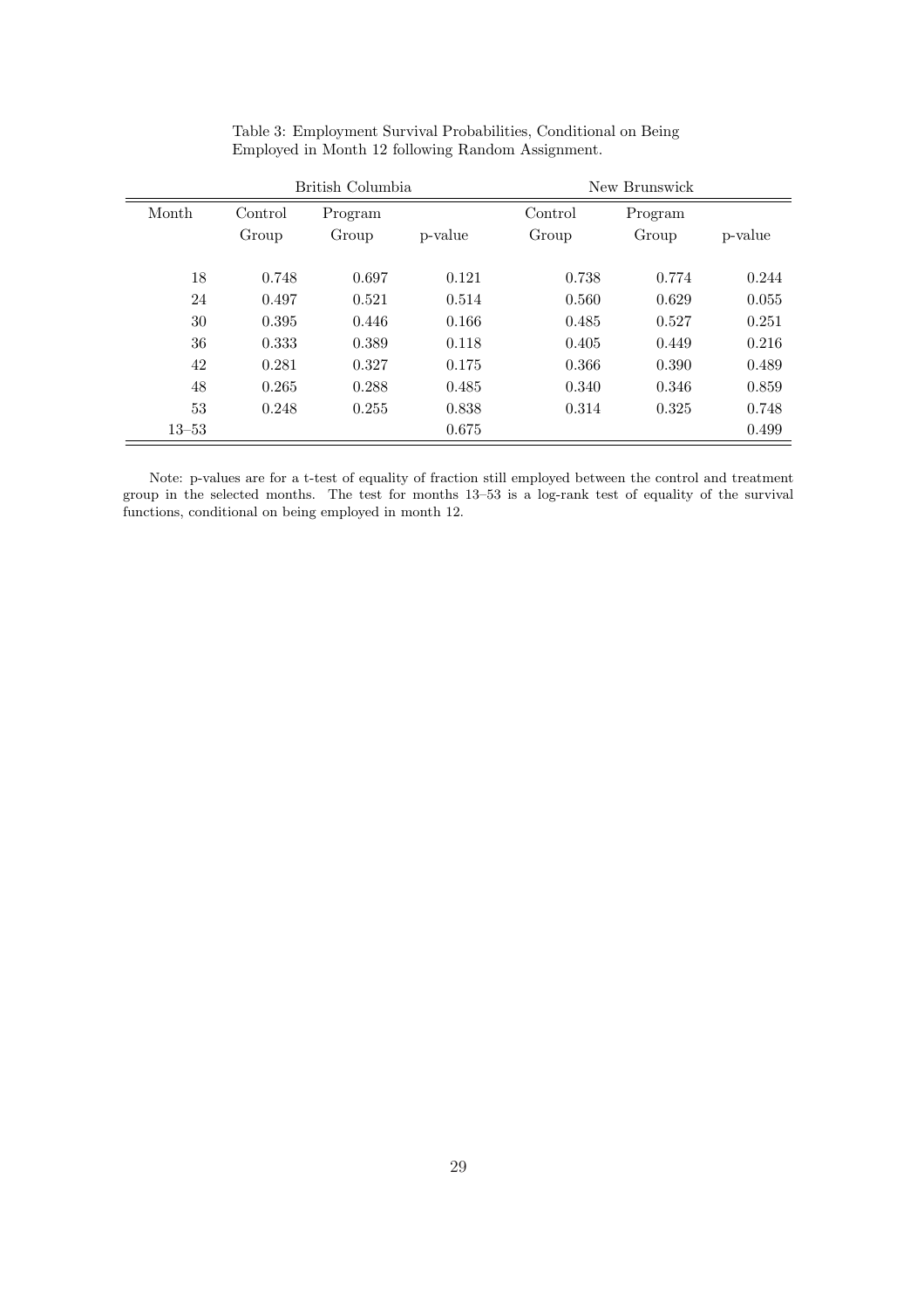| British Columbia |       |                          |         |         |                     |         |         |                       |         |
|------------------|-------|--------------------------|---------|---------|---------------------|---------|---------|-----------------------|---------|
|                  |       | Average Monthly Earnings |         |         | Average Hourly Wage |         |         | Average Monthly Hours |         |
|                  |       | Control Program          |         | Control | Program             |         | Control | Program               |         |
| Month            | Group | Group                    | p-value | Group   | Group               | p-value | Group   | Group                 | p-value |
| 1                | 763   | 698                      | 0.240   | 8.96    | 9.22                | 0.731   | 92      | 91                    | 0.858   |
| 6                | 965   | 967                      | 0.976   | 10.00   | 8.98                | 0.048   | 104     | 117                   | 0.034   |
| 12               | 970   | 1,010                    | 0.462   | 10.37   | 8.44                | 0.000   | 106     | 123                   | 0.001   |
| 18               | 1,066 | 1,072                    | 0.922   | 10.61   | 8.86                | 0.000   | 112     | 125                   | 0.020   |
| 24               | 1,186 | 1,124                    | 0.424   | 10.73   | 8.83                | 0.000   | 119     | 130                   | 0.033   |
| 30               | 1,184 | 1,177                    | 0.922   | 10.44   | 9.11                | 0.003   | 121     | 130                   | 0.076   |
| 36               | 1,321 | 1,199                    | 0.111   | 10.88   | 9.59                | 0.003   | 123     | 127                   | 0.474   |
| 42               | 1,402 | 1,386                    | 0.825   | 11.07   | 10.25               | 0.020   | 131     | 135                   | 0.481   |
| 48               | 1,431 | 1,433                    | 0.978   | 11.23   | 10.94               | 0.440   | 134     | 135                   | 0.831   |
| 53               | 1,447 | 1,443                    | 0.963   | 11.10   | 11.26               | 0.688   | 132     | 135                   | 0.559   |
| $1 - 53$         |       |                          | 0.5961  |         |                     | 0.0448  |         |                       | 0.2660  |

Table 4: Average Earnings, Wages and Hours.

| New Brunswick |       |                          |         |         |                     |         |         |                       |         |
|---------------|-------|--------------------------|---------|---------|---------------------|---------|---------|-----------------------|---------|
|               |       | Average Monthly Earnings |         |         | Average Hourly Wage |         |         | Average Monthly Hours |         |
|               |       | Control Program          |         | Control | Program             |         | Control | Program               |         |
| Month         | Group | Group                    | p-value | Group   | Group               | p-value | Group   | Group                 | p-value |
| 1             | 547   | 491                      | 0.240   | 5.98    | 6.07                | 0.770   | 94      | 87                    | 0.171   |
| 6             | 613   | 732                      | 0.002   | 6.40    | 6.33                | 0.799   | 100     | 116                   | 0.001   |
| 12            | 726   | 759                      | 0.476   | 6.50    | 6.29                | 0.374   | 111     | 121                   | 0.027   |
| 18            | 775   | 798                      | 0.553   | 6.80    | 6.19                | 0.008   | 113     | 129                   | 0.000   |
| 24            | 797   | 845                      | 0.281   | 7.10    | 6.47                | 0.012   | 113     | 128                   | 0.000   |
| 30            | 839   | 862                      | 0.617   | 6.99    | 6.62                | 0.094   | 117     | 128                   | 0.017   |
| 36            | 839   | 853                      | 0.749   | 7.13    | 6.72                | 0.067   | 113     | 126                   | 0.002   |
| 42            | 902   | 929                      | 0.526   | 7.13    | 6.95                | 0.381   | 123     | 131                   | 0.063   |
| 48            | 932   | 971                      | 0.346   | 7.31    | 7.23                | 0.680   | 125     | 134                   | 0.021   |
| 53            | 923   | 990                      | 0.134   | 7.45    | 7.60                | 0.492   | 122     | 130                   | 0.061   |
| $1-53$        |       |                          | 0.1507  |         |                     | 0.5801  |         |                       | 0.0341  |

Note: p-values are for a t-test of equality of means between the control and treatment group in the selected months. The joint test for months 1-53 is conducted by regressing the dependent variable on time and program status dummies. Observations with zero hours or wages are excluded.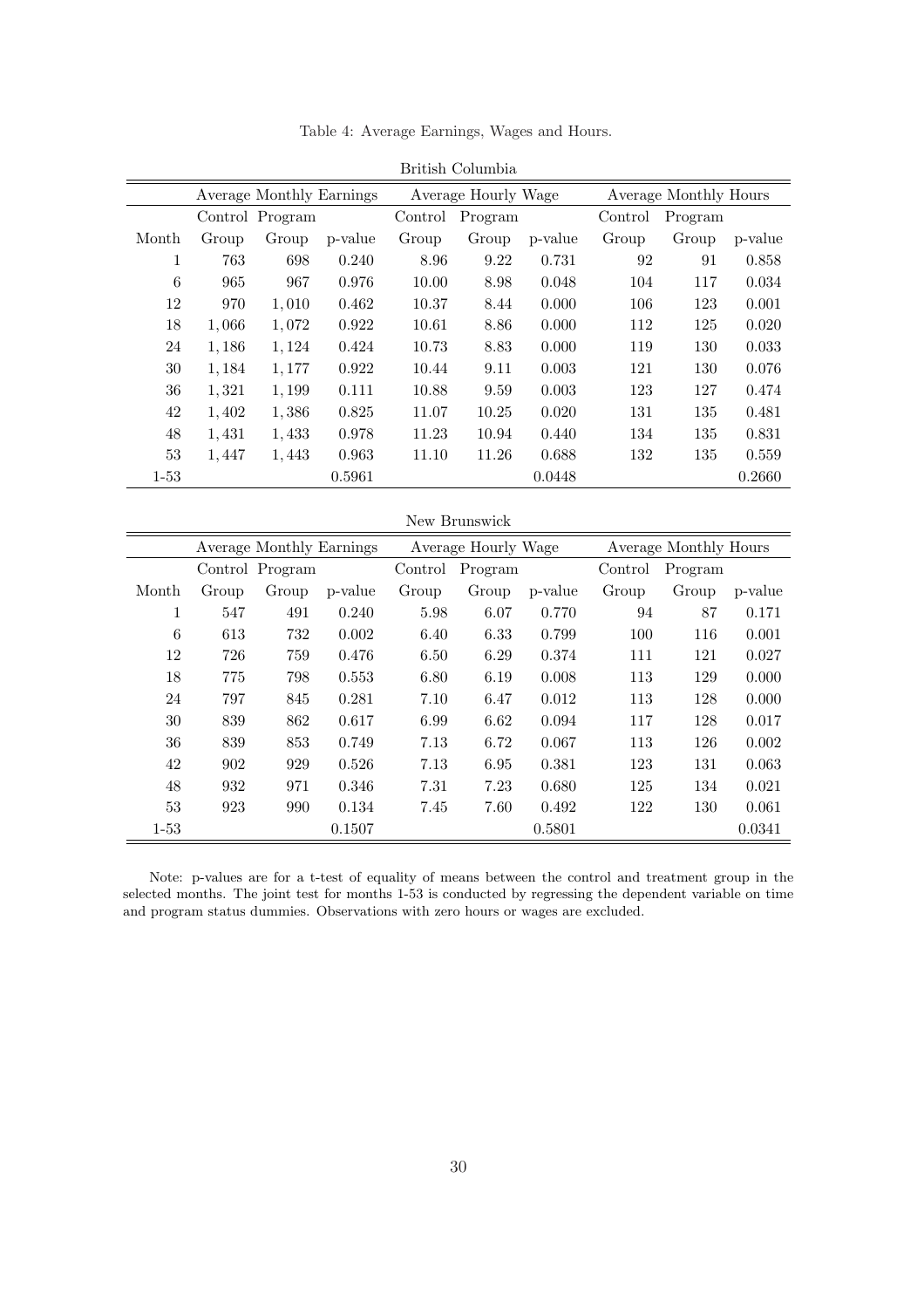| Parameters                                       | SSP Simulations |             |             |           |             |  |  |  |
|--------------------------------------------------|-----------------|-------------|-------------|-----------|-------------|--|--|--|
| Annual discount factor $(\beta)$                 | $0.82\,$        | 0.82        | $\rm 0.82$  | 0.77      | $0.87\,$    |  |  |  |
| Elasticity of search costs $(z)$                 | 1.50            | 2.00        | 3.50        | 1.85      | 1.85        |  |  |  |
| British Columbia                                 |                 |             |             |           |             |  |  |  |
| Re-calibrated search cost $(c_a)$                | 0.252           | 0.170       | 0.112       | 0.157     | 0.224       |  |  |  |
| Simulated versus actual control group (p-values) |                 |             |             |           |             |  |  |  |
| 12                                               | 0.033           | 0.033       | $\,0.033\,$ | 0.033     | $\,0.033\,$ |  |  |  |
| 36                                               | 0.171           | 0.171       | 0.171       | 0.171     | 0.171       |  |  |  |
| $53\,$                                           | 0.298           | 0.298       | 0.298       | 0.298     | 0.298       |  |  |  |
| All months                                       | 0.364           | $\,0.364\,$ | $\,0.364\,$ | 0.364     | $\,0.364\,$ |  |  |  |
| Simulated versus actual program group (p-values) |                 |             |             |           |             |  |  |  |
| $12\,$                                           | 0.001           | $0.001\,$   | 0.001       | 0.513     | 0.007       |  |  |  |
| 36                                               | 0.001           | 0.500       | 0.001       | 0.299     | 0.757       |  |  |  |
| $53\,$                                           | 0.001           | 0.660       | $0.018\,$   | 0.075     | 0.468       |  |  |  |
| All months                                       | 0.001           | 0.756       | 0.003       | 0.131     | $\,0.654\,$ |  |  |  |
| Simulated versus actual impact (p-values)        |                 |             |             |           |             |  |  |  |
| 12                                               | 0.001           | 0.260       | 0.001       | 0.383     | 0.484       |  |  |  |
| $36\,$                                           | $\,0.023\,$     | 0.148       | 0.001       | 0.815     | $0.235\,$   |  |  |  |
| $53\,$                                           | $0.016\,$       | $0.655\,$   | $0.017\,$   | 0.630     | $0.803\,$   |  |  |  |
|                                                  |                 |             |             |           |             |  |  |  |
|                                                  | New Brunswick   |             |             |           |             |  |  |  |
| Re-calibrated search cost $(c_a)$                | 0.109           | 0.070       | 0.031       | 0.069     | 0.093       |  |  |  |
| Simulated versus actual control group (p-values) |                 |             |             |           |             |  |  |  |
| 12                                               | 0.942           | $\,0.942\,$ | 0.942       | 0.942     | 0.942       |  |  |  |
| $36\,$                                           | 0.984           | 0.984       | 0.984       | 0.984     | $\,0.984\,$ |  |  |  |
| $53\,$                                           | $\rm 0.332$     | $0.332\,$   | $0.332\,$   | 0.332     | 0.332       |  |  |  |
| All months                                       | 0.576           | $0.576\,$   | $0.576\,$   | 0.576     | $0.576\,$   |  |  |  |
| Simulated versus actual program group (p-values) |                 |             |             |           |             |  |  |  |
| $12\,$                                           | 0.001           | 0.001       | 0.213       | 0.001     | 0.001       |  |  |  |
| 36                                               | 0.001           | $0.001\,$   | 0.251       | 0.001     | 0.001       |  |  |  |
| 53                                               | 0.001           | $0.001\,$   | 0.381       | $0.001\,$ | 0.001       |  |  |  |
| All months                                       | 0.001           | $0.001\,$   | 0.988       | 0.001     | $0.001\,$   |  |  |  |
| Simulated versus actual impact (p-values)        |                 |             |             |           |             |  |  |  |
| 12                                               | $0.001\,$       | $0.001\,$   | 0.371       | 0.001     | 0.001       |  |  |  |
| 36                                               | 0.001           | 0.001       | 0.431       | 0.001     | $0.001\,$   |  |  |  |
| $53\,$                                           | 0.001           | 0.001       | 0.922       | 0.001     | 0.001       |  |  |  |

### Table 5: Sensitivity to the choice of  $\beta$  and  $z$ : IA Survival Probabilities

Note: See notes for Table 2.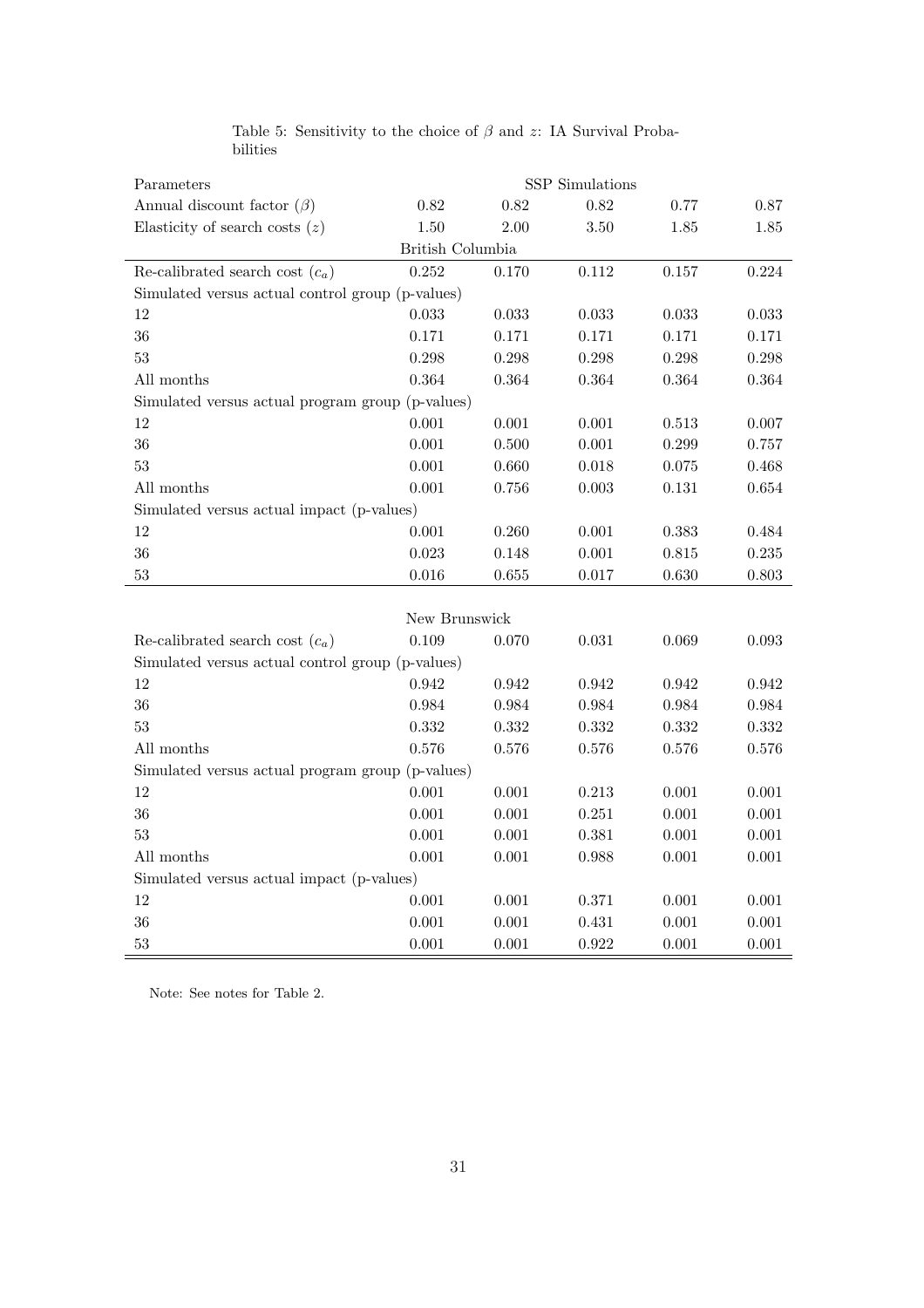| Parameters                                       | British Columbia |         | New Brunswick |         |  |  |  |
|--------------------------------------------------|------------------|---------|---------------|---------|--|--|--|
|                                                  | Benchmark        | Optimal | Benchmark     | Optimal |  |  |  |
| Annual discount factor $(\beta)$                 | 0.82             | 0.82    | 0.82          | 0.82    |  |  |  |
| Elasticity of search costs $(z)$                 | 1.85             | 1.93    | 1.85          | 3.36    |  |  |  |
| Re-calibrated search cost $(c_a)$                | 0.185            | 0.176   | 0.079         | 0.033   |  |  |  |
|                                                  |                  |         |               |         |  |  |  |
| Simulated versus actual control group (p-values) |                  |         |               |         |  |  |  |
| 12                                               | 0.033            | 0.033   | 0.942         | 0.942   |  |  |  |
| 36                                               | 0.171            | 0.171   | 0.984         | 0.984   |  |  |  |
| $53\,$                                           | 0.298            | 0.298   | 0.332         | 0.332   |  |  |  |
| All months                                       | 0.364            | 0.364   | 0.576         | 0.576   |  |  |  |
| Simulated versus actual program group (p-values) |                  |         |               |         |  |  |  |
| 12                                               | 0.110            | 0.010   | $0.001\,$     | 0.202   |  |  |  |
| 36                                               | 0.675            | 0.825   | 0.001         | 0.244   |  |  |  |
| 53                                               | 0.195            | 0.426   | 0.001         | 0.394   |  |  |  |
| All months                                       | 0.333            | 0.994   | 0.001         | 0.998   |  |  |  |
| Simulated versus actual impact (p-values)        |                  |         |               |         |  |  |  |
| 12                                               | 0.881            | 0.551   | 0.001         | 0.359   |  |  |  |
| 36                                               | 0.501            | 0.261   | 0.001         | 0.424   |  |  |  |
| 53                                               | 0.883            | 0.841   | 0.001         | 0.929   |  |  |  |

### Table 6: Comparison of Benchmark and Optimal Calibration: IA Survival Probabilities.

Note: p-values for single months are based on t-tests that the actual fraction still on IA minus the model prediction is equal to zero. For the all months test, we use a log-rank test that the actual (pooled) exits from IA are equal to the predicted (pooled) exits for the model and the data. The optimal parameter values are those with the maximum p-value for the log-rank test on the program group. The statistical tests treat the model predictions as constants.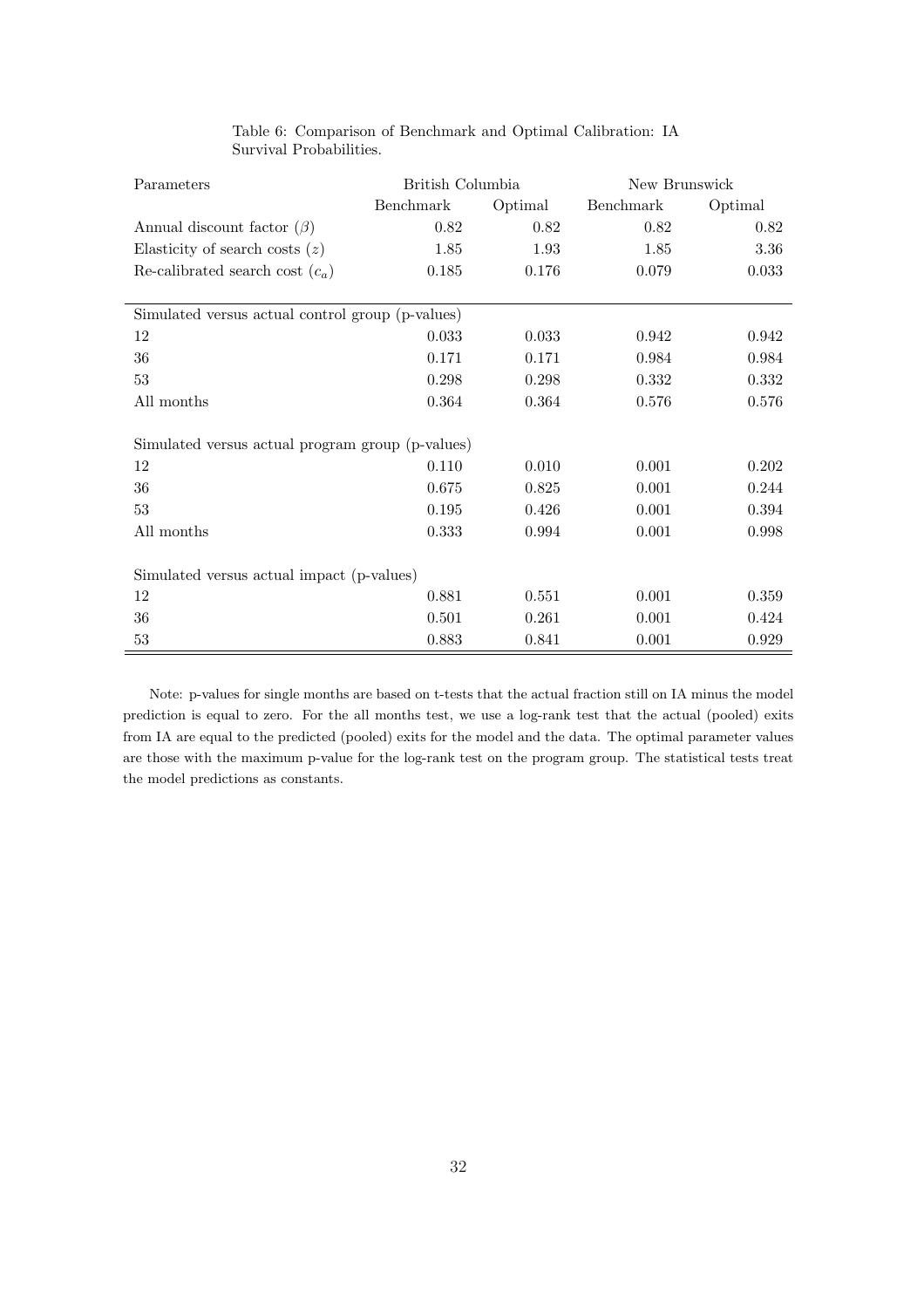### A The Basic Pissarides Model

### A.1 Firms

Production takes place when there is a match between one firm and one worker; the number of firms can alternatively be interpreted as the number of jobs in the economy. There is free entry in the economy. In every period, each firm has the option of filling a vacancy, if one exists, by hiring a worker or keeping the vacancy open. If matched with a worker, firms earn profits that depend on the surplus generated by the match and pay wages, determined in equilibrium, that depend on the worker's outside options and the minimum wage. Profits depend on the worker's tenure to allow match-specific capital to increase the productivity of the match over time. Denote the surplus generated by a worker-firm pair of tenure t by  $S(t)$ . With probability  $\delta$  the match separates and the firm is left with a vacancy in the following month. Denote the profits of a firm matched with a worker with outside option  $i, i \in \{0, 1, ..., \underline{u}, ..., \overline{u}\}$  and match tenure t as  $\Pi(t, i)$ .

The expected discounted present value of profits for matches of job tenure t and workers with outside option i are

$$
\Pi^{E}(t,i) = S(t) - w(t,i) + \begin{cases} \beta[\delta\Pi^{V} + (1-\delta)\Pi^{E}(t+1,0)] & \text{if } i = 0 \text{ and } t < I, \\ \beta[\delta\Pi^{V} + (1-\delta)\Pi^{E}(t+1,\underline{u})] & \text{if } i = 0 \text{ and } t = I, \\ \beta[\delta\Pi^{V} + (1-\delta)\Pi^{E}(t+1,i+1)] & \text{if } 0 < i < \bar{u} \text{ and } t < T, \\ \beta[\delta\Pi^{V} + (1-\delta)\Pi^{E}(t+1,\bar{u})] & \text{if } i = \bar{u} \text{ and } t < T, \\ \beta[\delta\Pi^{V} + (1-\delta)\Pi^{E}(T,\bar{u})] & \text{if } t \ge T, \end{cases}
$$

where match tenure beyond  $T$  no longer increases profits.

If a firm has a vacancy, the value of the vacancy is determined by the probability of meeting an unmatched worker, by the profits the firm expects to make from the match, and by the costs of posting a vacancy  $(\xi)$ 

$$
\label{eq:Pi} \Pi^V = -\xi + \beta \Bigl[ \sum_{i=0}^{\bar{u}} q(i) \Pi^E(1,i) + \Bigl( 1 - \sum_{i=0}^{\bar{u}} q(i) \Bigr) \Pi^V \Bigr],
$$

where  $q(i)$  is the probability a firm matches with a worker with outside option i.

### A.1.1 Matching Probabilities

From the firm's perspective, the probabilities of meeting potential workers from unemployment and IA equal the fraction of workers from unemployment and IA who transit to employment, divided by the total number of vacancies

$$
q(i) = \frac{m(i)U(i)}{V} \quad \text{and} \quad q(0) = \frac{m(0)A}{V},
$$

respectively.

### A.2 Equilibrium Wage Determination

After meeting in the labor market, a firm and a worker bargain over wages by making alternating wage offers until both sides find the offer acceptable. It is assumed that both parties have equal bargaining power, but have different threat points. The equilibrium of this game is the Nash cooperative bargaining solution and results in workers and firms splitting the surplus of a match evenly. The surplus of the match from the worker's perspective is the difference between employment at the equilibrium wage and the worker's outside option, which depends on their current labor market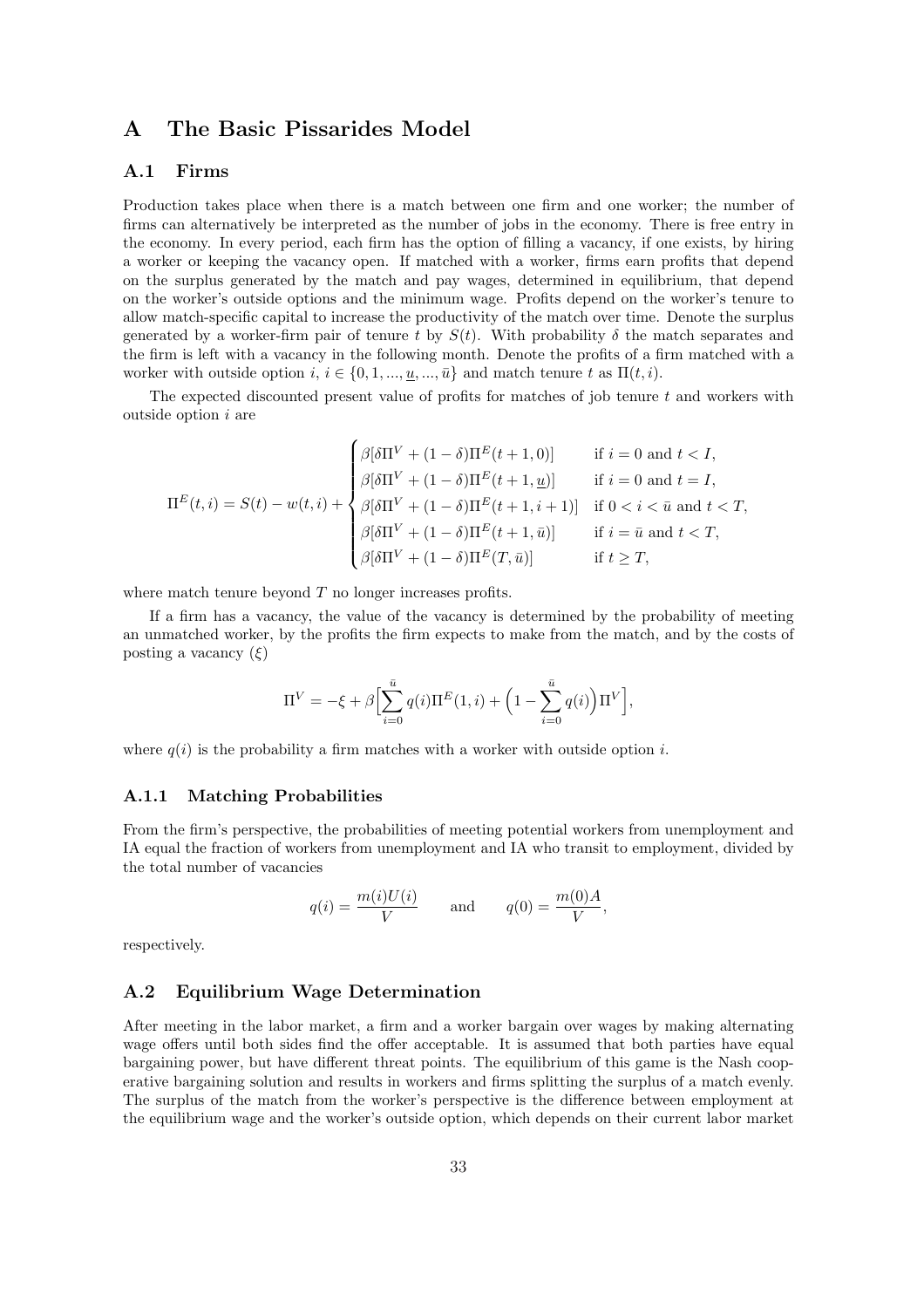state and program eligibility. The surplus from the perspective of the firm is the difference between the profits the firm receives at the equilibrium wage and the value of leaving the vacancy open. It is further assumed that the bargaining process is constrained such that the wage can not fall below the minimum wage w. The equilibrium wage is max $\{w(t, i), w\}$ , where  $w(t, i)$  solves

$$
V^{E}(t,i) - V^{i} = \Pi^{E}(t,i) - \Pi^{V},
$$

where  $V^i \in \{V^A, V^U(i)\}$  is the value of the outside option i. In the following section, we define the steady state conditions for employment, unemployment, and IA.

### A.3 Steady State Conditions

Let  $E$  denote the steady state number of jobs occupied by workers and  $V$  the number of vacancies. By definition, the total number of jobs in the labor market is equal to the total number of occupied jobs and the total number of vacancies

$$
F = E + V.
$$

Denote the total number of individuals in the labor market by L. The total number of individuals can be decomposed into three groups. First the employed, who are distinguished both by their current job tenure and their current outside option

$$
E = \sum_{t=1}^{T} \sum_{i} E(t, i) + \bar{E},
$$

where  $\bar{E}$  is the group of workers no longer experiencing on-the-job wage growth. The second group, denoted A, consists of individuals on Income Assistance. The final group are unemployed individuals  $(U)$ 

$$
U=\sum_{i=1}^{\bar{u}}U(i),
$$

where  $U(i)$  indicates the number of unemployed persons with i periods of benefits remaining.

The total number of individuals in the labor market can therefore be expressed as the sum of the above components

$$
L = E + A + U.
$$

Using the above definitions, we can describe the conditions governing the steady state, where the flows in and out of every employment state must be equal over time. The steady state conditions for each state and eligibility combination are discussed in turn below.

### Employment

As above,  $m(0)$  and  $m(i)$  denote the probabilities that IA recipients and unemployment recipients with i periods of benefits remaining, respectively, match with a firm. The flow into the first period of employment includes those workers from IA and unemployment who receive job offers. They are indexed by their respective outside options as this will determine their progression of benefit entitlements.<sup>38</sup> In subsequent periods, the inflow consists of workers who were employed in the previous period and who were not exogenously separated from their jobs

$$
E(1,0) = m(0)A + m(1)U(1)
$$
  
\n
$$
E(1,i) = m(i+1)U(i+1), \quad 0 < i < \underline{u}
$$
  
\n
$$
E(t,0) = (1-\delta)E(t-1,0), \quad 1 < t < I \text{ and } i = 0
$$
  
\n
$$
E(t,i) = (1-\delta)E(t-1,i-1), \quad 1 < t < T \text{ and } 0 < i \le \overline{u}
$$
  
\n
$$
E(t,\overline{u}) = (1-\delta)E(t-1,\overline{u}), \quad 1 < t < T \text{ and } i > \overline{u}
$$
  
\n
$$
\delta \overline{E} = (1-\delta)E(T,\overline{u}), \quad t \ge T.
$$

<sup>38</sup>We assume for simplicity that individuals entering employment from unemployment with remaining benefit months available start accumulating benefit months immediately.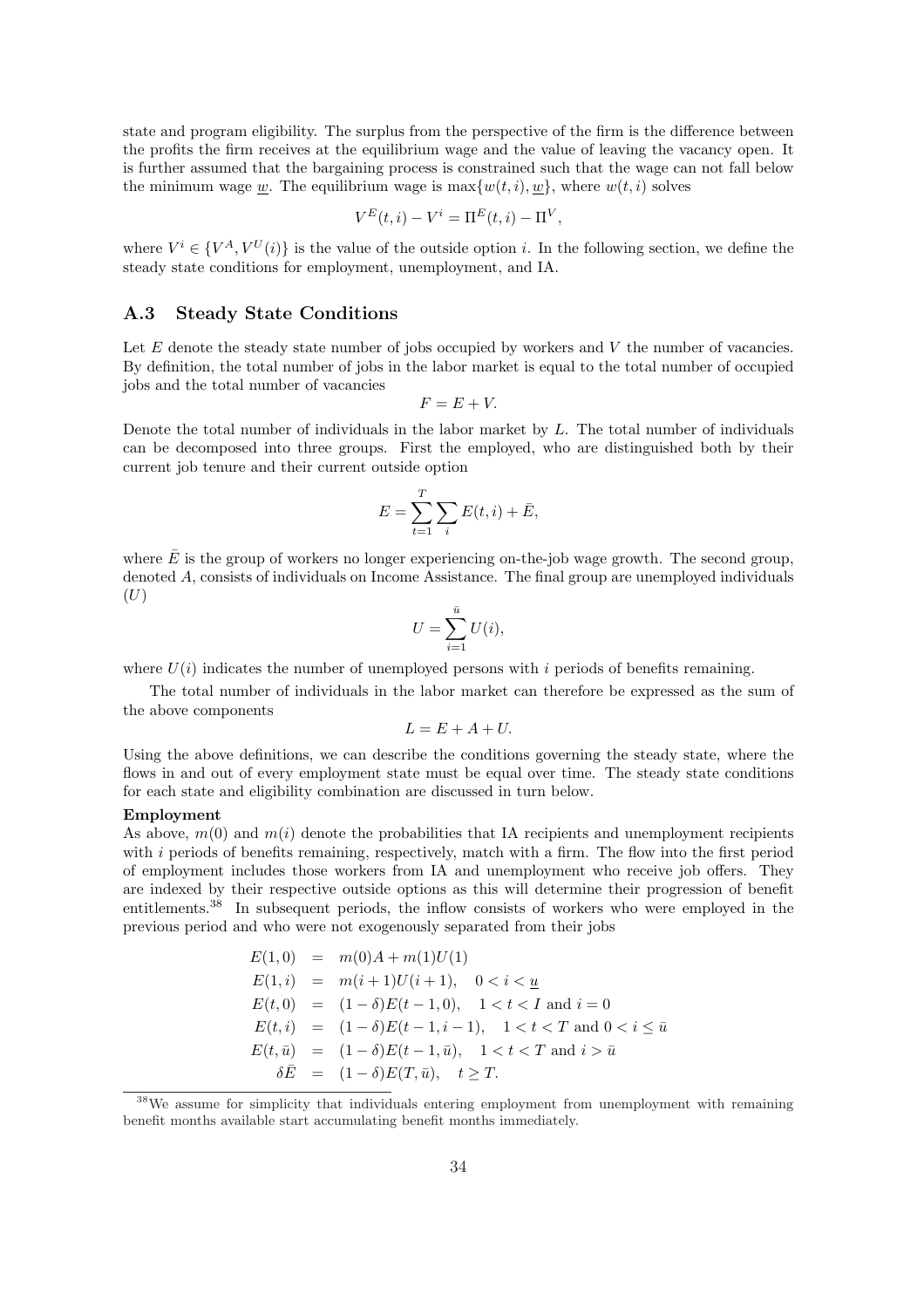### Income Assistance

The flow into Income Assistance includes those employed workers who were exogenously separated from their jobs and ineligible for unemployment benefits and unemployed workers no longer eligible for unemployment benefits. The flow out of IA includes IA recipients who find employment. The steady state condition for IA is the following:

$$
\delta \sum_{t=1}^{I} E(t,0) + (1 - m(1))U(1) = m(0)A.
$$

### Unemployment

Employed workers who are separated from their jobs and who are eligible for the maximum months of unemployment benefits flow into the first period of unemployment,  $U(\bar{u})$ . For  $U(i)$  where  $0 < i < \bar{u}$ , the inflow consists of unemployed workers from the previous period who did not find jobs, and workers separated from their jobs who qualify for less than the maximum number of benefit months. All workers flow out of the unemployment state when benefits run out due to the time limitations in the unemployment insurance program

$$
\delta \sum_{t} E(t, \bar{u}) = U(\bar{u})
$$
  

$$
\delta \sum_{t} E(t, i-1) + (1 - m(i+1))U(i+1) = U(i) \quad \text{if } 0 < i < \bar{u}.
$$

### B Model with Self-Sufficiency Project

The welfare program and the earnings supplement are modeled as follows. First, in addition to individuals on unemployment insurance, individuals on welfare also face several time constraints. Second, individuals receive supplement payments that are a function of the wage upon obtaining employment.

Within the model, agents maximize expected lifetime income by choosing their labor market state and the intensity with which they search for work if not employed. It is assumed that agents have no information regarding the existence and structure of the SSP until month 12 of their IA spell. Workers bargain with firms over wages that depend on the tenure of the match and on the outside options of both parties. Through this channel, the model generates predictions regarding how starting wages vary depending on whether an individual is entering employment through EI or IA and on whether or not the individual is eligible for the supplement. One goal of the SSP to provide workers with enough time to experience sufficient wage growth to so they have an incentive to stay employed once the earnings supplement expires. On-the-job wage growth, through an increase in the surplus created in worker-firm matches, captures this particular feature of the program and is also incorporated in the model.

It is useful to expand the notation used in the base model in the following way. Let  $i$  index the jobless state an individual in currently in:  $i \in \{\bar{u}, \ldots, \underline{u}, \ldots, 1, 0, -1, \ldots, -T_{in}, \ldots, -T_{out}\}.$  Here positive  $i$  indicates the individual is jobless with  $i$  unemployment benefit months remaining. We use  $0 \geq i \geq -T_{out}$  to index the welfare recipients, where the key indices are  $i = 0$  in the first month on welfare,  $i = -T_{in}$  in the first month of SSP eligibility, and  $i = -T_{out}$  in the post eligibility period.

### B.1 Workers

The value of employment for a worker depends on her job tenure  $t$  and program eligibility status i, where  $i \in {\overline{u}, \ldots, \underline{u}, \ldots, 1, 0, -1, \ldots, -T_{in}, \ldots, -T_{out}}$ . The number of months an individual with no benefits must work to qualify for unemployment is  $I$ . For every period an individual works after qualifying for benefits,  $i$  increases by 1. The maximum number of benefit months an individual can accumulate is denoted  $\bar{u}$ . If the individual were not working she would therefore be unemployed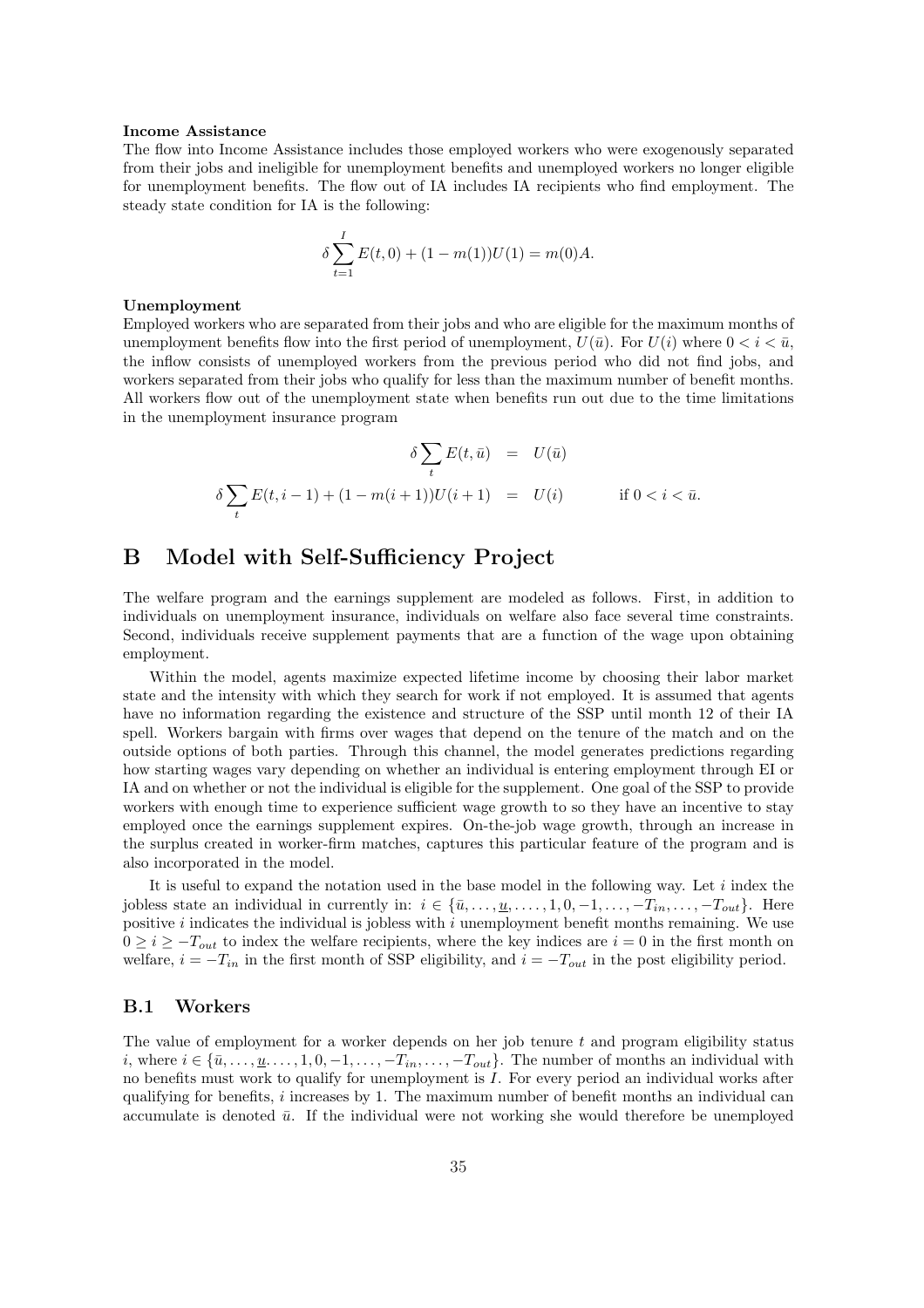with i periods of unemployment benefits remaining,  $i \in \{0, \ldots \bar{u}\}\$ . With probability  $\delta$ , jobs are exogenously destroyed in the subsequent month, in which case workers transit to welfare if they have not yet qualified for unemployment benefits,  $i = 0$ , and transit to unemployment otherwise. With probability  $(1 - \delta)$ , workers remain employed in the next month.

It is assumed that individuals who return to work before their unemployment benefits expire retain their remaining unemployment benefit eligibility. Finally, workers experience on the job wage growth for a maximum of  $T$  months, after which the wage remains constant, where it is assumed  $T > \bar{u}$ . The value function for a worker needs to account for job tenure t, outside option i, and earnings supplement receipt  $s \in \{0, 1\}$  where  $s = 0$  indicates the worker is not eligible to receive the supplement.

### B.1.1 Workers that receive supplement payments

Employed workers who receive the supplement obtain labor market earnings and the supplement payment in the current month. The supplement received by the worker is a function of her wage. In particular, the worker receives one-half of the distance between her wage and an exogenous ceiling denoted  $\tilde{w}$ ; in other words she receives the average of her market wage and the wage ceiling.<sup>39</sup> Individuals remain eligible for the supplement for  $T_{end}$  months once they leave Income Assistance and become employed. Therefore, workers continue to receive the supplement as long as the duration of the current employment spell is shorter than the allowed duration of the supplement payment period. With probability  $\delta$  workers are exogenously separated from their jobs at which point they can transit to unemployment if eligible for EI or back to the first period of SSP eligibility  $(i = -T_{in})$ if they do not yet qualify for unemployment benefits  $(t < I)^{40}$  Employed persons no longer receiving the supplement  $(t > T_{end}^E)$  remain employed, or if they are exogenously separated from their job, transit to EI.<sup>41</sup> The value of being employed and in the states described above can be expressed as

$$
\begin{cases} \frac{1}{2} [w(t, -T_{in}, 1) + \tilde{w}] + \beta [(1 - \delta)V^{E}(t + 1, -T_{in}, 1) + \delta V^{A}(-T_{in})] & \text{if } t < I, \\ \frac{1}{2} [w(t, -T_{in}, 1) + \tilde{w}] + \beta [(1 - \delta)V^{E}(t + 1, \underline{u}, 1) + \delta V^{U}(\underline{u})] & \text{if } t = I, \end{cases}
$$

$$
V^{E}(t, i, 1) = \begin{cases} \frac{1}{2}[w(t, i, 1) + \tilde{w}] + \beta[(1 - \delta)V^{E}(t + 1, i + 1, 1) + \delta V^{U}(i + 1)] & \text{if } \underline{u} < i < \bar{u} \\ \frac{1}{2}[w(t, \bar{u}, 1) + \tilde{w}] + \beta[(1 - \delta)V^{E}(t + 1, \bar{u}, 1) + \delta V^{U}(\bar{u})] & \text{if } i = \bar{u} \\ \frac{1}{2}[w(t, \bar{u}, 1) + \tilde{w}] + \beta[(1 - \delta)V^{E}(t + 1, \bar{u}, 0) + \delta V^{U}(\bar{u})] & \text{if } t = T_{end}, \end{cases}
$$

where  $T_{in}$  is the number of months on welfare required to qualify for the SSP supplement and  $T_{end}$ is the number of months an individual can receive the supplement once employed.

### B.2 Welfare Recipients that are eligible to receive the supplement

Welfare recipients receive welfare benefits  $(b_a)$  and pay convex  $(z > 1)$  search costs  $c_a[p(i)z]$  in the current month. The cost of search is modelled in a manner consistent with Davidson and Woodbury (1993), where z is the elasticity of search costs with respect to search effort,  $c_a$  is a parameter capturing the disutility of search effort and  $p(i)$  is search effort in period i. The cost of search depends directly on the intensity with which workers search within the model. Let  $m(i)$  denote the

<sup>&</sup>lt;sup>39</sup>If the individual's earnings are above the ceiling, they do not receive a supplement. For simplicity, we abstract from this case within the model as few individuals had earnings above the supplement ceiling in the data. In the model no individuals have earnings above the supplement ceiling.

 $^{40}$ In the actual SSP experiment, once individuals qualified for the earnings supplement they could transit between employment and IA and collect the supplement payments in any month they were employed full time during the 36 months after qualifying. We abstract from this in the model as it would add an unmanageable number of states. Instead we allow those who lose their job prior to qualifying for unemployment benefits to transit back to the first period of SSP eligibility.

<sup>&</sup>lt;sup>41</sup>It is assumed that  $I < T_{end}$ , which is consistent with the actual EI and IA programs.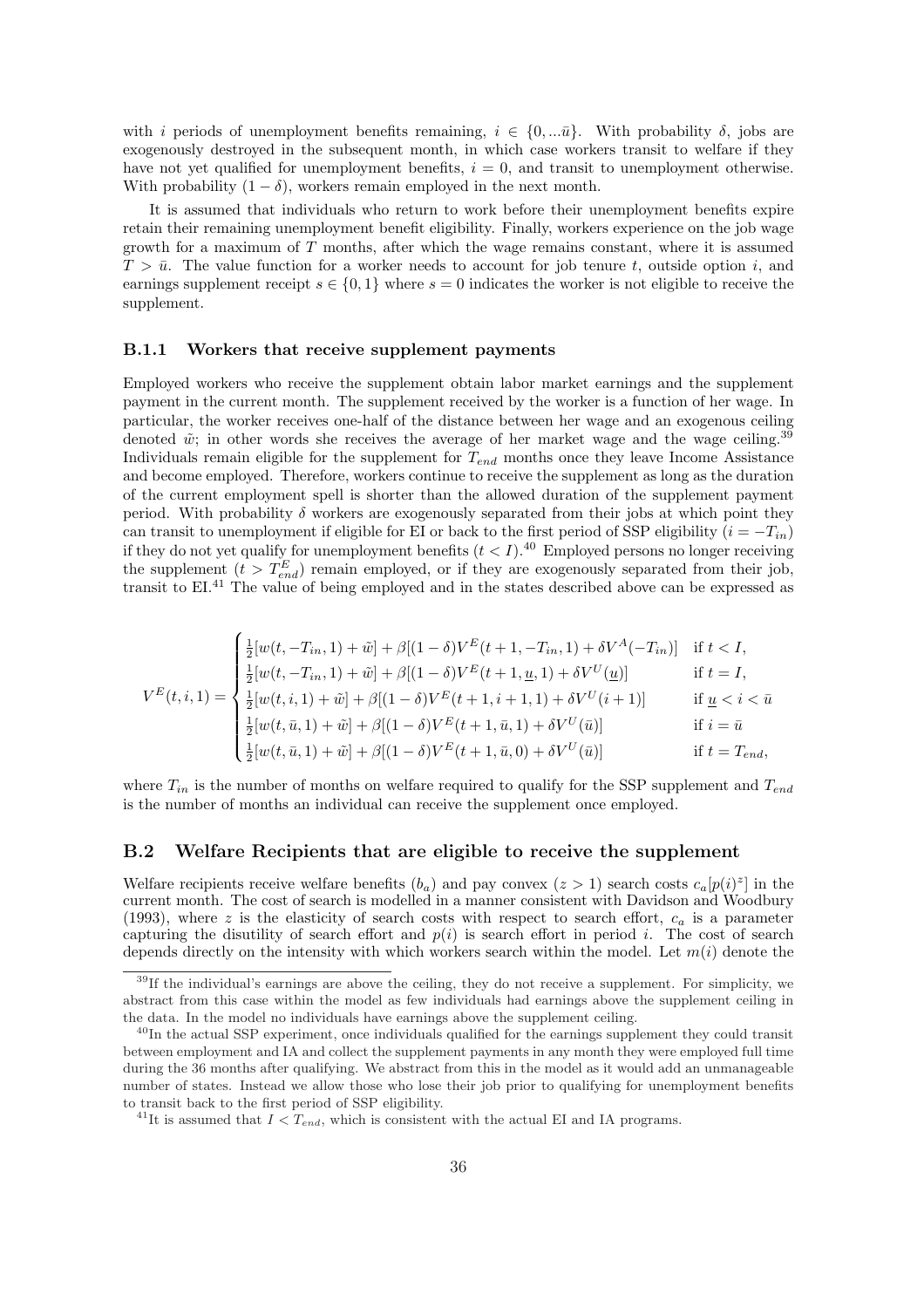probability a welfare recipient finds a job and transits to employment in the next month. With probability  $(1 - m(i))$  the welfare recipient remains on welfare. Welfare recipients eligible for the supplement receive welfare benefits in the current month. Using the same index  $i$  as we used for number of months of unemployment benefits we define the first month on Income Assistance as  $i = 0$ , and continue to count down. Individuals are eligible for the earning supplement in month  $i = -T_{in}$ , and become ineligible in month  $i = -T_{out}$ . They remain eligible for the supplement as long as the duration of their welfare spell is less than the supplement eligibility period  $(-T_{in} \ge i > -T_{out})$ . For the duration of the time that they are eligible for the supplement, they receive a job offer with probability  $m(i)$  and if an offer is received, they have the option of transiting to employment in the next month or remaining on IA. If they do not receive a job offer, they remain on welfare and, if the eligibility period has not expired, remain eligible to receive the supplement should they secure employment in the following month. If eligibility for the supplement expires in the next month and workers do not receive a job offer, they remain on welfare but are not eligible for the supplement should they receive a job offer. Once eligibility expires, individuals will not be eligible for the earnings supplement for the remainder of their duration on IA. The value function for welfare recipients in the states described above is

$$
V^{A}(i) = \begin{cases} \max_{p(i)} \left\{ b_{a} - c_{a}[p(i)^{z}] + \beta \left[ m(i)V^{E}(1, i-1, 1) + (1 - m(i))V^{A}(i-1) \right] \right\}, & -T_{in} \geq i > -T_{out} \\ \max_{p(i)} \left\{ b_{a} - c_{a}[p(i)^{z}] + \beta \left[ m(i)V^{E}(1, 0, 0) + (1 - m(i))V^{A}(-T_{out}) \right] \right\}, & i = -T_{out} \end{cases}
$$

### B.3 Firms

In every period, the firm has the option of filling a vacancy, if one exists, by hiring a worker or keeping the vacancy open. If matched with a worker, firms earn profits that depend on the surplus generated by the match and pay wages, determined in equilibrium, that depend on the worker's outside options, the minimum wage, and the worker's SSP supplement status. Profits depend on the worker's tenure to allow match-specific capital to increase the productivity of the match over time. Denote the surplus generated by a worker-firm pair of tenure t by  $S(t)$ . With probability  $\delta$  the match separates and the firm is left with a vacancy in the following month. Denote the profits of a firm matched with a worker with outside option i,  $i \in \{\bar{u}, \ldots, u, \ldots, 1, 0, -1, \ldots, -T_{in}, \ldots, -T_{out}\},\$ match tenure t, and SSP supplement eligibility s by  $\Pi(t, i, s)$ .

The expected future profits for matches of job tenure  $t$  with workers with outside option  $i$  and SSP eligibility s are

$$
\Pi^{E}(t,i,s) = \begin{cases}\nS(t) - w(t,0,0) + \beta[\delta\Pi^{V} + (1-\delta)\Pi^{E}(t+1,0,0)] & \text{if } 0 \geq i > -T_{in}, t < I, \text{ and } s = 0, \\
S(t) - w(t,0,0) + \beta[\delta\Pi^{V} + (1-\delta)\Pi^{E}(t+1,\underline{u},0)] & \text{if } i = 0, t = I, \text{ and } s = 0 \\
S(t) - w(t,i,0) + \beta[\delta\Pi^{V} + (1-\delta)\Pi^{E}(t+1,i+1,0)] & \text{if } 0 < i < \bar{u}, t < T, \text{ and } s = 0, \\
S(t) - w(t,\bar{u},0) + \beta[\delta\Pi^{V} + (1-\delta)\Pi^{E}(t+1,\bar{u},0)] & \text{if } i = \bar{u}, t < T, \text{ and } s = 0 \\
S(t) - w(t,i,1) + \beta[\delta\Pi^{V} + (1-\delta)\Pi^{E}(t+1,-T_{in},1)] & \text{if } -T_{in} \geq i, t < I, \text{ and } s = 1, \\
S(t) - w(t,-T_{in},1) + \beta[\delta\Pi^{V} + (1-\delta)\Pi^{E}(t+1,\underline{u},1)] & \text{if } -T_{in} = i, t = I, \text{ and } s = 1 \\
S(t) - w(t,i,1) + \beta[\delta\Pi^{V} + (1-\delta)\Pi^{E}(t+1,i+1,1)] & \text{if } \underline{u} < i < \bar{u}, t < T, \text{ and } s = 1, \\
S(t) - w(t,\bar{u},1) + \beta[\delta\Pi^{V} + (1-\delta)\Pi^{E}(t+1,\bar{u},1)] & \text{if } i = \bar{u}, t < T_{end}, \text{ and } s = 1 \\
S(t) - w(T_{end},\bar{u},1) + \beta[\delta\Pi^{V} + (1-\delta)\Pi^{E}(t+1,\bar{u},0)] & \text{if } i = \bar{u}, t = T_{end}, \text{ and } s = 1 \\
S(t) - w(t,i,0) + \beta[\delta\Pi^{V} + (1-\delta)\Pi^{E}(T,\bar{u},0)] & \text{if } t \geq T,\n\end{cases}
$$

where match tenure beyond  $T$  no longer increases profits.

If a firm has a vacancy, the value of a vacancy is determined by the probability of meeting an unmatched worker, by the profits the firm expects to make from the match, and by the costs of posting a vacancy  $(\xi)$ 

$$
\Pi^{V} = -\xi + \beta \Big[ \sum_{i} q(i) \Pi^{E}(1, i, s) + \Big( 1 - \sum_{i} q(i) \Big) \Pi^{V} \Big],
$$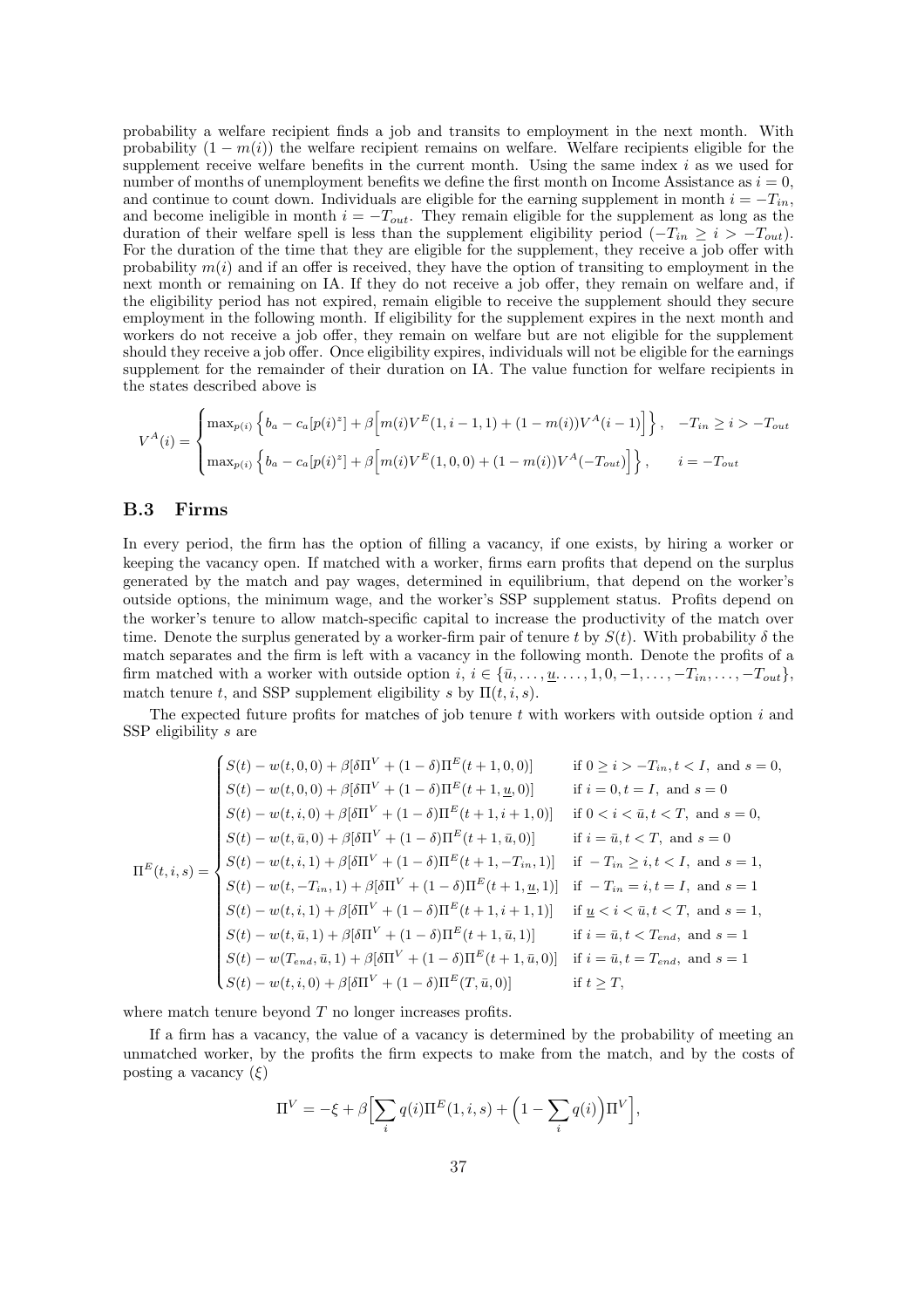where  $s = 1$  if  $-T_{in} \ge i > -T_{out}$  and  $s = 0$  otherwise.

Firms will post vacancies unless the expected profit from doing so is negative. Thus in the steady state equilibrium the number of firms in the economy will be determined by the condition that the expected profits from posting a vacancy are zero.<sup>42</sup> Note that this also requires a free entry assumption.

### B.4 Search Technology

Assume there is no on-the-job search in the economy. The probability that a jobless individual receives a job offer depends on the probability the worker contacts a firm and the probability a firm has a vacancy.

### B.4.1 Workers

The probability a firm has a vacancy is simply the total number of vacancies divided by the total number of firms

$$
\frac{V}{F}.
$$

If a firm has a vacancy, it will hire a worker and pay a wage which is the outcome of Nash bargaining between the worker and the firm, discussed in detail below. Applications for jobs arrive according to a Poisson process, where  $\lambda$  is the average number of applications filed by workers at each firm. It is further assumed that firms randomly draw workers from the applicant pool if there is more than one applicant.<sup>43</sup> The probability a worker is offered a job is:

$$
\frac{1-e^{-\lambda}}{\lambda}.
$$

The conditional re-employment probabilities for unemployed workers and workers on income assistance can then be expressed as the product of the above components, multiplied by the worker's search effort

$$
m(i) = \frac{p(i)V}{\lambda F} \left( 1 - e^{-\lambda} \right),
$$

where

$$
\lambda = \frac{1}{F} \left( \sum_{i=1}^{\bar{u}} p(i)U(i) + \sum_{i=-T_{out}}^{0} p(i)A(i) \right).
$$

Recall,  $p(i)$  are the contact probabilities of an individual in jobless state i. The contact probabilities are choice variables for the workers within the model and can be interpreted as search effort. Workers determine the optimal level of search effort by equating the marginal benefit from an increase in search effort with its marginal  $cost^{44}$ . The optimal level of search effort, for each labor market state

 $42$ Production takes place when there is a match between one firm and one worker; the number of firms can alternatively be interpreted as the number of jobs in the economy.

<sup>&</sup>lt;sup>43</sup> Alternatively, we can consider the length of a period tending to zero and work in continuous time, where there is zero probability of more than one application arriving simultaneously.

<sup>&</sup>lt;sup>44</sup>In determining the marginal cost and benefit of search effort  $\lambda$  is held constant under the assumption that each worker believes her impact is small relative to total labor supply.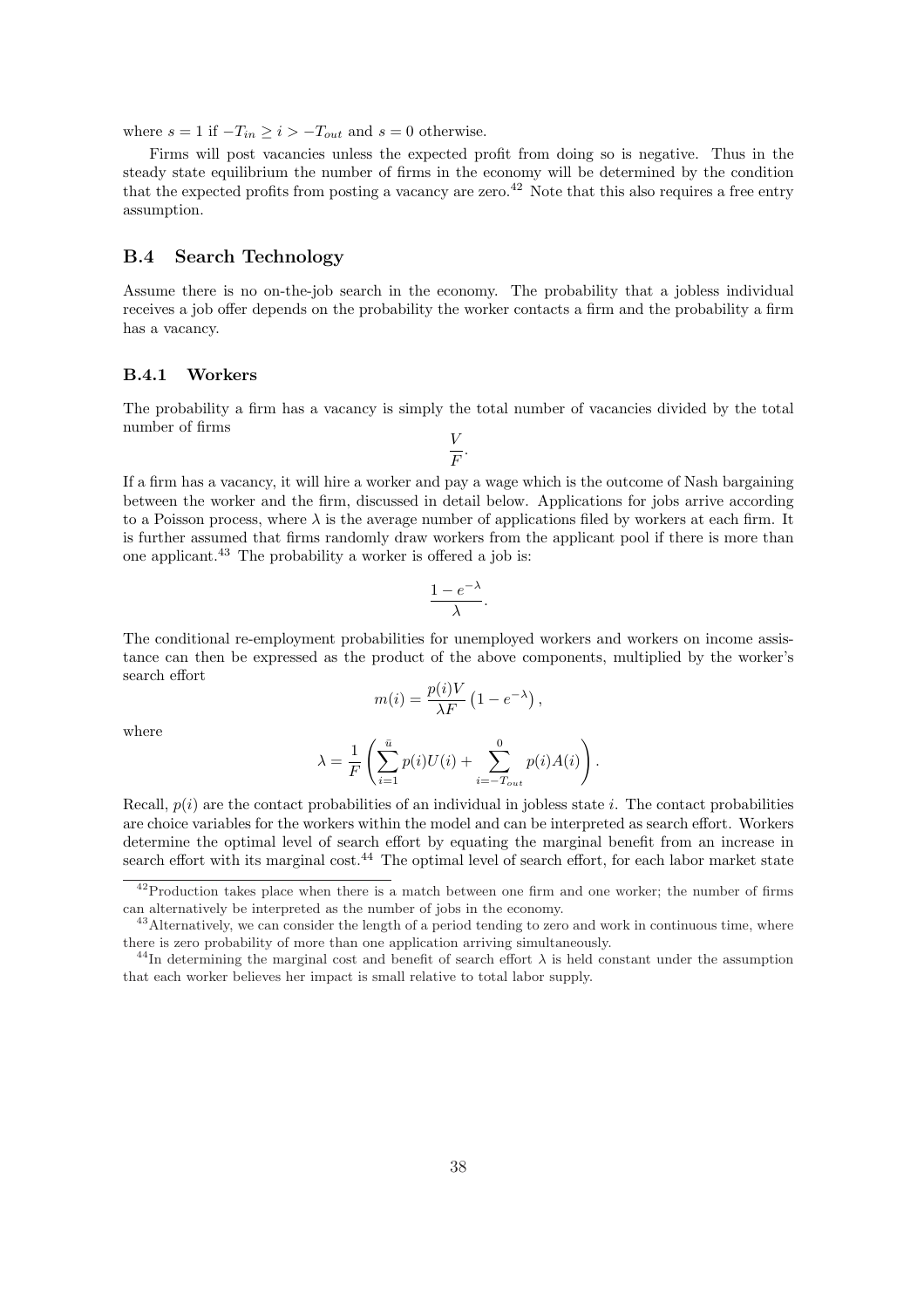and program eligibility combination, is described by:

$$
p(i) = \begin{cases} \left(\frac{\beta m(i)}{c_{u}z} \left[V^{E}(1, i-1, 0) - V^{U}(i-1)\right]\right)^{\frac{1}{z}}, & i > 1\\ \left(\frac{\beta m(i)}{c_{u}z} \left[V^{E}(1, i-1, 0) - V^{A}(0)\right]\right)^{\frac{1}{z}}, & i = 1\\ \left(\frac{\beta m(i)}{c_{a}z} \left[V^{E}(1, i-1, 0) - V^{A}(i-1)\right]\right)^{\frac{1}{z}}, & 0 \geq i > -T_{in}\\ \left(\frac{\beta m(i)}{c_{a}z} \left[V^{E}(1, i-1, 1) - V^{A}(i-1)\right]\right)^{\frac{1}{z}}, & -T_{in} \geq i > -T_{out}\\ \left(\frac{\beta m(i)}{c_{a}z} \left[V^{E}(1, i-1, 0) - V^{A}(-T_{out})\right]\right)^{\frac{1}{z}}, & i = -T_{out} \end{cases}
$$

### B.4.2 Firms

From the firm's perspective, the probabilities of meeting potential workers from unemployment and welfare are the fraction of workers from unemployment and welfare that transit to employment, divided by the total number of vacancies

$$
q(i) = \frac{m(i)U(i)}{V}, \quad \bar{u} \ge i > 0,
$$
 and  $q(i) = \frac{m(i)A(i)}{V}, \quad 0 \ge i \ge -T_{out}$ 

respectively.

### B.5 Equilibrium Wage Determination

After meeting in the labor market, a firm and a worker bargain over wages by making alternating wage offers until both sides find the offer acceptable. It is assumed that both parties have equal bargaining power, but may have different threat points. The equilibrium of this game is the Nash cooperative bargaining solution and results in workers and firms splitting the surplus of a match evenly. The surplus of the match from the worker's perspective is the difference between employment at the equilibrium wage and the worker's outside option, which depends on their current labor market state and program eligibility, as well as on SSP supplement eligibility. The surplus from the perspective of the firm is the difference between the profits the firm receives at the equilibrium wage and the value of leaving the vacancy open. It is further assumed that the bargaining process is constrained such that the wage can not fall below the minimum wage  $w$ . The equilibrium wage is  $\max\{w(t, i, s), w\}$ , where  $w(t, i, s)$  solves

$$
V^{E}(t, i, s) - V^{j}(i) = \Pi^{E}(t, i, s) - \Pi^{V}.
$$

where  $V^j(i) \in \{V^A(i), V^U(i)\}$  is the value of the outside option i. In the following section, we define the steady state conditions that govern the evolution of the economy.

### B.6 Steady State Conditions

Let  $E$  denote the steady state number of jobs occupied by workers and  $V$  the number of vacancies. By definition, the total number of jobs in the labor market is equal to the total number of occupied jobs and the total number of vacancies

$$
F = E + V.
$$

Denote the total number of individuals in the labor market by L. The total number of individuals can be decomposed into three groups. First the employed, who are distinguished by their current job tenure, their current outside option, and their SSP supplement eligibility status

$$
E = \sum_{t=1}^{T} \sum_{i} \sum_{s} E(t, i, s) + \bar{E},
$$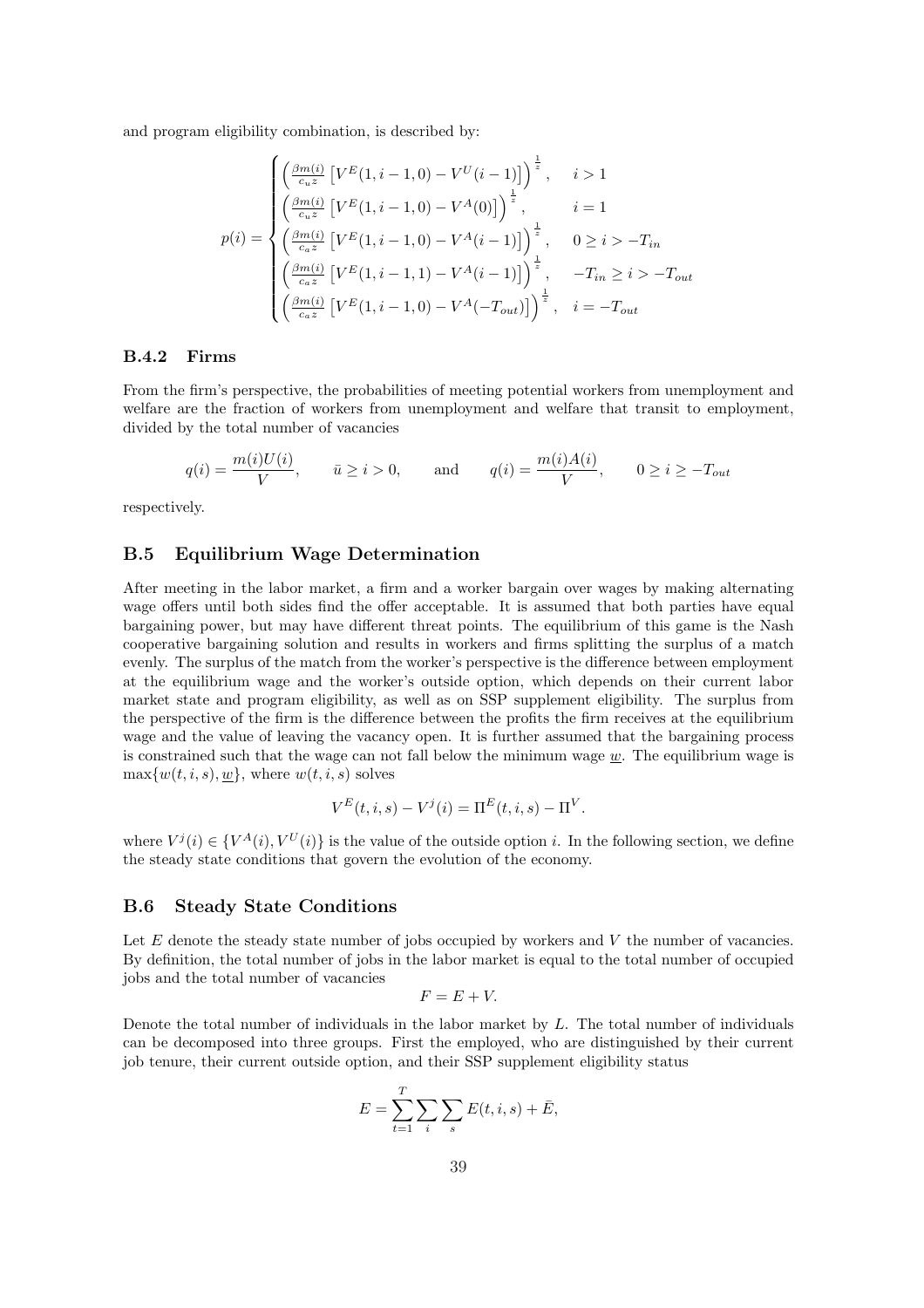where  $\bar{E}$  is the group of workers no longer experiencing on the job wage growth. The second group are on welfare and are distinguished by their welfare duration, which determines their SSP eligibility:

$$
A = \sum_{i=-T_{out}}^{0} A(i).
$$

The final group are unemployed individuals  $(U)$ , who can remain unemployed for up to a maximum of  $\bar{u}$  periods

$$
U = \sum_{i=1}^{\bar{u}} U(i),
$$

where  $U(i)$  indicates the number of unemployed persons with i periods of benefits remaining.

The total number of individuals in the labor market can therefore be expressed as the sum of the above components

$$
L = E + A + U.
$$

Using the above definitions, we can describe the conditions governing the steady state, where the flows in and out of every labor force state must be equal over time. The steady state conditions for each state and eligibility combination are discussed in turn below.

### B.6.1 Employment

As above, let  $m(i)$  denote the probabilities that jobless individuals from jobless state i match with a firm with a vacancy. The flow into the first period of employment includes those workers from welfare and unemployment who receive job offers. They are indexed by their respective outside options and their SSP eligibility as this will determine their progression of benefit entitlements. In subsequent periods, the inflow consists of workers who were employed in the previous period and who were not exogenously separated from their jobs

$$
E(1, i, 0) = m(i)U(i), \quad \underline{u} \geq i > 0
$$
  
\n
$$
E(1, i, 0) = m(i)A(i), \quad 0 \geq i > -T_{in}
$$
  
\n
$$
E(1, i, 1) = m(i)A(i), \quad -T_{in} \geq i > -T_{out}
$$
  
\n
$$
E(1, i, 0) = m(i)A(i), \quad i = -T_{out}
$$
  
\n
$$
E(t, i, 0) = (1 - \delta)E(t - 1, i - 1, 0), \quad 1 < t < T, i > 0 \text{ and } s = 0
$$
  
\n
$$
E(t, i, 1) = (1 - \delta)E(t - 1, i - 1, 1), \quad 1 < t < T_{end}, \text{ and } s = 1
$$
  
\n
$$
E(t, i, 0) = (1 - \delta)E(t - 1, i - 1, 1), \quad t = T_{end}, \text{ and } s = 1
$$
  
\n
$$
\delta \overline{E} = (1 - \delta)E(T, \overline{u}).
$$

### B.6.2 Welfare

The flow into the first period of Income Assistance includes those employed workers who were exogenously separated from their jobs and ineligible for unemployment benefits and unemployed workers no longer eligible for unemployment benefits. The flow into first period of SSP eligibility includes those on welfare who have been on welfare long enough to qualify, plus those who were exogenously separated from jobs in which they were receiving the SSP supplement but not yet eligible for unemployment benefits. The flows into all other periods of income assistance consist of those workers in the previous period of income assistance who did not match with an employer. Finally, those individuals who did not find employment before SSP eligibility expired transit to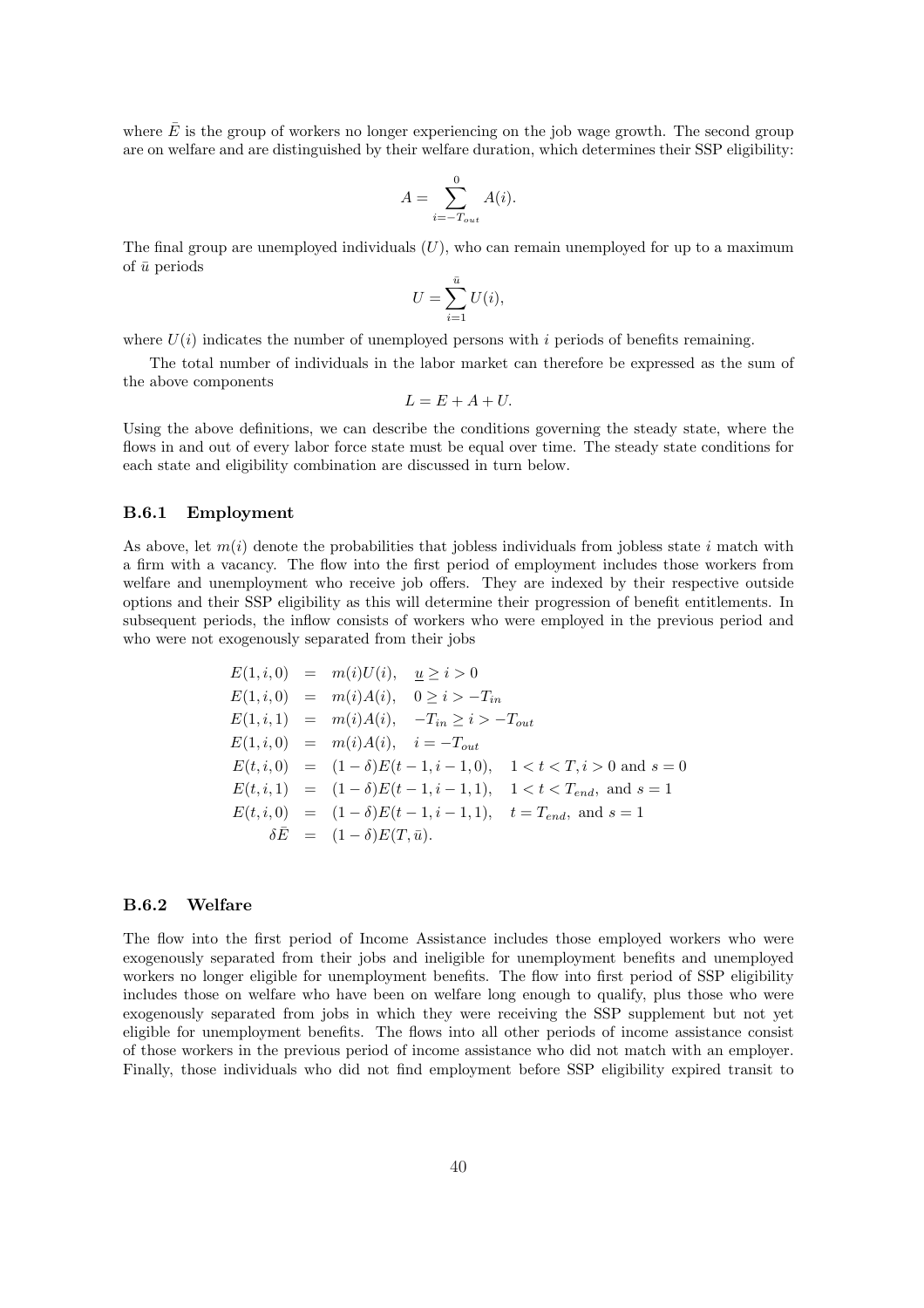$A(-T_{out})$ , where the flow in and out of this state must be equal.

$$
\delta \sum_{t=1}^{I} E(t, 0, 0) + (1 - m(1))U(1) = A(0)
$$
  

$$
\delta \sum_{t=1}^{I} E(t, -T_{in}, 1) + (1 - m(-T_{in} + 1))A(-T_{in} + 1) = A(-T_{in})
$$
  

$$
(1 - m(i + 1))A(i + 1) = A(i), \qquad 0 > i > -T_{out}, \text{ and } i \neq -T_{in}
$$
  

$$
(1 - m(-T_{out} + 1))A(-T_{out} + 1) = m(-T_{out})A(-T_{out}).
$$

### B.6.3 Unemployment

Employed workers who are separated from their jobs and who are eligible for the maximum months of unemployment benefits flow into the first period of unemployment,  $U(\bar{u})$ . For  $U(i)$  where  $0 < i < \bar{u}$ , the inflow consists of unemployed workers from the previous period who did not find jobs, and workers separated from their jobs who qualify for less than the maximum number of benefit months. All workers flow out of the unemployment state when benefits run out due to the time limitations in the unemployment insurance program

$$
\delta \sum_{t} E(t, \bar{u}, 0) = U(\bar{u})
$$
  

$$
\delta \sum_{t} \sum_{i} E(t, i, 0) + \delta \sum_{t \ge 1} \sum_{i} E(t, i, 1) + (1 - m(i + 1))U(i + 1) = U(i)
$$
if  $0 < 1 < \bar{u}$ .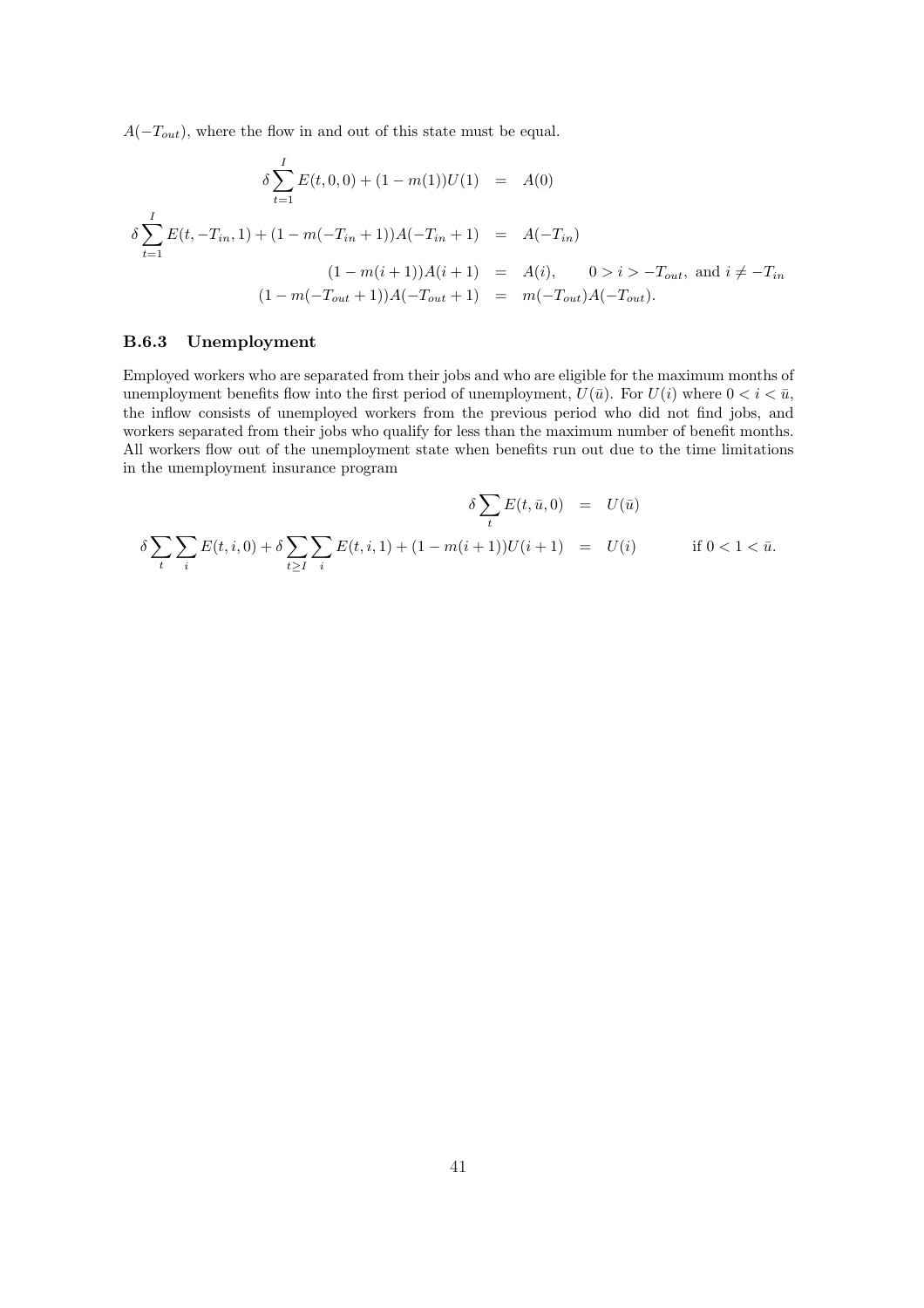### References

- [1] Alvarez, Fernando and Veracierto, Marcelo. "Labor-Market Policies in an Equilibrium Search Model," in B. S. Bernanke and J. J. Rotemberg, NBER macroeconomics annual 1999, Volume 14. Cambridge and London: MIT Press, 2000: 265-304.
- [2] Auspos, Patricia; Miller, Cynthia and Hunter, Jo Anna. Final Report on the Implementation and Impacts of the Minnesota Family Investment Program in Ramsey County. New York: Manpower Demonstration Research Corporation, 2000.
- [3] Bajari, Patrick and Ali Hortacsu. "Are Structural Estimates of Auction Models Reasonable? Evidence from Experimental Data," Journal of Political Economy, forthcoming.
- [4] Bloom, Dan and Michalopoulos, Charles. How Welfare and Work Policies Affect Employment and Income: A Synthesis of Research. New York: Manpower Demonstration Research Corporation, 2001.
- [5] Bos, Hans; Huston, Aletha; Granger, Robert; Duncan, Greg; Brock, Tom and McLoyd, Vonnie; with Crosby, Danielle; Gibson, Christina; Fellerath, Veronica; Magnuson, Katherine; Mistry, Rashmita; Poglinco, Susan; Romich, Jennifer and Ventura, Ana. New Hope for People with Low Incomes: Two Year Results of a Program to Reduce Poverty and Reform Welfare. New York: Manpower Demonstration Research Corporation, 1999.
- [6] Card, David and Hyslop, Dean. "Estimating the Dynamic Effects of an Earnings Subsidy for Welfare-Leavers." Unpublished manuscript, University of California at Berkeley, 2004.
- [7] Card, David, Charles Michalopoulos, and Philip K. Robins. "Measuring Wage Growth Among Former Welfare Recipients." SRDC Working Paper 01-02, July 2001.
- [8] Christensen, Bent Jesper, Lentz, Rasmus, Motensen, Dale T, Neumann, George R., and Wervatz, Axel. "On the Job Search and the Wage Distribution." Journal of Labor Economics, 23(1), 2005: 31-58.
- [9] Cole, Harold and Richard Rogerson. "Can the Mortensen-Pissarides Matching Model Match the Business-Cycle Facts?" International Economic Review, 40(4), 1999: 933- 959.
- [10] Connolly, Helen, and Peter Gottschalk. "Do Earnings Subsidies Affect Job Choice? The Impact of SSP Supplement Payments on Wage Growth." SRDC Working Paper 03-02, January 2003.
- [11] Davidson, Carl and Woodbury, Stephen A. "The Displacement Effect of Reemployment Bonus Programs." Journal of Labor Economics, 11, 1993: 575-605.
- [12] den Haan, Wouter; Ramey, Garey and Joel Watson. "Job Destruction and Propogation of Shocks." The American Economic Review, 90(3), 2000: 482-498.
- [13] Ferrall, Christopher. "The Dynamics of Income Assistance: Evidence from the Self-Sufficiency Project," research report, Social Research Demonstration Corporation, 2000.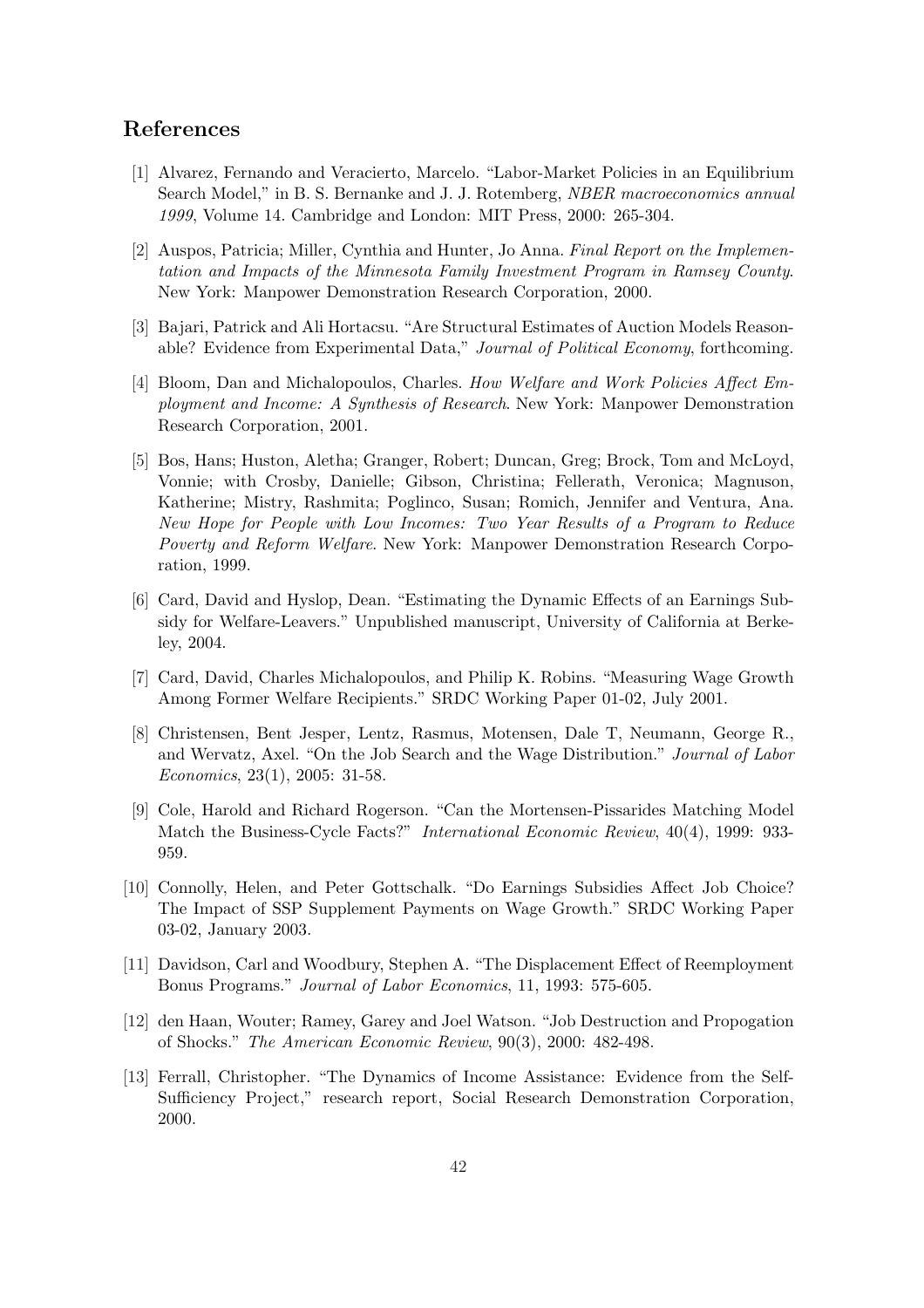- [14] Foley, Kelly. "New Evidence From the Self-Sufficiency Project on the Potential of Earnings Supplements to Increase Labour Force Attachment Among Welfare Recipients." SRDC Working Paper 04-02, February 2004.
- [15] Ford, Reuben; Gyarmati, David; Foley, Kelly; Tattrie, Doug and Jimenez, Liza. "Can Work Incentives Pay for Themselves? Final Report on the Self-Sufficiency Project for Welfare Applicants." Social Research and Demonstration Corporation, October 2003.
- [16] Galarneau, Diane; Krebs, Howard; Morisette, Rene and Zhang, Xuelin. "The Quest for Workers: A New Portrait of Job Vacancies in Canada." The Evolving Workplace Series. Statistics Canada and Human Resources Development Canada, 2001.
- [17] Hansen, Lars Peter and Heckman, James J. "The Empirical Foundations of Calibration." Journal of Economic Perspectives, 10(1), 1996: 87-104.
- [18] Hopenhayn, Hugo and Richard Rogerson. "Job Turnover and Policy Evaluation: A General Equilibrium Analysis." The Journal of Political Economy, 101(5), 1993: 915- 938.
- [19] Judd, Kenneth. Numerical Methods in Economics. The MIT Press, 1998.
- [20] Kamionka, Thierry and Lacroix, Guy. "Assessing the Extent of Randomization Bias in the Canadian Self-Sufficiency Experiment." Unpublished manuscript, Université Laval, 2002.
- [21] Keane, Michael and Kenneth Wolpin. "Exploring the Usefulness of a Non-Random Holdout Sample for Model Validation: Welfare Effects on Female Behavior." Unpublished manuscript, Yale University, 2005.
- [22] Kydland, Finn and Edward Prescott. "The Computational Experiment: An Econometric Tool." The Journal of Economic Perspectives, 10(1), 1996: 69-85.
- [23] Lalonde, Robert. "Evaluating the Econometric Evaluation of Training Programs with Experimental Data." American Economic Review, 76(4), 1986: 604-620.
- [24] Lin, Zhengxi. "Employment Insurance in Canada: Recent Trends and Policy Changes." Statistics Canada: Analytical Studies Branch–Research Paper Series No. 125, 1998.
- [25] Lin, Winston, Robins, Philip, Card, David, Harknett, Kristen, and Susanna Lui-Gurr. When Financial Incentives Encourage Work: Complete 18-Month Findings from the Self-Sufficiency Project. Ottawa: Social Research and Demonstration Corporation, 1998.
- [26] Lise, Jeremy; Seitz, Shannon and Jeffrey Smith. "Equilibrium Policy Experiments and the Evaluation of Social Programs." Working Paper, 2005.
- [27] McCall, J. "Economics of Information and Job Search." Quarterly Journal of Economics, 84(1), 1970: 113-26.
- [28] Michalopoulos, Charles; Tattrie, Doug; Miller, Cynthia; Robins, Philip; Morris, Pamela; Gyarmati, David; Redcross, Cindy; Foley, Kelly and Ford, Reuben. Making Work Pay: Final Report on the Self-Sufficiency Project for Long-Term Welfare Recipients. Ottawa: Social Research and Demonstration Corporation, 2002.